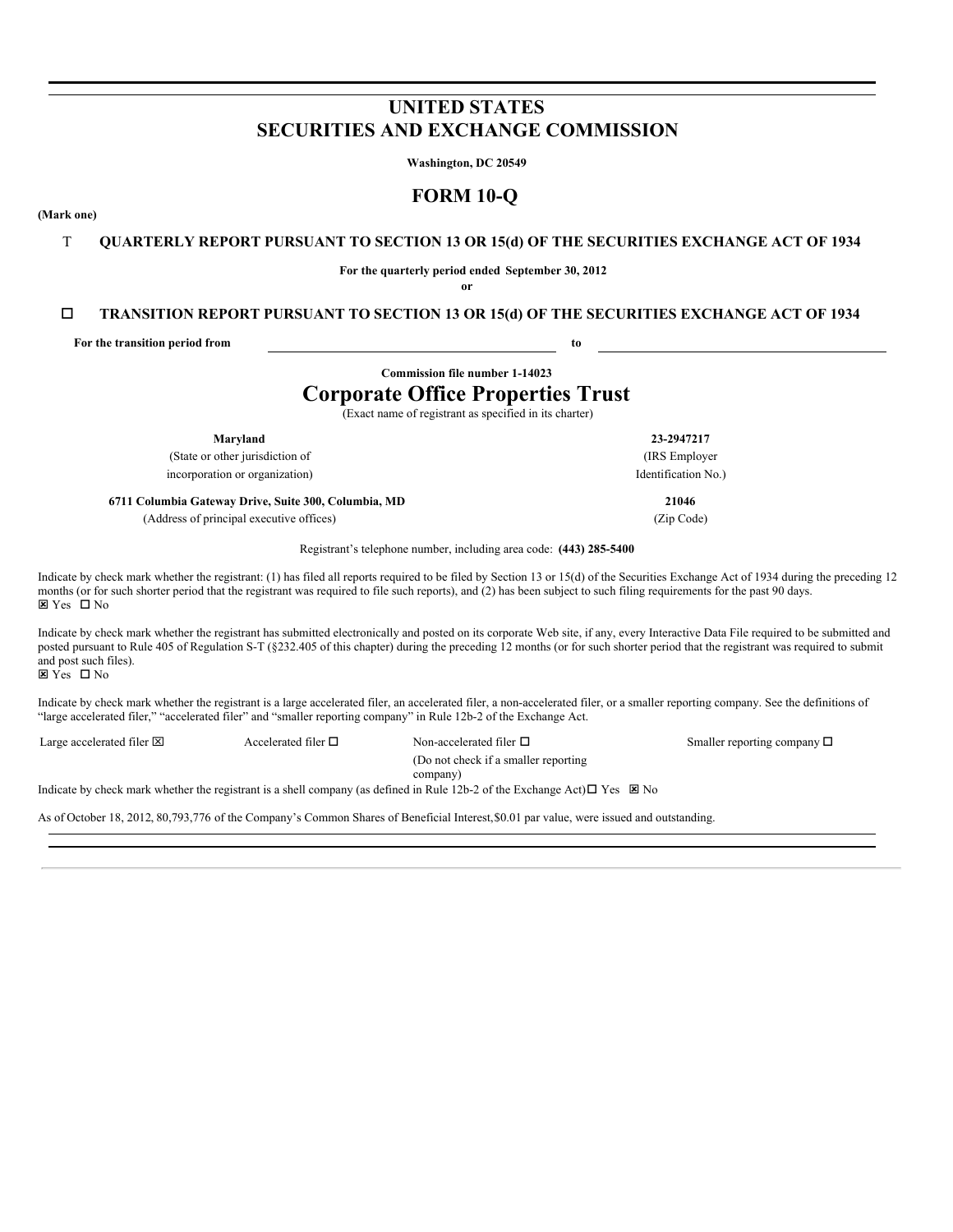# **TABLE OF CONTENTS**

# **FORM 10-Q**

# **PART I: FINANCIAL [INFORMATION](#page-2-0)**

**PAGE**

| Item 1:           | <b>Financial Statements:</b>                                                                                                |                 |
|-------------------|-----------------------------------------------------------------------------------------------------------------------------|-----------------|
|                   | Consolidated Balance Sheets as of September 30, 2012 and December 31, 2011 (unaudited)                                      |                 |
|                   | Consolidated Statements of Operations for the Three and Nine Months Ended September 30, 2012 and 2011 (unaudited)           | $\overline{4}$  |
|                   | Consolidated Statements of Comprehensive Income for the Three and Nine Months Ended September 30, 2012 and 2011 (unaudited) | 5               |
|                   | Consolidated Statements of Equity for the Nine Months Ended September 30, 2012 and 2011 (unaudited)                         | $\underline{6}$ |
|                   | Consolidated Statements of Cash Flows for the Nine Months Ended September 30, 2012 and 2011 (unaudited)                     | $\overline{1}$  |
|                   | Notes to Consolidated Financial Statements (unaudited)                                                                      | $\overline{9}$  |
| Item $2$ :        | Management's Discussion and Analysis of Financial Condition and Results of Operations                                       | 29              |
| Item 3:           | <b>Quantitative and Qualitative Disclosures About Market Risk</b>                                                           | 42              |
| Item 4:           | <b>Controls and Procedures</b>                                                                                              | 43              |
|                   | <b>PART II: OTHER INFORMATION</b>                                                                                           |                 |
| Item 1:           | <b>Legal Proceedings</b>                                                                                                    | 43              |
| Item 1A:          | <b>Risk Factors</b>                                                                                                         | 43              |
| Item 2:           | Unregistered Sales of Equity Securities and Use of Proceeds                                                                 | 44              |
| Item $3:$         | <b>Defaults Upon Senior Securities</b>                                                                                      | $\overline{44}$ |
| Item 4:           | <b>Mine Safety Disclosures</b>                                                                                              | $\overline{44}$ |
| Item $5$ :        | Other Information                                                                                                           | 44              |
| Item 6:           | <b>Exhibits</b>                                                                                                             | 44              |
|                   |                                                                                                                             |                 |
| <b>SIGNATURES</b> |                                                                                                                             | <u>45</u>       |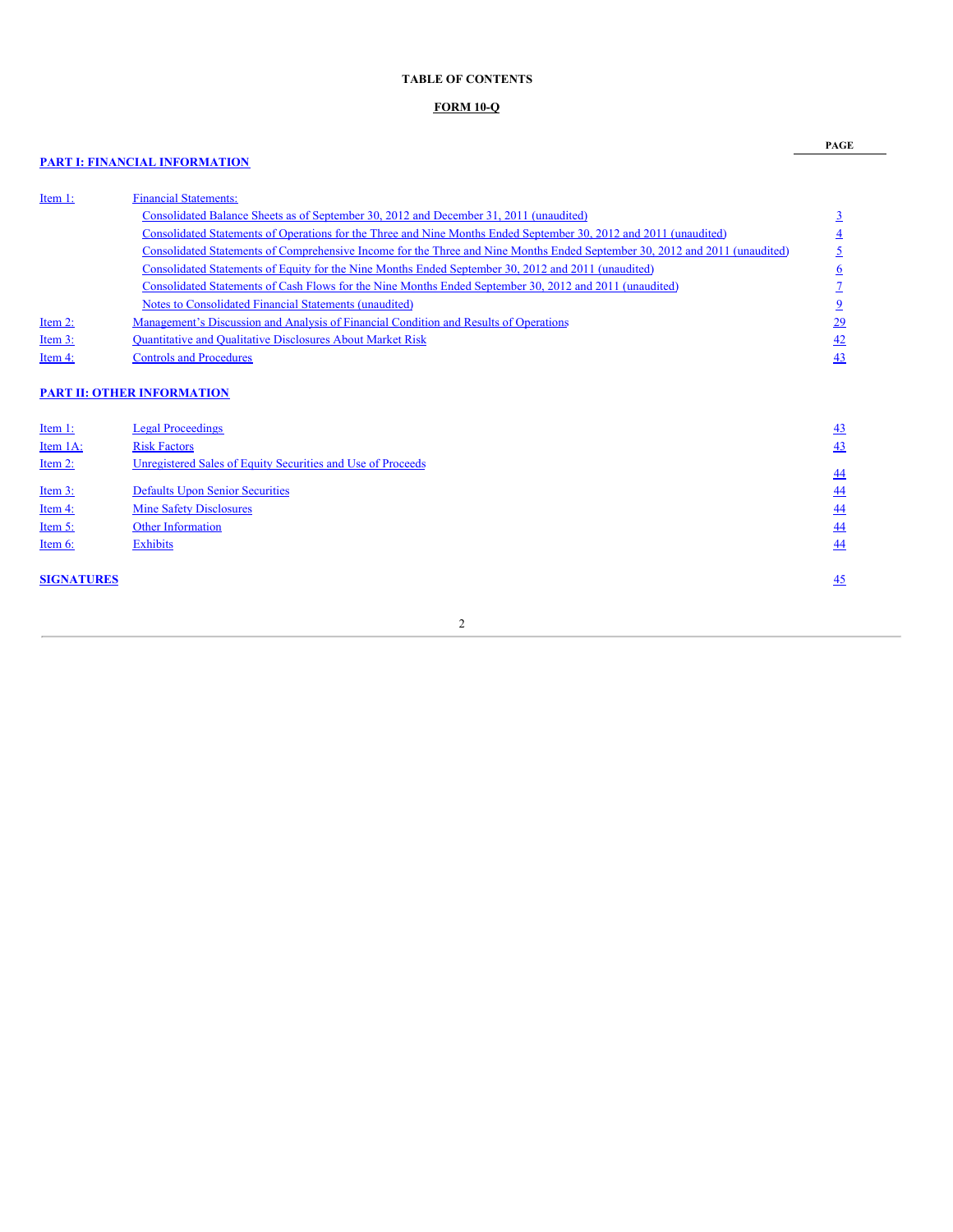# <span id="page-2-2"></span><span id="page-2-1"></span><span id="page-2-0"></span>**ITEM 1. Financial Statements**

#### **Corporate Office Properties Trust and Subsidiaries Consolidated Balance Sheets (in thousands, except share data) (unaudited)**

|                                                                                                                                                                                                                                                                    | September 30,<br>2012 |            |              | December 31,<br>2011 |
|--------------------------------------------------------------------------------------------------------------------------------------------------------------------------------------------------------------------------------------------------------------------|-----------------------|------------|--------------|----------------------|
| <b>Assets</b>                                                                                                                                                                                                                                                      |                       |            |              |                      |
| Properties, net:                                                                                                                                                                                                                                                   |                       |            |              |                      |
| Operating properties, net                                                                                                                                                                                                                                          | $\mathbb{S}$          | 2,487,919  | $\mathbb{S}$ | 2,714,056            |
| Projects in development or held for future development                                                                                                                                                                                                             |                       | 614,595    |              | 638,919              |
| Total properties, net                                                                                                                                                                                                                                              |                       | 3,102,514  |              | 3,352,975            |
| Assets held for sale, net                                                                                                                                                                                                                                          |                       | 137,815    |              | 116,616              |
| Cash and cash equivalents                                                                                                                                                                                                                                          |                       | 5,009      |              | 5,559                |
| Restricted cash and marketable securities                                                                                                                                                                                                                          |                       | 20,926     |              | 36,232               |
| Accounts receivable (net of allowance for doubtful accounts of \$4,754 and \$3,546, respectively)                                                                                                                                                                  |                       | 15,877     |              | 26,032               |
| Deferred rent receivable                                                                                                                                                                                                                                           |                       | 83,156     |              | 86,856               |
| Intangible assets on real estate acquisitions, net                                                                                                                                                                                                                 |                       | 81,059     |              | 89,120               |
| Deferred leasing and financing costs, net                                                                                                                                                                                                                          |                       | 58,753     |              | 66,515               |
| Prepaid expenses and other assets                                                                                                                                                                                                                                  |                       | 92,547     |              | 87,619               |
| <b>Total assets</b>                                                                                                                                                                                                                                                | \$                    | 3,597,656  | $\mathbb S$  | 3,867,524            |
| <b>Liabilities and equity</b>                                                                                                                                                                                                                                      |                       |            |              |                      |
| Liabilities:                                                                                                                                                                                                                                                       |                       |            |              |                      |
| Debt, net                                                                                                                                                                                                                                                          | \$                    | 2,169,315  | \$           | 2,426,303            |
| Accounts payable and accrued expenses                                                                                                                                                                                                                              |                       | 87,390     |              | 96,425               |
| Rents received in advance and security deposits                                                                                                                                                                                                                    |                       | 26,773     |              | 29,548               |
| Dividends and distributions payable                                                                                                                                                                                                                                |                       | 26,954     |              | 35,038               |
| Deferred revenue associated with operating leases                                                                                                                                                                                                                  |                       | 13,102     |              | 15,554               |
| Distributions received in excess of investment in unconsolidated real estate joint venture                                                                                                                                                                         |                       | 6,420      |              | 6,071                |
| Interest rate derivatives                                                                                                                                                                                                                                          |                       | 6,543      |              | 30,863               |
| Other liabilities                                                                                                                                                                                                                                                  |                       | 10,938     |              | 9,657                |
| <b>Total liabilities</b>                                                                                                                                                                                                                                           |                       | 2,347,435  |              | 2,649,459            |
|                                                                                                                                                                                                                                                                    |                       |            |              |                      |
| Commitments and contingencies (Note 16)                                                                                                                                                                                                                            |                       |            |              |                      |
| Equity:                                                                                                                                                                                                                                                            |                       |            |              |                      |
| Corporate Office Properties Trust's shareholders' equity:                                                                                                                                                                                                          |                       |            |              |                      |
| Preferred Shares of beneficial interest at liquidation preference (\$0.01 par value; shares authorized of 25,000,000 at September 30,<br>2012 and 15,000,000 at December 31, 2011; shares issued and outstanding of 12,821,667 at September 30, 2012 and 8,121,667 |                       |            |              |                      |
| at December 31, 2011)                                                                                                                                                                                                                                              |                       | 333,833    |              | 216,333              |
| Common Shares of beneficial interest (\$0.01 par value; 125,000,000 shares authorized, shares issued and outstanding of 72,157,635<br>at September 30, 2012 and 72,011,324 at December 31, 2011)                                                                   |                       | 722        |              | 720                  |
| Additional paid-in capital                                                                                                                                                                                                                                         |                       | 1,455,558  |              | 1,452,393            |
| Cumulative distributions in excess of net income                                                                                                                                                                                                                   |                       | (610, 659) |              | (532, 288)           |
| Accumulated other comprehensive loss                                                                                                                                                                                                                               |                       | (5,688)    |              | (1,733)              |
| Total Corporate Office Properties Trust's shareholders' equity                                                                                                                                                                                                     |                       | 1,173,766  |              | 1,135,425            |
| Noncontrolling interests in subsidiaries:                                                                                                                                                                                                                          |                       |            |              |                      |
| Common units in the Operating Partnership                                                                                                                                                                                                                          |                       | 48,973     |              | 55,281               |
| Preferred units in the Operating Partnership                                                                                                                                                                                                                       |                       | 8,800      |              | 8,800                |
| Other consolidated entities                                                                                                                                                                                                                                        |                       | 18,682     |              | 18,559               |
| Noncontrolling interests in subsidiaries                                                                                                                                                                                                                           |                       | 76,455     |              | 82,640               |
| Total equity                                                                                                                                                                                                                                                       |                       | 1,250,221  |              | 1,218,065            |
| <b>Total liabilities and equity</b>                                                                                                                                                                                                                                |                       |            |              |                      |
|                                                                                                                                                                                                                                                                    | \$                    | 3,597,656  | \$           | 3,867,524            |

See accompanying notes to consolidated financial statements.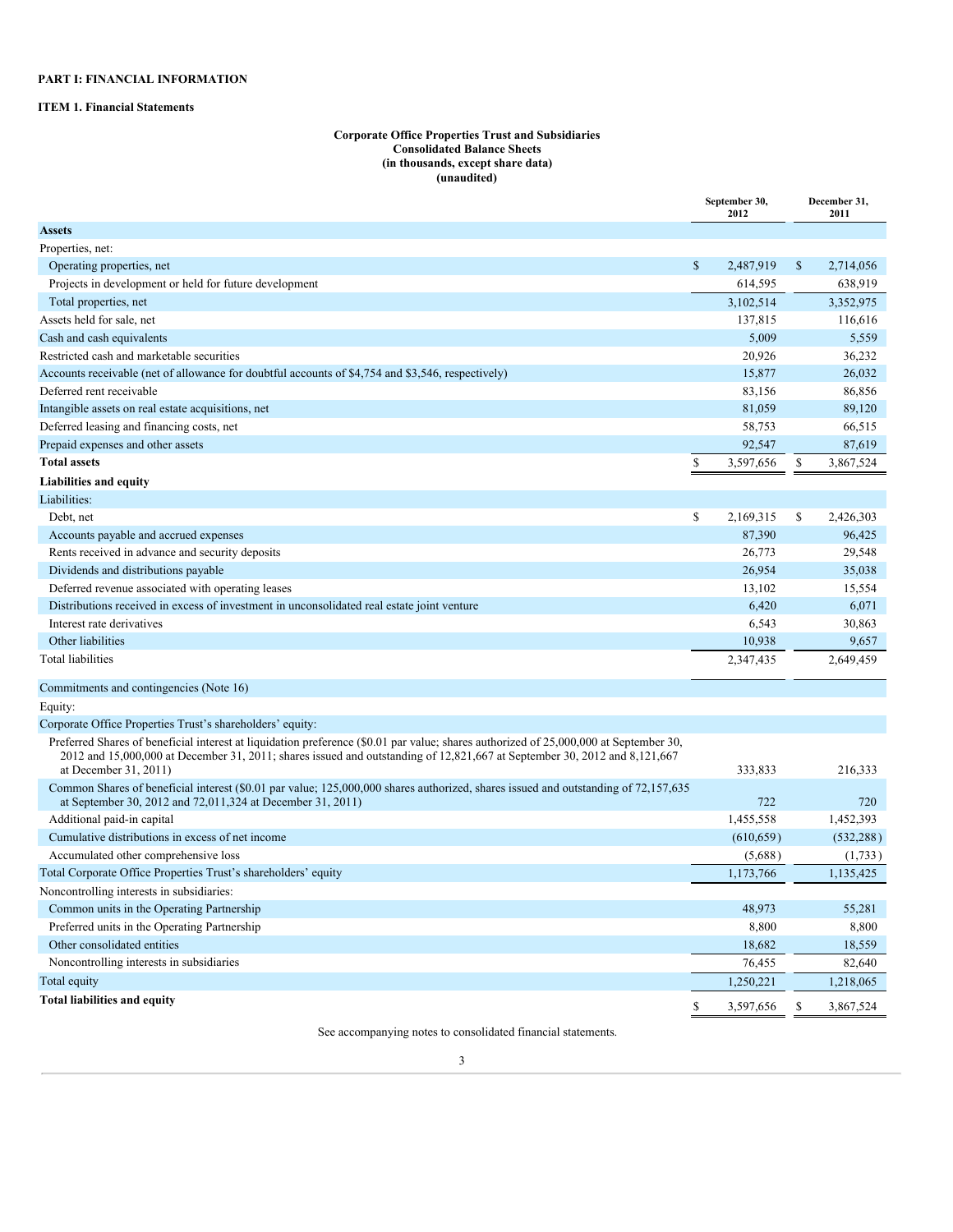#### **Corporate Office Properties Trust and Subsidiaries Consolidated Statements of Operations (In thousands, except per share data) (unaudited)**

<span id="page-3-0"></span>

|                                                                                                      | For the Three Months Ended<br>September 30, |           |               |                                 | For the Nine Months Ended<br>September 30, |           |                           |           |
|------------------------------------------------------------------------------------------------------|---------------------------------------------|-----------|---------------|---------------------------------|--------------------------------------------|-----------|---------------------------|-----------|
|                                                                                                      |                                             | 2012      |               | 2011                            |                                            | 2012      |                           | 2011      |
| Revenues                                                                                             |                                             |           |               |                                 |                                            |           |                           |           |
| Rental revenue                                                                                       | \$                                          | 92,783    | \$            | 87,692                          | \$                                         | 273,089   | \$                        | 258,896   |
| Tenant recoveries and other real estate operations revenue                                           |                                             | 22,078    |               | 20,286                          |                                            | 63,598    |                           | 58,117    |
| Construction contract and other service revenues                                                     |                                             | 15,283    |               | 18,729                          |                                            | 53,812    |                           | 67,854    |
| <b>Total revenues</b>                                                                                |                                             | 130,144   |               | 126,707                         |                                            | 390,499   |                           | 384,867   |
| Expenses                                                                                             |                                             |           |               |                                 |                                            |           |                           |           |
| Property operating expenses                                                                          |                                             | 42,799    |               | 41,669                          |                                            | 126.339   |                           | 123,135   |
| Depreciation and amortization associated with real estate operations                                 |                                             | 28,698    |               | 31,269                          |                                            | 84,920    |                           | 84,205    |
| Construction contract and other service expenses                                                     |                                             | 14,410    |               | 18,171                          |                                            | 51,302    |                           | 65,698    |
| Impairment losses                                                                                    |                                             | 46,096    |               |                                 |                                            | 41,260    |                           | 42,983    |
| General and administrative expenses                                                                  |                                             | 5,061     |               | 6,154                           |                                            | 19,820    |                           | 19,251    |
| Business development expenses and land carry costs                                                   |                                             | 1,632     |               | 1,751                           |                                            | 4,506     |                           | 4,322     |
| Total operating expenses                                                                             |                                             | 138,696   |               | 99,014                          |                                            | 328,147   |                           | 339,594   |
| Operating (loss) income                                                                              |                                             | (8,552)   |               | 27,693                          |                                            | 62,352    |                           | 45,273    |
| Interest expense                                                                                     |                                             | (23, 239) |               | (24, 176)                       |                                            | (71,909)  |                           | (74, 861) |
| Interest and other income (loss)                                                                     |                                             | 1,095     |               | (242)                           |                                            | 3,152     |                           | 3,682     |
| Loss on early extinguishment of debt                                                                 |                                             | (768)     |               | (1,611)                         |                                            | (937)     |                           | (1,636)   |
| (Loss) income from continuing operations before equity in loss of unconsolidated entities and income |                                             |           |               |                                 |                                            |           |                           |           |
| taxes                                                                                                |                                             | (31, 464) |               | 1,664                           |                                            | (7, 342)  |                           | (27, 542) |
| Equity in loss of unconsolidated entities                                                            |                                             | (246)     |               | (159)                           |                                            | (522)     |                           | (223)     |
| Income tax (expense) benefit                                                                         |                                             | (106)     |               | 457                             |                                            | (4,296)   |                           | 6,043     |
| (Loss) income from continuing operations                                                             |                                             | (31, 816) |               | 1,962                           |                                            | (12,160)  |                           | (21, 722) |
| Discontinued operations                                                                              |                                             | 11,051    |               | 5,508                           |                                            | 10,212    |                           | (18, 109) |
| (Loss) income before gain on sales of real estate                                                    |                                             | (20,765)  |               | 7,470                           |                                            | (1,948)   |                           | (39, 831) |
| Gain on sales of real estate, net of income taxes                                                    |                                             |           |               |                                 |                                            | 21        |                           | 2,728     |
| Net (loss) income                                                                                    |                                             | (20,765)  |               | 7,470                           |                                            | (1,927)   |                           | (37, 103) |
| Net loss (income) attributable to noncontrolling interests:                                          |                                             |           |               |                                 |                                            |           |                           |           |
| Common units in the Operating Partnership                                                            |                                             | 1,569     |               | (178)                           |                                            | 1,020     |                           | 3,188     |
| Preferred units in the Operating Partnership                                                         |                                             | (165)     |               | (165)                           |                                            | (495)     |                           | (495)     |
| Other consolidated entities                                                                          |                                             | (411)     |               | (561)                           |                                            | (939)     |                           | (1,038)   |
| Net (loss) income attributable to Corporate Office Properties Trust                                  |                                             | (19,772)  |               | 6,566                           |                                            | (2,341)   |                           | (35, 448) |
| Preferred share dividends                                                                            |                                             | (6, 546)  |               | (4,025)                         |                                            | (14, 738) |                           | (12,076)  |
| Issuance costs associated with redeemed preferred shares                                             |                                             | (1,827)   |               | $\overbrace{\qquad \qquad }^{}$ |                                            | (1,827)   |                           |           |
| Net (loss) income attributable to Corporate Office Properties Trust common shareholders              | $\mathbb S$                                 | (28, 145) | $\mathbb{S}$  | 2,541                           | $\mathbb{S}$                               | (18,906)  | \$                        | (47, 524) |
| Net (loss) income attributable to Corporate Office Properties Trust:                                 |                                             |           |               |                                 |                                            |           |                           |           |
| (Loss) income from continuing operations                                                             | $\mathbb{S}$                                | (30,200)  | <sup>\$</sup> | 1,381                           | <sup>\$</sup>                              | (12,015)  | <sup>\$</sup>             | (18, 454) |
| Discontinued operations, net                                                                         |                                             | 10,428    |               | 5,185                           |                                            | 9,674     |                           | (16,994)  |
| Net (loss) income attributable to Corporate Office Properties Trust                                  | $\mathbb S$                                 | (19,772)  | $\sqrt{5}$    | 6,566                           | \$                                         | (2,341)   | $\boldsymbol{\mathsf{S}}$ | (35, 448) |
| Basic earnings per common share (1)                                                                  |                                             |           |               |                                 |                                            |           |                           |           |
| Loss from continuing operations                                                                      | \$                                          | (0.54)    | $\mathbb{S}$  | (0.04)                          | $\boldsymbol{\mathsf{S}}$                  | (0.40)    | $\mathbb{S}$              | (0.46)    |
| Discontinued operations                                                                              |                                             | 0.15      |               | 0.07                            |                                            | 0.13      |                           | (0.24)    |
| Net (loss) income attributable to COPT common shareholders                                           | $\mathbb S$                                 | (0.39)    | $\mathbb{S}$  | 0.03                            | $\mathbb{S}$                               | (0.27)    | $\mathbb{S}$              | (0.70)    |
| Diluted earnings per common share (1)                                                                |                                             |           |               |                                 |                                            |           |                           |           |
| Loss from continuing operations                                                                      | \$                                          | (0.54)    | \$            | (0.04)                          | \$                                         | (0.40)    | \$                        | (0.46)    |
| Discontinued operations                                                                              |                                             | 0.15      |               | 0.07                            |                                            | 0.13      |                           | (0.24)    |
| Net (loss) income attributable to COPT common shareholders                                           | \$                                          | (0.39)    | \$            | 0.03                            | \$                                         | (0.27)    | \$                        | (0.70)    |
| Dividends declared per common share                                                                  | $\mathbb S$                                 | 0.2750    | $\mathbb{S}$  | 0.4125                          | $\mathbb{S}$                               | 0.8250    | $\mathbb{S}$              | 1.2375    |

(1) Basic and diluted earnings per common share are calculated based on amounts attributable to common shareholders of Corporate Office Properties Trust. See accompanying notes to consolidated financial statements.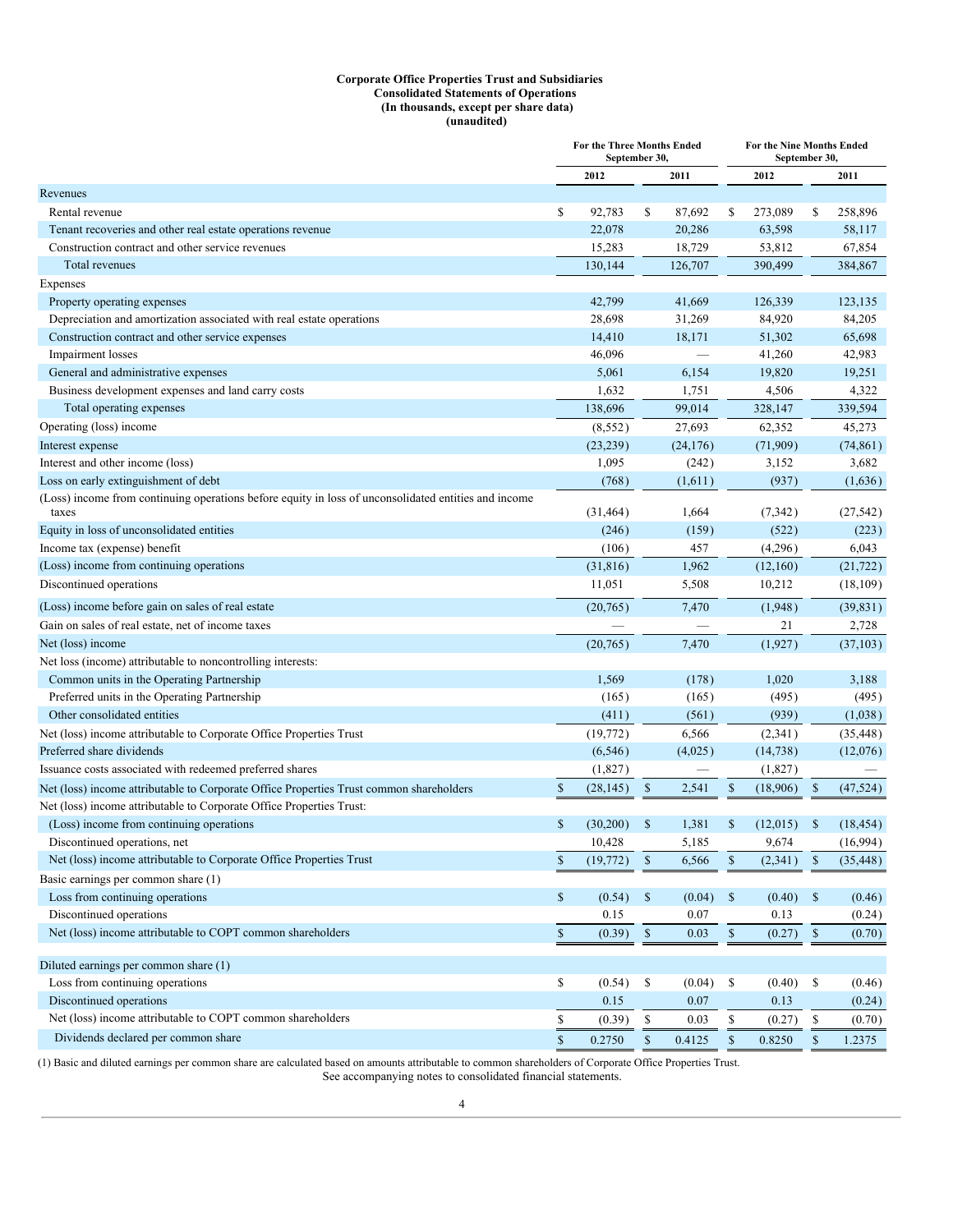#### **Corporate Office Properties Trust and Subsidiaries Consolidated Statements of Comprehensive Income (in thousands) (unaudited)**

<span id="page-4-0"></span>

|                                                                      | For the Three Months Ended<br>September 30, |           |            |           |  | <b>For the Nine Months Ended</b><br>September 30, |  |           |  |
|----------------------------------------------------------------------|---------------------------------------------|-----------|------------|-----------|--|---------------------------------------------------|--|-----------|--|
|                                                                      | 2012                                        |           |            | 2011      |  | 2012                                              |  | 2011      |  |
| Net (loss) income                                                    |                                             | (20,765)  | 7,470<br>S |           |  | (1,927)                                           |  | (37,103)  |  |
| Other comprehensive loss                                             |                                             |           |            |           |  |                                                   |  |           |  |
| Unrealized losses on interest rate derivatives                       |                                             | (2,760)   |            | (21, 869) |  | (7,386)                                           |  | (30, 463) |  |
| Losses on interest rate derivatives included in net (loss) income    |                                             | 632       |            | 1,179     |  | 3,034                                             |  | 3,446     |  |
| Other comprehensive loss                                             |                                             | (2,128)   |            | (20,690)  |  | (4,352)                                           |  | (27,017)  |  |
| Comprehensive loss                                                   |                                             | (22, 893) |            | (13,220)  |  | (6,279)                                           |  | (64, 120) |  |
| Comprehensive loss (income) attributable to noncontrolling interests |                                             | 1,111     |            | 302       |  | (171)                                             |  | 3,249     |  |
| Comprehensive loss attributable to COPT                              |                                             | (21, 782) |            | (12, 918) |  | (6, 450)                                          |  | (60, 871) |  |

See accompanying notes to consolidated financial statements.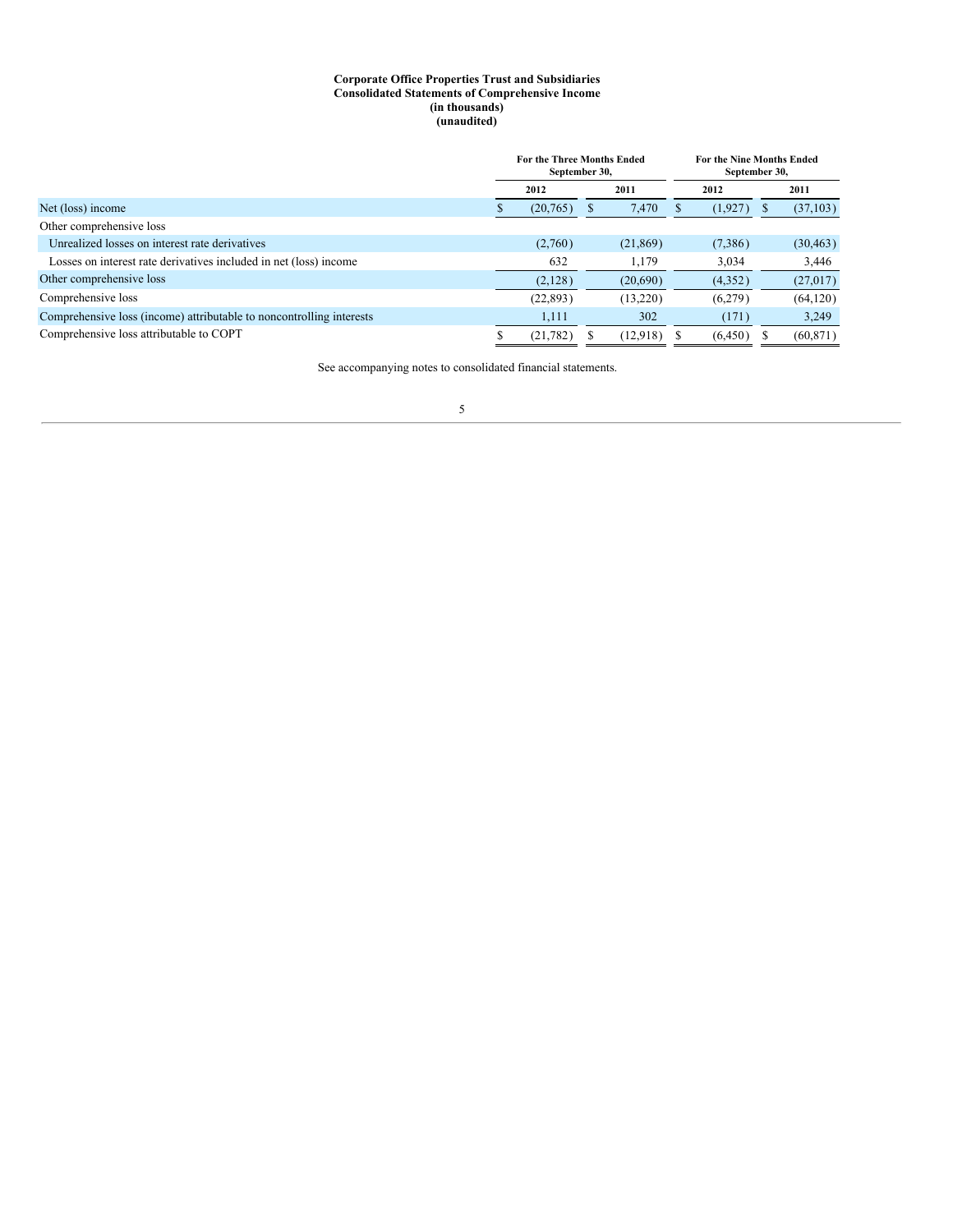#### **Corporate Office Properties Trust and Subsidiaries Consolidated Statements of Equity (Dollars in thousands) (unaudited)**

<span id="page-5-0"></span>

|                                                                                                                 | Preferred<br><b>Shares</b> |    | Common<br><b>Shares</b>  | <b>Additional</b><br>Paid-in<br>Capital |    | Cumulative<br><b>Distributions</b> in<br><b>Excess of Net</b><br>Income |    | Other<br>Loss |               | Comprehensive |    |           |  |  |  | Accumulated |  |  |  |  |  |  |  |  |  |  |  | Noncontrolling<br><b>Interests</b> |  | <b>Total</b> |
|-----------------------------------------------------------------------------------------------------------------|----------------------------|----|--------------------------|-----------------------------------------|----|-------------------------------------------------------------------------|----|---------------|---------------|---------------|----|-----------|--|--|--|-------------|--|--|--|--|--|--|--|--|--|--|--|------------------------------------|--|--------------|
| Balance at December 31, 2010 (66,931,582 common shares<br>outstanding)                                          | \$216,333                  | \$ | 669                      | \$1,295,592                             | \$ | (281, 794)                                                              | \$ | (4,163)       | <sup>\$</sup> | 96,501        | \$ | 1,323,138 |  |  |  |             |  |  |  |  |  |  |  |  |  |  |  |                                    |  |              |
| Conversion of common units to common shares (83,506 shares)                                                     |                            |    | 1                        | 1,275                                   |    |                                                                         |    |               |               | (1,276)       |    |           |  |  |  |             |  |  |  |  |  |  |  |  |  |  |  |                                    |  |              |
| Common shares issued to the public (4,600,000 shares)                                                           |                            |    | 46                       | 145,315                                 |    |                                                                         |    |               |               |               |    | 145,361   |  |  |  |             |  |  |  |  |  |  |  |  |  |  |  |                                    |  |              |
| Exercise of share options (185,714 shares)                                                                      |                            |    | 2                        | 2,393                                   |    |                                                                         |    |               |               |               |    | 2,395     |  |  |  |             |  |  |  |  |  |  |  |  |  |  |  |                                    |  |              |
| Share-based compensation                                                                                        |                            |    | $\overline{2}$           | 9,536                                   |    |                                                                         |    |               |               |               |    | 9,538     |  |  |  |             |  |  |  |  |  |  |  |  |  |  |  |                                    |  |              |
| Restricted common share redemptions (112,683 shares)                                                            |                            |    |                          | (3,948)                                 |    |                                                                         |    |               |               |               |    | (3,948)   |  |  |  |             |  |  |  |  |  |  |  |  |  |  |  |                                    |  |              |
| Adjustments to noncontrolling interests resulting from changes in<br>ownership of Operating Partnership by COPT |                            |    |                          | (2, 542)                                |    |                                                                         |    |               |               | 2,542         |    |           |  |  |  |             |  |  |  |  |  |  |  |  |  |  |  |                                    |  |              |
| Adjustments related to derivatives designated as cash flow hedges                                               |                            |    |                          |                                         |    |                                                                         |    | (24, 455)     |               | (2,562)       |    | (27,017)  |  |  |  |             |  |  |  |  |  |  |  |  |  |  |  |                                    |  |              |
| Net loss                                                                                                        |                            |    |                          |                                         |    | (35, 448)                                                               |    |               |               | (1,655)       |    | (37, 103) |  |  |  |             |  |  |  |  |  |  |  |  |  |  |  |                                    |  |              |
| Dividends                                                                                                       |                            |    |                          |                                         |    | (99,100)                                                                |    |               |               |               |    | (99,100)  |  |  |  |             |  |  |  |  |  |  |  |  |  |  |  |                                    |  |              |
| Distributions to owners of common and preferred units in the<br><b>Operating Partnership</b>                    |                            |    |                          |                                         |    |                                                                         |    |               |               | (5,894)       |    | (5,894)   |  |  |  |             |  |  |  |  |  |  |  |  |  |  |  |                                    |  |              |
| Contributions from noncontrolling interests in other consolidated<br>entities                                   |                            |    |                          | (23)                                    |    |                                                                         |    |               |               | 284           |    | 261       |  |  |  |             |  |  |  |  |  |  |  |  |  |  |  |                                    |  |              |
| Distributions to noncontrolling interest in other consolidated entities                                         |                            |    |                          |                                         |    |                                                                         |    |               |               | (8)           |    | (8)       |  |  |  |             |  |  |  |  |  |  |  |  |  |  |  |                                    |  |              |
| Balance at September 30, 2011 (71,986,936 common shares<br>outstanding)                                         | \$216,333                  | S  | 720                      | \$1,447,598                             | S  | (416, 342)                                                              | S  | (28, 618)     | \$            | 87,932        | \$ | 1,307,623 |  |  |  |             |  |  |  |  |  |  |  |  |  |  |  |                                    |  |              |
| Balance at December 31, 2011 (72,011,324 common shares<br>outstanding)                                          | \$216,333                  |    | 720                      | \$1,452,393                             | \$ | (532, 288)                                                              | S  | (1,733)       | \$            | 82,640        | \$ | 1,218,065 |  |  |  |             |  |  |  |  |  |  |  |  |  |  |  |                                    |  |              |
| Conversion of common units to common shares (94,550 shares)                                                     |                            |    |                          | 1,187                                   |    |                                                                         |    |               |               | (1,188)       |    |           |  |  |  |             |  |  |  |  |  |  |  |  |  |  |  |                                    |  |              |
| Preferred shares issued to the public (6,900,000 shares)                                                        | 172,500                    |    |                          | (6,838)                                 |    |                                                                         |    |               |               |               |    | 165,662   |  |  |  |             |  |  |  |  |  |  |  |  |  |  |  |                                    |  |              |
| Costs associated with common shares issued to the public                                                        |                            |    |                          | (5)                                     |    |                                                                         |    |               |               |               |    | (5)       |  |  |  |             |  |  |  |  |  |  |  |  |  |  |  |                                    |  |              |
| Redemption of preferred shares (2,200,000 shares)                                                               | (55,000)                   |    | $\overline{\phantom{a}}$ | 1,827                                   |    | (1,827)                                                                 |    |               |               |               |    | (55,000)  |  |  |  |             |  |  |  |  |  |  |  |  |  |  |  |                                    |  |              |
| Exercise of share options (44,624 shares)                                                                       |                            |    |                          | 666                                     |    |                                                                         |    |               |               |               |    | 666       |  |  |  |             |  |  |  |  |  |  |  |  |  |  |  |                                    |  |              |
| Share-based compensation                                                                                        |                            |    | $\mathbf{1}$             | 9,191                                   |    |                                                                         |    |               |               |               |    | 9,192     |  |  |  |             |  |  |  |  |  |  |  |  |  |  |  |                                    |  |              |
| Restricted common share redemptions (135,777 shares)                                                            |                            |    |                          | (3,279)                                 |    |                                                                         |    |               |               |               |    | (3,279)   |  |  |  |             |  |  |  |  |  |  |  |  |  |  |  |                                    |  |              |
| Adjustments to noncontrolling interests resulting from changes in<br>ownership of Operating Partnership by COPT |                            |    |                          | 373                                     |    |                                                                         |    |               |               | (373)         |    |           |  |  |  |             |  |  |  |  |  |  |  |  |  |  |  |                                    |  |              |
| Adjustments related to derivatives designated as cash flow hedges                                               |                            |    |                          |                                         |    |                                                                         |    | (3,955)       |               | (397)         |    | (4, 352)  |  |  |  |             |  |  |  |  |  |  |  |  |  |  |  |                                    |  |              |
| Increase in tax benefit from share-based compensation                                                           |                            |    |                          | 43                                      |    |                                                                         |    |               |               |               |    | 43        |  |  |  |             |  |  |  |  |  |  |  |  |  |  |  |                                    |  |              |
| Net loss                                                                                                        |                            |    |                          |                                         |    | (2,341)                                                                 |    |               |               | 414           |    | (1,927)   |  |  |  |             |  |  |  |  |  |  |  |  |  |  |  |                                    |  |              |
| Dividends                                                                                                       |                            |    |                          |                                         |    | (74,203)                                                                |    |               |               |               |    | (74,203)  |  |  |  |             |  |  |  |  |  |  |  |  |  |  |  |                                    |  |              |
| Distributions to owners of common and preferred units in the<br><b>Operating Partnership</b>                    |                            |    |                          |                                         |    |                                                                         |    |               |               | (3,993)       |    | (3,993)   |  |  |  |             |  |  |  |  |  |  |  |  |  |  |  |                                    |  |              |
| Distributions to noncontrolling interests in other consolidated entities                                        |                            |    |                          |                                         |    |                                                                         |    |               |               | (648)         |    | (648)     |  |  |  |             |  |  |  |  |  |  |  |  |  |  |  |                                    |  |              |
| Balance at September 30, 2012 (72,157,635 common shares<br>outstanding)                                         | \$333,833                  | S  | 722                      | \$1,455,558                             | S  | (610, 659)                                                              | S  | (5,688)       |               | 76,455        |    | 1,250,221 |  |  |  |             |  |  |  |  |  |  |  |  |  |  |  |                                    |  |              |

See accompanying notes to consolidated financial statements.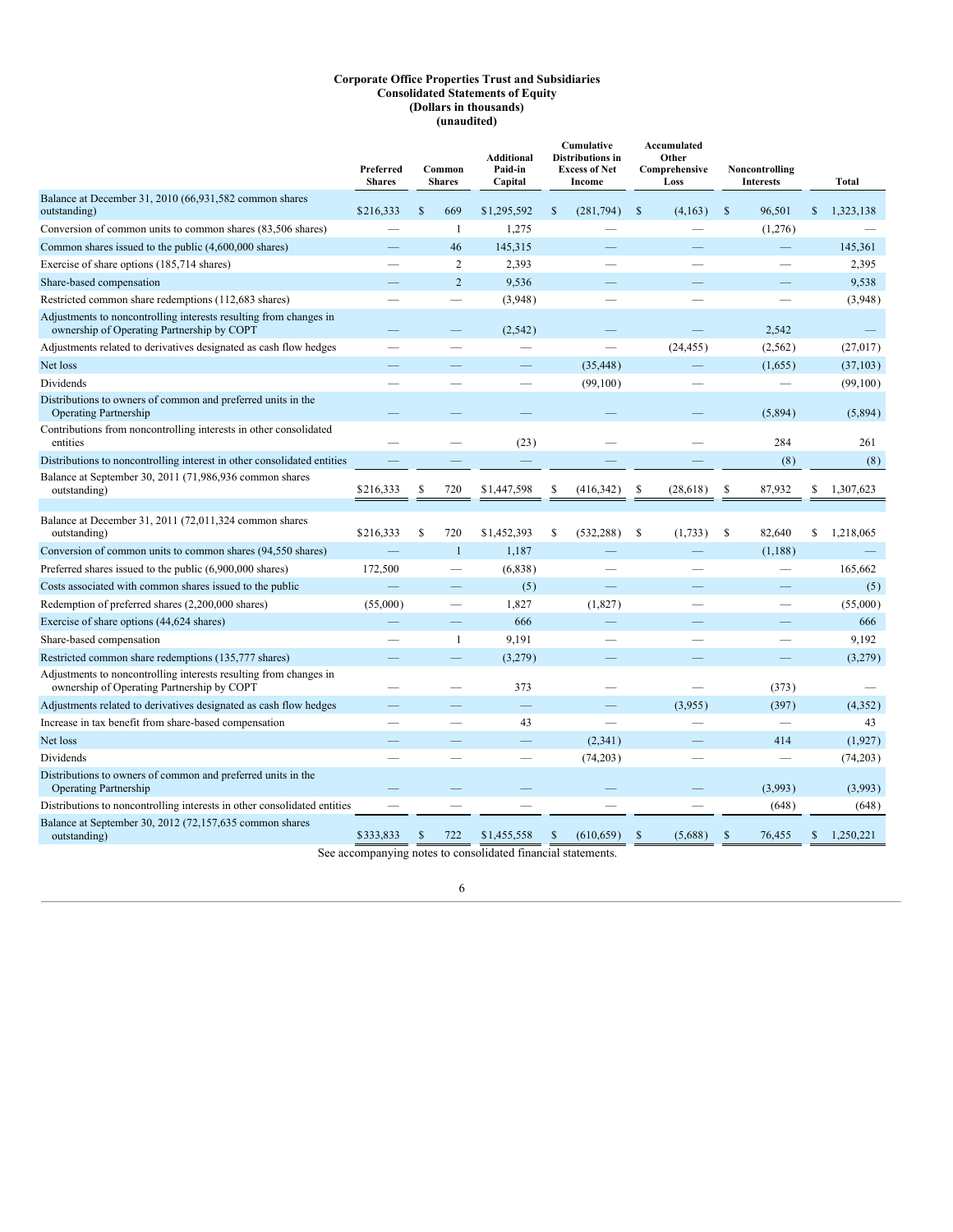#### **Corporate Office Properties Trust and Subsidiaries Consolidated Statements of Cash Flows (Dollars in thousands) (unaudited)**

<span id="page-6-0"></span>

|                                                                             |               | For the Nine Months Ended September 30, |
|-----------------------------------------------------------------------------|---------------|-----------------------------------------|
|                                                                             | 2012          | 2011                                    |
| Cash flows from operating activities                                        |               |                                         |
| Revenues from real estate operations received                               | \$<br>363,877 | \$<br>350,593                           |
| Construction contract and other service revenues received                   | 58,637        | 73,382                                  |
| Property operating expenses paid                                            | (137, 644)    | (143, 481)                              |
| Construction contract and other service expenses paid                       | (50, 438)     | (73,009)                                |
| General and administrative and business development expenses paid           | (14,257)      | (15, 921)                               |
| Interest expense paid                                                       | (63, 811)     | (69, 237)                               |
| Previously accreted interest expense paid                                   |               | (17, 314)                               |
| Cash settlement of interest rate derivatives                                | (29, 738)     |                                         |
| Proceeds from sale of trading marketable securities                         | 18,975        |                                         |
| Exit costs on property dispositions                                         | (4,066)       |                                         |
| Payments in connection with early extinguishment of debt                    | (2,637)       | (350)                                   |
| Interest and other income received                                          | 786           | 377                                     |
| Income taxes paid                                                           | (8)           | (174)                                   |
| Net cash provided by operating activities                                   | 139,676       | 104,866                                 |
| Cash flows from investing activities                                        |               |                                         |
| Purchases of and additions to properties                                    |               |                                         |
| Construction, development and redevelopment                                 | (107, 621)    | (169, 873)                              |
| Acquisitions of operating properties                                        | (48,308)      | (32, 806)                               |
| Tenant improvements on operating properties                                 | (20, 924)     | (27, 421)                               |
| Other capital improvements on operating properties                          | (9,571)       | (11, 575)                               |
| Proceeds from sales of properties                                           | 290,607       | 27,312                                  |
| Proceeds from sale of equity method investment                              |               | 5,773                                   |
| Mortgage and other loan receivables funded or acquired                      | (11,603)      | (20, 401)                               |
| Mortgage and other loan receivables payments received                       | 119           | 5,203                                   |
| Leasing costs paid                                                          | (7,289)       | (10, 357)                               |
| Other                                                                       | (1,646)       | (3,580)                                 |
| Net cash provided by (used in) investing activities                         | 83,764        | (237, 725)                              |
| <b>Cash flows from financing activities</b>                                 |               |                                         |
| Proceeds from debt                                                          |               |                                         |
| <b>Revolving Credit Facility</b>                                            | 262,000       | 1,110,000                               |
| Other debt proceeds                                                         | 399,296       | 438,619                                 |
| Repayments of debt                                                          |               |                                         |
| <b>Revolving Credit Facility</b>                                            | (844,000)     | (734,000)                               |
| Scheduled principal amortization                                            | (9,094)       | (10, 647)                               |
| Other debt repayments                                                       | (51, 850)     | (698,050)                               |
| Deferred financing costs paid                                               | (3,210)       | (12, 771)                               |
| Net proceeds from issuance of preferred shares                              | 165,662       |                                         |
| Net proceeds from issuance of common shares                                 | 661           | 147,781                                 |
| Redemption of preferred shares                                              | (55,000)      |                                         |
| Common share dividends paid                                                 | (69,325)      | (84, 971)                               |
| Preferred share dividends paid                                              | (12, 345)     | (12,076)                                |
| Distributions paid to noncontrolling interests in the Operating Partnership | (4,510)       | (5,937)                                 |
| Restricted share redemptions                                                | (3,279)       | (3,948)                                 |
| Other                                                                       | 1,004         | 261                                     |
|                                                                             |               |                                         |
| Net cash (used in) provided by financing activities                         | (223,990)     | 134,261                                 |
| Net (decrease) increase in cash and cash equivalents                        | (550)         | 1,402                                   |
| Cash and cash equivalents                                                   |               |                                         |
| Beginning of period                                                         | 5,559         | 10,102                                  |
| End of period                                                               | \$<br>5,009   | \$<br>11,504                            |

See accompanying notes to consolidated financial statements.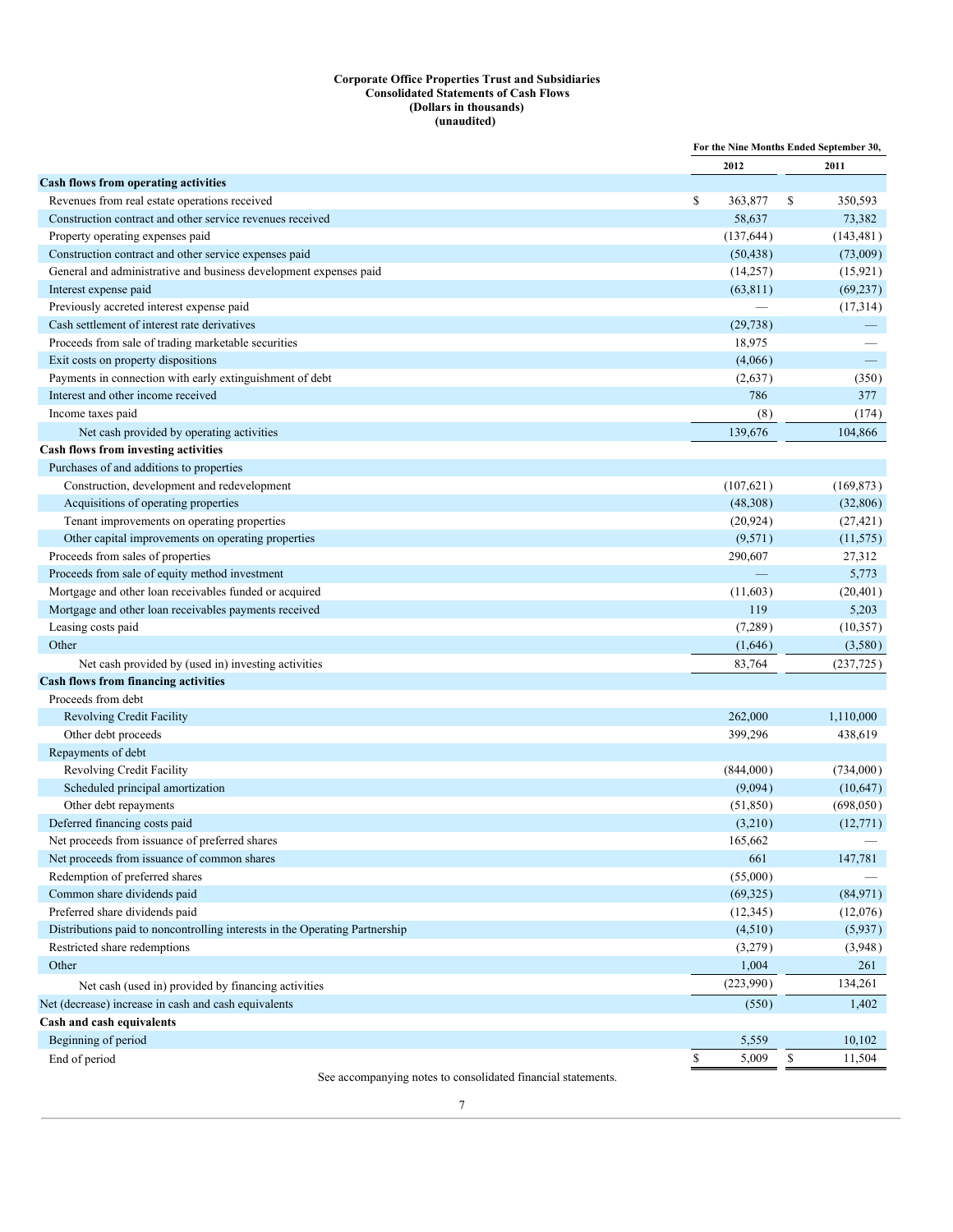#### **Corporate Office Properties Trust and Subsidiaries Consolidated Statements of Cash Flows (continued) (Dollars in thousands) (unaudited)**

|                                                                                                                                                   |               |          | For the Nine Months Ended<br>September 30, |          |  |
|---------------------------------------------------------------------------------------------------------------------------------------------------|---------------|----------|--------------------------------------------|----------|--|
|                                                                                                                                                   |               | 2012     |                                            | 2011     |  |
| Reconciliation of net loss to net cash provided by operating activities:                                                                          |               |          |                                            |          |  |
| Net loss                                                                                                                                          | S             | (1,927)  | -S                                         | (37,103) |  |
| Adjustments to reconcile net loss to net cash provided by operating activities:                                                                   |               |          |                                            |          |  |
| Depreciation and other amortization                                                                                                               |               | 95,248   |                                            | 102,963  |  |
| Impairment losses                                                                                                                                 |               | 60,593   |                                            | 72,347   |  |
| Settlement of previously accreted interest expense                                                                                                |               |          |                                            | (17,314) |  |
| Amortization of deferred financing costs                                                                                                          |               | 4,696    |                                            | 5,090    |  |
| Increase in deferred rent receivable                                                                                                              |               | (7,939)  |                                            | (7,587)  |  |
| Amortization of net debt discounts                                                                                                                |               | 2,357    |                                            | 4,778    |  |
| Gain on sales of real estate                                                                                                                      |               | (20,969) |                                            | (4,166)  |  |
| Gain on equity method investment                                                                                                                  |               |          |                                            | (2, 452) |  |
| Share-based compensation                                                                                                                          |               | 8,262    |                                            | 8,156    |  |
| (Gain) loss on early extinguishment of debt                                                                                                       |               | (3, 436) |                                            | 1,670    |  |
| Other                                                                                                                                             |               | (459)    |                                            | 18       |  |
| Changes in operating assets and liabilities:                                                                                                      |               |          |                                            |          |  |
| Decrease (increase) in accounts receivable                                                                                                        |               | 10,063   |                                            | (1,311)  |  |
| Decrease in restricted cash and marketable securities                                                                                             |               | 15,051   |                                            | 3,035    |  |
| Decrease (increase) in prepaid expenses and other assets                                                                                          |               | 5,501    |                                            | (8,197)  |  |
| Increase (decrease) in accounts payable, accrued expenses and other liabilities                                                                   |               | 3,413    |                                            | (11,699) |  |
| Decrease in rents received in advance and security deposits                                                                                       |               | (2,775)  |                                            | (3,362)  |  |
| Decrease in interest rate derivatives in connection with cash settlement                                                                          |               | (28,003) |                                            |          |  |
| Net cash provided by operating activities                                                                                                         | \$            | 139,676  | \$                                         | 104,866  |  |
| Supplemental schedule of non-cash investing and financing activities:                                                                             |               |          |                                            |          |  |
| (Decrease) increase in accrued capital improvements, leasing and other investing activity costs                                                   | \$            | (11,627) | \$                                         | 25,314   |  |
| Increase in property, debt and other liabilities in connection with acquisitions                                                                  | \$            |          | $\mathcal{S}$                              | 3,040    |  |
| Decrease in property in connection with surrender of property in settlement of debt                                                               | \$            | 12,812   | \$                                         |          |  |
| Decrease in debt in connection with surrender of property in settlement of debt                                                                   | \$            | 16,304   | $\mathbb{S}$                               |          |  |
| Decrease in fair value of derivatives applied to AOCL and noncontrolling interests                                                                | \$            | 4,398    | \$                                         | 27,064   |  |
| Dividends/distribution payable                                                                                                                    | $\mathsf{\$}$ | 26,954   | $\mathbb{S}$                               | 35,029   |  |
| Decrease in noncontrolling interests and increase in shareholders' equity in connection with the conversion of common units into<br>common shares | \$            | 1.188    | S                                          | 1,276    |  |
| Adjustments to noncontrolling interests resulting from changes in ownership of Operating Partnership by COPT                                      | \$            | 373      | $\mathcal{S}$                              | 2,542    |  |
|                                                                                                                                                   |               |          |                                            |          |  |

See accompanying notes to consolidated financial statements.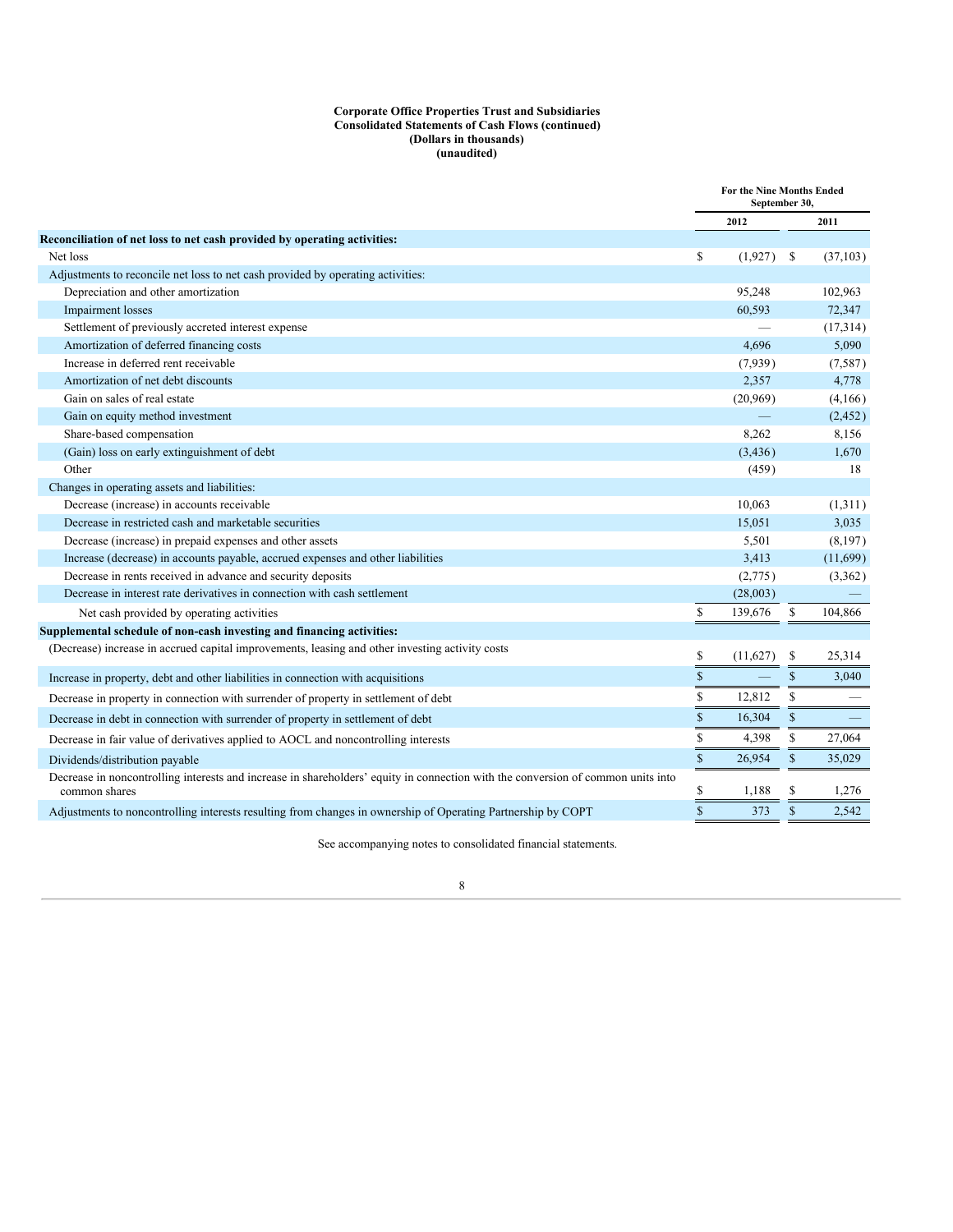#### **Corporate Office Properties Trust and Subsidiaries**

#### **Notes to Consolidated Financial Statements (unaudited)**

### <span id="page-8-0"></span>**1. Organization**

Corporate Office Properties Trust ("COPT") and subsidiaries (collectively, the "Company," "we" or "us") is a fully-integrated and self-managed real estate investment trust ("REIT") that focuses primarily on serving the specialized requirements of strategic customers in the United States Government and defense information technology sectors. We acquire, develop, manage and lease office and data center properties that are typically concentrated in large office parks primarily located adjacent to government demand drivers and/or in office markets that we believe possess growth opportunities. As of September 30, 2012, our investments in real estate included the following:

- 206 operating office properties totaling 18.6 million square feet;
- ten office properties under construction or redevelopment that we estimate will total approximately1.2 million square feet upon completion, including two partially operational properties included above;
- land held or under pre-construction totaling 1,696 acres (including 572 controlled but not owned) that we believe are potentially developable into approximately 19.8 million square feet; and
- a partially operational, wholesale data center which upon completion and stabilization is expected to have a critical load of18 megawatts.

We conduct almost all of our operations through our operating partnership, Corporate Office Properties, L.P. (the "Operating Partnership"), of which we are the managing general partner. The Operating Partnership owns real estate both directly and through subsidiary partnerships and limited liability companies ("LLCs"). A summary of our Operating Partnership's forms of ownership and the percentage of those ownership forms owned by COPT as of September 30, 2012 follows:

| Common Units             | $94\%$  |
|--------------------------|---------|
| Series H Preferred Units | $100\%$ |
| Series I Preferred Units | $0\%$   |
| Series J Preferred Units | $100\%$ |
| Series K Preferred Units | $100\%$ |
| Series L Preferred Units | $100\%$ |

Three of our trustees also controlled, either directly or through ownership by other entities or family members, an additional5% of the Operating Partnership's common units ("common units") as of September 30, 2012.

In addition to owning real estate, the Operating Partnership also owns entities that provide real estate services such as property management and construction and development services primarily for our properties but also for third parties.

#### **2. Summary of Significant Accounting Policies**

#### **Basis of Presentation**

The consolidated financial statements include the accounts of COPT, the Operating Partnership, their subsidiaries and other entities in which we have a majority voting interest and control. We also consolidate certain entities when control of such entities can be achieved through means other than voting rights ("variable interest entities" or "VIEs") if we are deemed to be the primary beneficiary of such entities. We eliminate all significant intercompany balances and transactions in consolidation.

We use the equity method of accounting when we own an interest in an entity and can exert significant influence over the entity's operations but cannot control the entity's operations.

We use the cost method of accounting when we own an interest in an entity and cannot exert significant influence over its operations.

These interim financial statements should be read together with the financial statements and notes thereto as of and for the year endedDecember 31, 2011 included in our 2011 Annual Report on Form 10-K. The unaudited consolidated financial

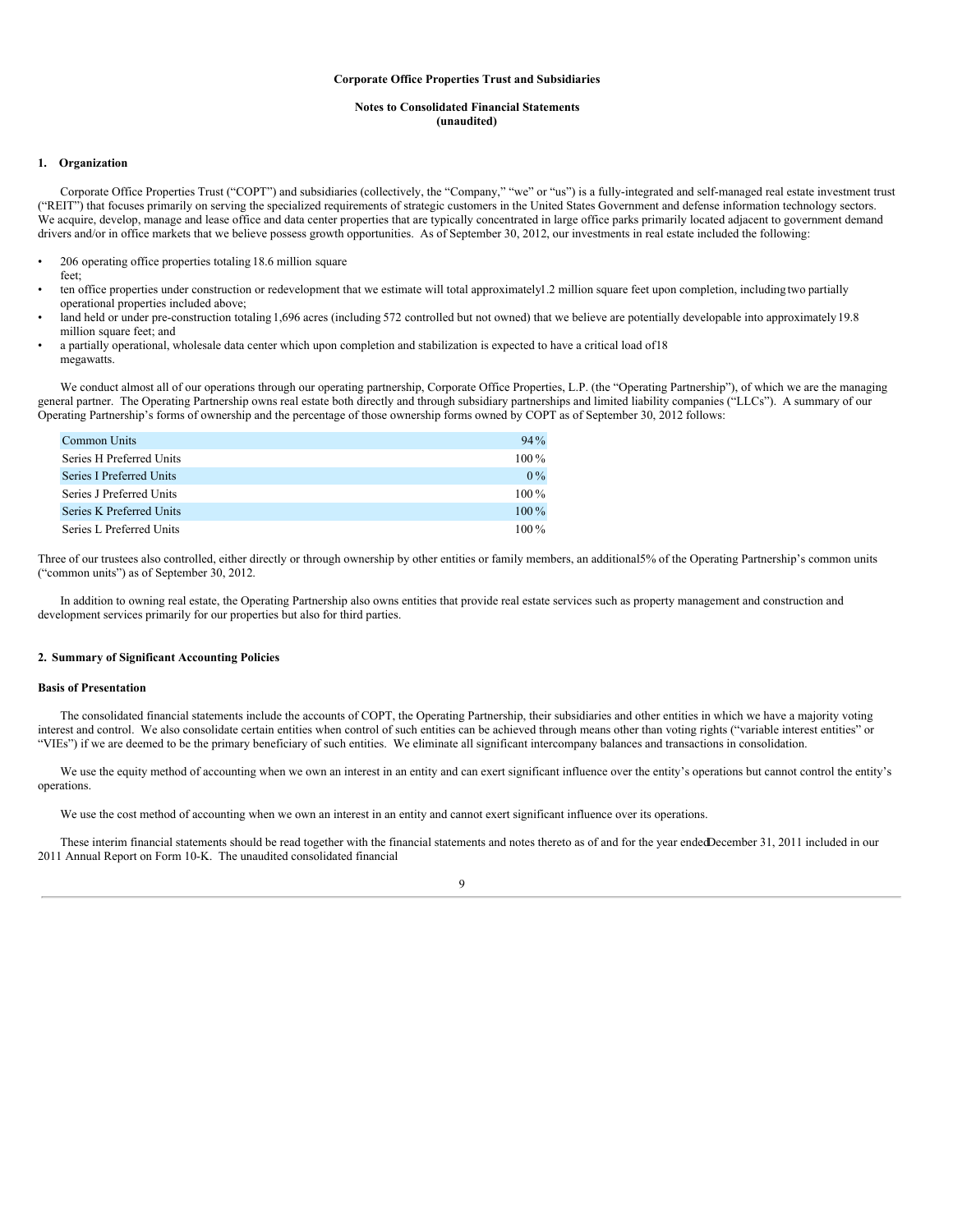statements include all adjustments that are necessary, in the opinion of management, to fairly present our financial position and results of operations. All adjustments are of a normal recurring nature except for the out-of-period adjustment described below. The consolidated financial statements have been prepared using the accounting policies described in our 2011 Annual Report on Form 10-K.

During the second quarter of 2012, we identified an error in the consolidated financial statements for the year ended December 31, 2011 and the quarter ended March 31, 2012. The error was attributable to the misapplication of accounting guidance related to the recognition of a deferred tax asset resulting from an impairment of assets in the fourth quarter of 2011 that failed to consider a partial reversal of that asset that would result from a cancellation of related inter-company debt in the first quarter of 2012. The effect of this error was an overstatement of our income tax benefit and an understatement of our net loss for the year ended December 31, 2011 of \$4.0 million (\$0.05 per share). During the first quarter of 2012, we identified an error that impacted the above-referenced periods. The error was an over-accrual of incentive compensation cost. The effect of this error was an overstatement of general and administrative expenses and an overstatement of net loss for the year ended December 31, 2011 of \$0.7 million (\$0.01) per share). The net impact of these errors was an understatement of our net loss for the year ended December 31, 2011 of \$3.3 million (\$0.04 per share). We have determined that the errors were not material in 2011 and are not material to our expected annual results for the year ending December 31, 2012. Accordingly, this cumulative change is reported as an out-of-period adjustment in the three months ended March 31, 2012 and nine months ended September 30, 2012 as follows: a reduction in net income of \$3.3 million (\$0.04 per share); an increase in income tax expense of\$4.0 million (\$0.05 per share); and a decrease in general and administrative expenses of approximately\$0.7 million (\$0.01 per share) on our consolidated statements of operations.

# **Reclassifications**

We reclassified certain amounts from prior periods to conform to the current period presentation of our consolidated financial statements with no effect on previously reported net income or equity. Included among these reclassifications are retrospective changes in the presentation of:

- our preferred shares of beneficial interest; these shares are reported on our consolidated balance sheets at their liquidation preference value after having been reported at par value in our 2011 Annual Report on Form 10-K; and
- costs expensed in connection with properties not in operations; these costs are included in the line on our consolidated statements of operations entitled "business development expenses and land carry costs," after having been included in property operating expenses in our 2011 Annual Report on Form 10-K.

#### **Recent Accounting Pronouncements**

We adopted guidance issued by the Financial Accounting Standards Board ("FASB") effective January 1, 2012 related to the presentation of comprehensive income that requires us to present the total of comprehensive income, the components of net income and the components of other comprehensive income either in a single continuous statement of comprehensive income or in two separate but consecutive statements. We adopted this guidance using retrospective application. This guidance eliminates the option to present the components of other comprehensive income as part of the statement of equity. Our adoption of this guidance did not affect our financial position, results of operations, cash flows or measurement of comprehensive income but did change the location of our disclosure pertaining to comprehensive income in our consolidated financial statements.

We adopted guidance issued by the FASB effective January 1, 2012 that amends measurement and disclosure requirements related to fair value measurements to improve consistency with International Financial Reporting Standards. In connection with our adoption of this guidance, we made an accounting policy election to use an exception provided for in the guidance with respect to measuring counterparty credit risk for derivative instruments; this election enables us to continue to measure the fair value of groups of assets and liabilities associated with derivative instruments consistently with how market participants would price the net risk exposure at the measurement date. Our adoption of this guidance did not affect our financial position, results of operations or cash flows but did result in additional disclosure pertaining to our fair value measurements.

We adopted guidance issued by the FASB effective January 1, 2012 relating to the testing of goodwill for impairment that permits us to first assess qualitative factors to determine whether it is more likely than not that the fair value of a reporting unit is less than its carrying amount as a basis for determining whether it is necessary to perform a quantitative impairment test. This guidance eliminates the requirement to calculate the fair value of a reporting unit unless the entity determines that it is more likely than not that its fair value is less than its carrying amount. Our adoption of this guidance did not materially affect our consolidated financial statements or disclosures.

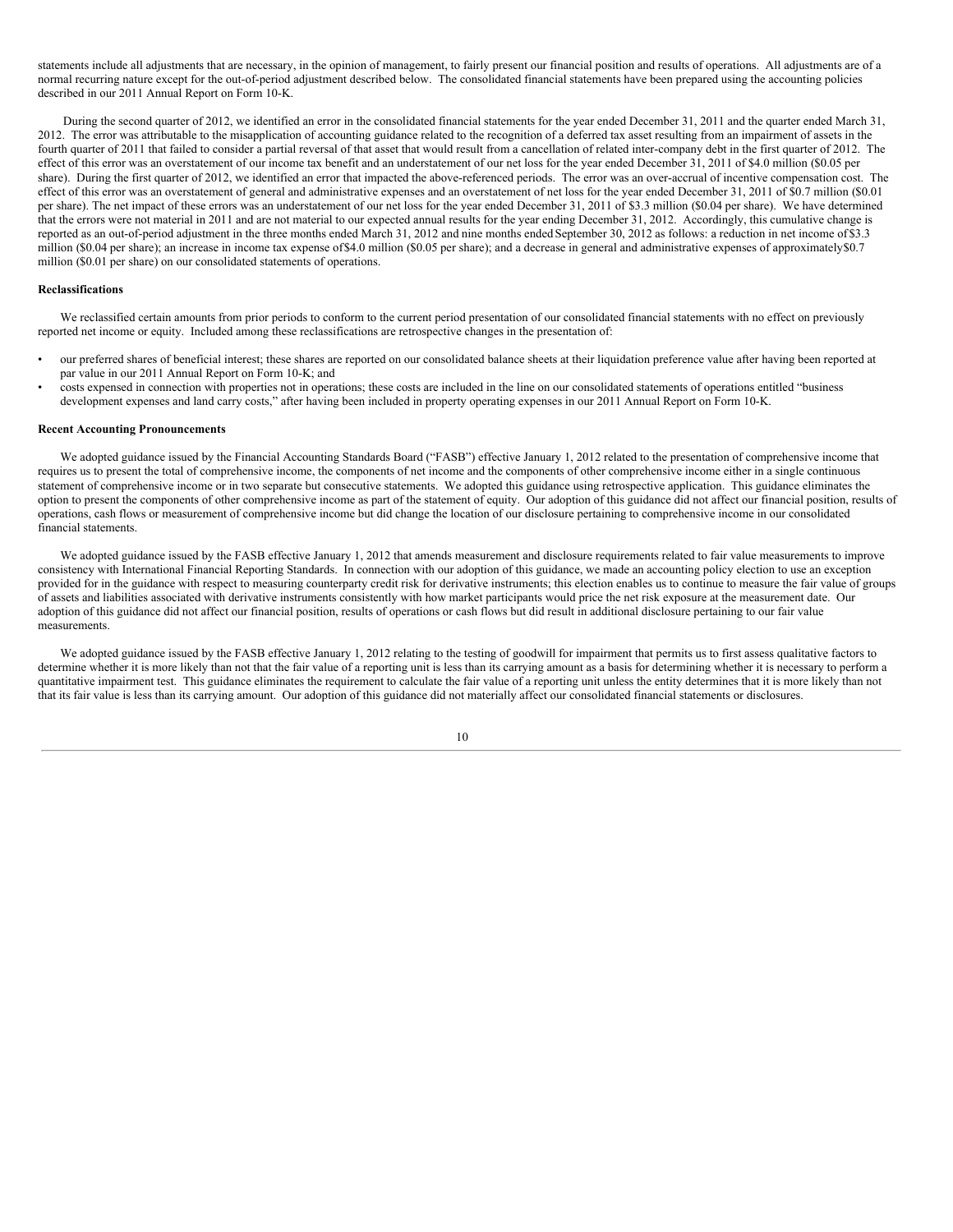In July 2012, the FASB issued guidance on the testing of indefinite-lived intangible assets for impairment that permits us to first assess qualitative factors to determine whether it is more likely than not that the fair value of such an asset is less than its carrying amount as a basis for determining whether it is necessary to perform a quantitative impairment test. This guidance permits an entity to bypass the qualitative assessment for any indefinite-lived intangible asset in any period and proceed directly to performing the quantitative impairment test. This guidance will be effective for us in 2013 and early adoption is permitted. We do not believe that this guidance will have a material effect on our consolidated financial statements or disclosures.

# **3. Fair Value Measurements**

For a description on how we estimate fair value, see Note 3 to the consolidated financial statements in our 2011 Annual Report on Form 10-K.

### **Recurring Fair Value Measurements**

The table below sets forth our financial assets and liabilities that are accounted for at fair value on a recurring basis as offeptember 30, 2012 and the hierarchy level of inputs used in measuring their respective fair values under applicable accounting standards (in thousands):

|             |                                                                                          | <b>Significant Other</b> | Significant<br>Unobservable Inputs(Level 3) |  |    | Total  |
|-------------|------------------------------------------------------------------------------------------|--------------------------|---------------------------------------------|--|----|--------|
|             |                                                                                          |                          |                                             |  |    |        |
|             |                                                                                          |                          |                                             |  |    |        |
| \$<br>6,161 | <sup>\$</sup>                                                                            |                          | $\mathcal{S}$                               |  | S  | 6,161  |
| 533         |                                                                                          |                          |                                             |  |    | 533    |
| 242         |                                                                                          |                          |                                             |  |    | 242    |
| 438         |                                                                                          |                          |                                             |  |    | 438    |
|             |                                                                                          | 295                      |                                             |  |    | 295    |
| 7,374       | S                                                                                        | 295                      |                                             |  | S  | 7,669  |
|             |                                                                                          |                          |                                             |  |    |        |
| \$<br>6,936 | S                                                                                        |                          | \$                                          |  | S  | 6,936  |
|             |                                                                                          | 6,543                    |                                             |  |    | 6,543  |
| 6,936       |                                                                                          | 6,543                    |                                             |  | ъ. | 13,479 |
|             | <b>Ouoted Prices in</b><br><b>Active Markets for</b><br><b>Identical Assets(Level 1)</b> |                          | <b>Observable Inputs(Level 2)</b>           |  |    |        |

(1) Included in the line entitled "restricted cash and marketable securities" on our consolidated balance sheet.

(2) Included in the line entitled "prepaid expenses and other assets" on our consolidated balance sheet.<br>(3) Included in the line entitled "other liabilities" on our consolidated balance sheet.

Included in the line entitled "other liabilities" on our consolidated balance sheet.

At December 31, 2011, we owned 1.9 million shares, or approximately 7%, of the common stock of The KEYW Holding Corporation ("KEYW"). During thenine months ended September 30, 2012, we completed the sale of all of these shares for \$14.0 million. At September 30, 2012 and December 31, 2011, we owned warrants to purchase 50,000 shares of KEYW common stock at an exercise price of\$9.25 per share.

The carrying values of cash and cash equivalents, restricted cash, accounts receivable, other assets (excluding mortgage loans receivable) and accounts payable and accrued expenses are reasonable estimates of their fair values because of the short maturities of these instruments. We estimated the fair values of our mortgage loans receivable as discussed in Note 7 based on the discounted estimated future cash flows of the loans (categorized within Level 3 of the fair value hierarchy); the discount rates used approximate current market rates for loans with similar maturities and credit quality, and the estimated cash payments include scheduled principal and interest payments. For our disclosure of debt fair values in Note 8 to the consolidated financial statements, we estimated the fair value of our exchangeable senior notes based on quoted market prices for publicly-traded debt (categorized within Level 2 of the fair value hierarchy) and estimated the fair value of our other debt based on the discounted estimated future cash payments to be made on such debt (categorized within Level 3 of the fair value hierarchy); the discount rates used approximate current market rates for loans, or groups of loans, with similar maturities and credit quality, and the estimated future payments include scheduled principal and interest payments. Fair value estimates are made at a specific point in time, are subjective in nature and involve uncertainties and matters of significant judgment. Settlement of such fair value amounts may not be possible and may not be a prudent management decision.

For additional fair value information, please refer to Note 7 for mortgage loans receivable, Note 8 for debt and Note 9 for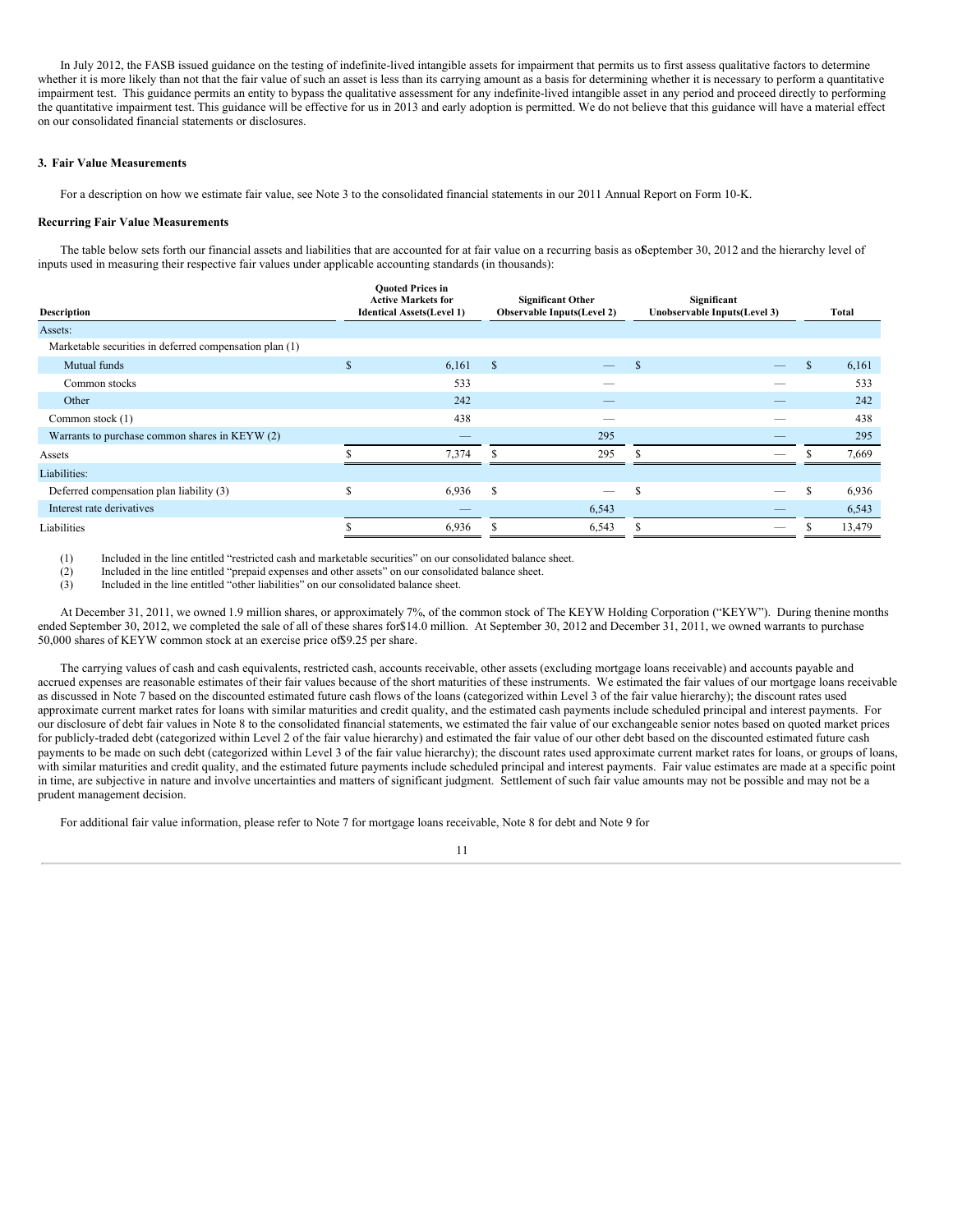#### **Nonrecurring Fair Value Measurements**

We assess each of our operating properties for impairment quarterly using cash flow projections and estimated fair values that we derive for each of the properties. We update the leasing and other assumptions used in these projections regularly, paying particular attention to properties that have experienced chronic vacancy or face significant market challenges. We review our plans and intentions for our development projects and land parcels quarterly. Each quarter, we also review the reasonableness of changes in our estimated operating property fair values from amounts estimated in the prior quarter. If events or changes in circumstances indicate that the carrying values of certain operating properties, properties in development or land held for future development may be impaired, we perform a recovery analysis for such properties. For long-lived assets to be held and used, we analyze recoverability based on the estimated undiscounted future cash flows expected to be generated from the operations and eventual disposition of the assets over, in most cases, a ten-year holding period. If we believe there is a significant possibility that we might dispose of the assets earlier, we analyze recoverability using a probability weighted analysis of the estimated undiscounted future cash flows expected to be generated from the operations and eventual disposition of the assets over the various possible holding periods. If the recovery analysis indicates that the carrying value of a tested property is not recoverable from estimated future cash flows, it is written down to its estimated fair value and an impairment loss is recognized. If and when our plans change, we revise our recoverability analyses to use the cash flows expected from the operations and eventual disposition of each asset using holding periods that are consistent with our revised plans. Changes in holding periods may require us to recognize significant impairment losses.

Property fair values are determined based on contract prices, indicative bids, discounted cash flow analyses or yield analyses. The estimated cash flows used are based on our plans for the property and our views of market and economic conditions. The estimates consider items such as current and future rental rates, occupancies for the tested property and comparable properties, estimated operating and capital expenditures and recent sales data for comparable properties; most of these items are influenced by market data obtained from third party sources such as CoStar Group and real estate leasing and brokerage firms and our direct experience with the properties and their markets.

We recognized impairment losses on certain properties and other assets associated with such properties during thethree and nine months ended September 30, 2012. Accordingly, certain properties and related assets were adjusted to fair value. The table below sets forth the fair value hierarchy of the valuation techniques used by us in determining such fair values (dollars in thousands):

|                    |                         |                           |                                 |  |                          |                                 |             |                    |  |         |       | <b>Impairment Losses</b> |                |                    |
|--------------------|-------------------------|---------------------------|---------------------------------|--|--------------------------|---------------------------------|-------------|--------------------|--|---------|-------|--------------------------|----------------|--------------------|
|                    | <b>Ouoted Prices in</b> |                           |                                 |  |                          |                                 | Significant |                    |  |         |       |                          | Recognized (1) |                    |
|                    |                         | <b>Active Markets for</b> |                                 |  | <b>Significant Other</b> |                                 |             | Unobservable       |  |         |       | <b>Three Months</b>      |                | <b>Nine Months</b> |
|                    |                         | <b>Identical Assets</b>   |                                 |  | <b>Observable Inputs</b> |                                 | Inputs      |                    |  |         | Ended |                          | Ended          |                    |
| <b>Description</b> |                         | (Level 1)                 |                                 |  | (Level 2)                |                                 |             | Total<br>(Level 3) |  |         |       | September 30, 2012       |                | September 30, 2012 |
| Assets $(2)$ :     |                         |                           |                                 |  |                          |                                 |             |                    |  |         |       |                          |                |                    |
| Properties, net    |                         |                           | $\hspace{0.1mm}-\hspace{0.1mm}$ |  |                          | $\hspace{0.1mm}-\hspace{0.1mm}$ |             | 369,312            |  | 369.312 |       | 52,900                   |                | 60,593             |

(1) Represents impairment losses, excluding exit costs of \$2.9 million for the three months ended September 30, 2012 and \$4.2 million for the nine months ended September 30, 2012. (2) Reflects balance sheet classifications of assets at time of fair value measurement, excluding the effect of held for sale classifications.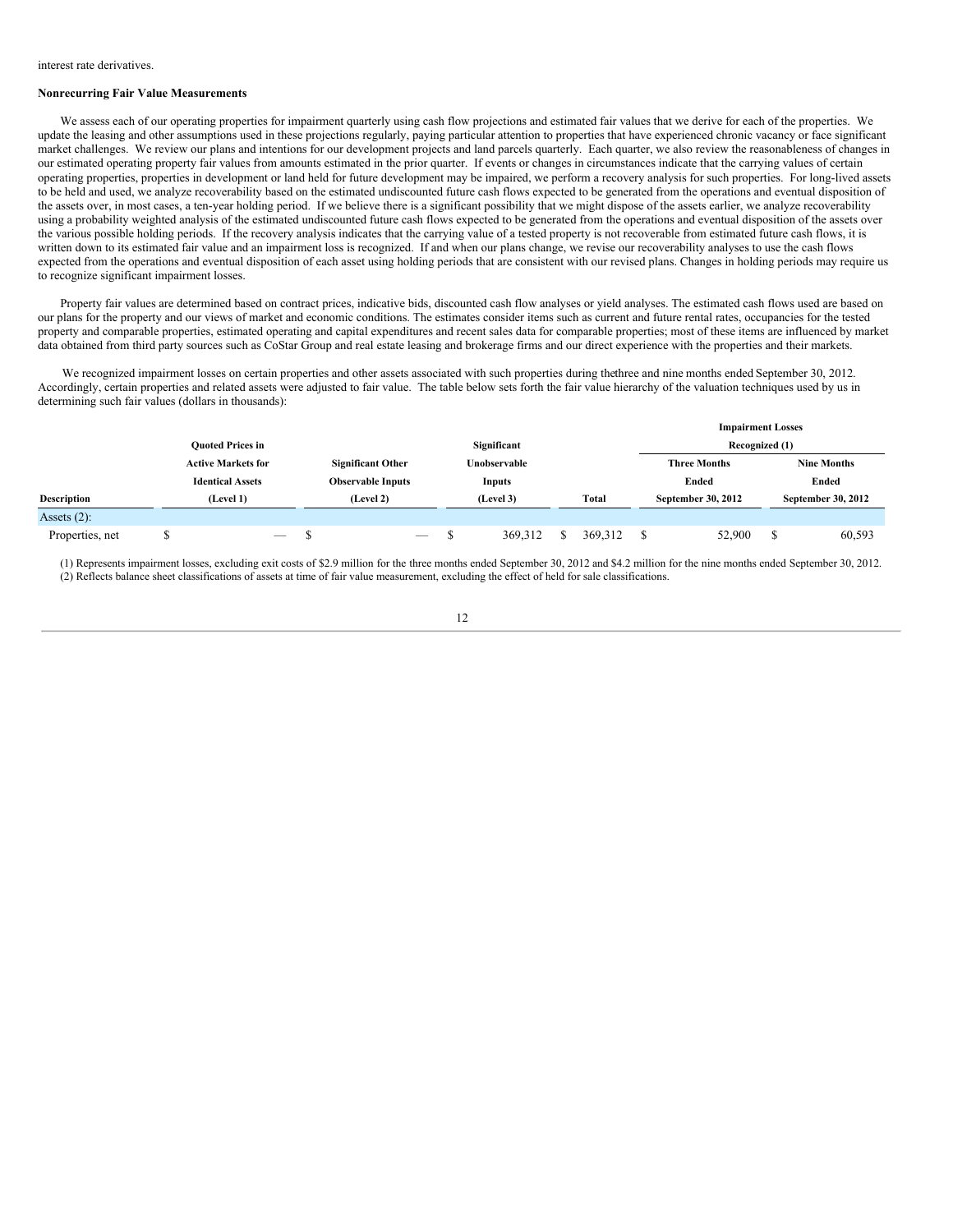The table below sets forth quantitative information about significant unobservable inputs used for the Level 3 fair value measurements reported above (dollars in thousands):

| <b>Description</b>             | <b>Fair Value on</b><br><b>Measurement Date</b> | <b>Valuation Technique</b>       | <b>Unobservable Input</b>    | Range (Weighted Average)      |
|--------------------------------|-------------------------------------------------|----------------------------------|------------------------------|-------------------------------|
| Properties on which impairment |                                                 | Bid for properties indicative of |                              |                               |
| losses were recognized         | 369,312                                         | value                            | Indicative bid $(1)$         | (1)                           |
|                                |                                                 | Contract of sale                 | Contract price (1)           | (1)                           |
|                                |                                                 | Discounted cash flow             | Discount rate                | 10.1% to 11.0% $(10.4\%)$     |
|                                |                                                 |                                  | Terminal capitalization rate | 8.7% to 10.0% (8.9%)          |
|                                |                                                 |                                  | Market rent growth rate      | $3.0\%$ (2)                   |
|                                |                                                 |                                  | Expense growth rate          | $3.0\%$ (2)                   |
|                                |                                                 | <b>Yield Analysis</b>            | Yield                        | $12\%$ (2)                    |
|                                |                                                 |                                  | Market rent rate             | \$8.50 per square foot $(2)$  |
|                                |                                                 |                                  | Leasing costs                | \$20.00 per square foot $(2)$ |

(1) These fair value measurements were developed from third party sources, subject to our corroboration for reasonableness. (2) Only one value applied to this unobservable input.

# **4. Properties, net**

Operating properties, net consisted of the following (in thousands):

|                                | September 30,<br>2012 | December 31,<br>2011 |
|--------------------------------|-----------------------|----------------------|
| Land                           | 427,559               | 472,483              |
| Buildings and improvements     | 2,626,084             | 2,801,252            |
| Less: accumulated depreciation | (565, 724)            | (559, 679)           |
| Operating properties, net      | 2,487,919             | 2,714,056            |

Projects we had in development or held for future development consisted of the following (in thousands):

|                                                        | September 30,<br>2012 | December 31,<br>2011 |
|--------------------------------------------------------|-----------------------|----------------------|
| Land                                                   | 220,234               | 229.833              |
| Construction in progress, excluding land               | 394.361               | 409,086              |
| Projects in development or held for future development | 614.595               | 638.919              |

# **Dispositions and Impairments**

Operating property dispositions during the nine months ended September 30, 2012 consisted of the following (dollars in thousands):

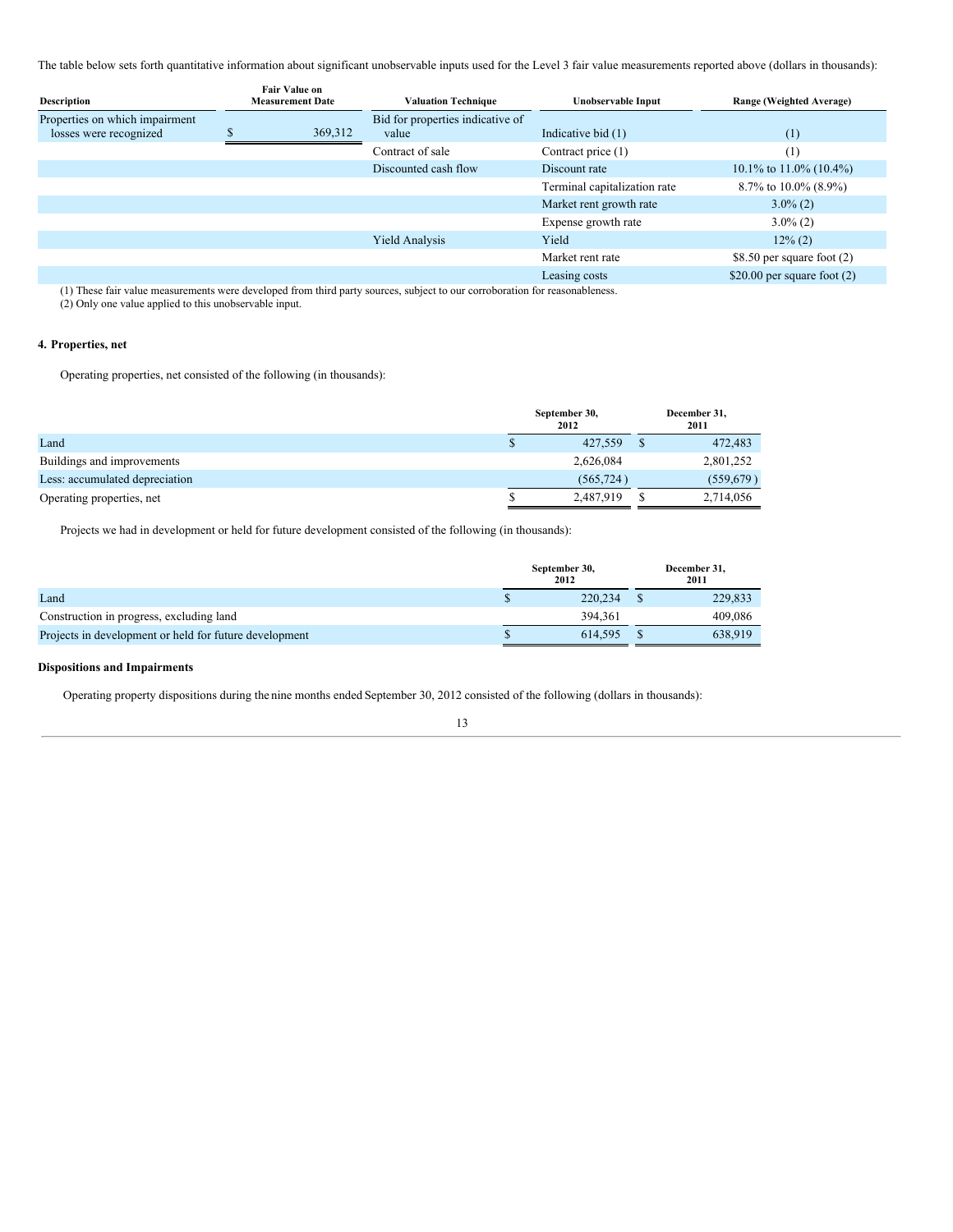| <b>Project Name</b>               | Location                                               | Date of Sale | Number of<br><b>Buildings</b> | <b>Total Rentable</b><br><b>Square Feet</b> | Transaction<br>Value | Gain on<br><b>Disposition</b> |
|-----------------------------------|--------------------------------------------------------|--------------|-------------------------------|---------------------------------------------|----------------------|-------------------------------|
| White Marsh Portfolio Disposition | White Marsh, Maryland                                  | 1/30/2012    |                               | 163,000                                     | 19,100               | 2,445<br><b>S</b>             |
| 1101 Sentry Gateway               | San Antonio, Texas                                     | 1/31/2012    |                               | 95,000                                      | 13,500               | 1,739                         |
| 222 and 224 Schilling Circle      | Hunt Valley, Maryland                                  | 2/10/2012    |                               | 56,000                                      | 4,400                | 102                           |
| 15 and 45 West Gude Drive         | Rockville, Maryland                                    | 5/2/2012     |                               | 231,000                                     | 49,107               |                               |
| 11800 Tech Road                   | Silver Spring, Maryland                                | 6/14/2012    |                               | 240,000                                     | 21,300               |                               |
| 400 Professional Drive            | Gaithersburg, Maryland                                 | 7/2/2012     |                               | 130,000                                     | 16,198               |                               |
| July 2012 Portfolio Disposition   | Baltimore/Washington Corridor<br>and Greater Baltimore | 7/24/2012    | 23<br>1.387,000<br>161.901    |                                             | 16.908               |                               |
|                                   |                                                        |              | 35                            | 2.302.000                                   | 285,506              | 21.194                        |

Each of the above dispositions represent property sales except for 400 Professional Drive, the disposition of which was completed in connection with a debt extinguishment, as described further below. We also had dispositions of non-operating properties during the nine months ended September 30, 2012 for aggregate transaction values totaling \$28.1 million; in addition to the gain on sales reflected above, we also recognized impairment losses on certain of these sales that are disclosed below.

On July 2, 2012, the mortgage lender on a\$15 million nonrecourse mortgage loan that was secured by our 400 Professional Drive property accepted a deed in lieu of foreclosure on the property. As a result, we transferred title to the property to the mortgage lender and we were relieved of the debt obligation plus accrued interest. As of the transfer date, the property had an estimated fair value of \$11 million. Upon completion of this transfer, we recognized a gain on extinguishment of debt of \$3.7 million, representing the difference between the mortgage loan and interest payable extinguished over the fair value of the property transferred as of the transfer date.

In September 2012, our Board of Trustees approved a plan by Management to shorten the holding period for all of our office properties and developable land in Greater Philadelphia, Pennsylvania because the properties no longer meet our strategic investment criteria. We determined that the carrying amounts of these properties will not likely be recovered from the cash flows from the operations and sales of such properties over the likely remaining holding period. Accordingly, during the three months ended September 30, 2012, we recognized aggregate non-cash impairment losses of \$46.1 million for the amounts by which the carrying values of the properties exceeded their respective estimated fair values. These losses contemplate our expectation that we will incur future cash expenditures of approximately \$25 million to complete the redevelopment of certain of these properties.

As discussed in our 2011 Annual Report on Form 10-K, we implemented a plan in 2011 (the "Strategic Reallocation Plan") to dispose of office properties and land that are no longer closely aligned with our strategy. During the nine months ended September 30, 2012, we recognized aggregate net impairment losses in connection with the Strategic Reallocation Plan of \$18.7 million (\$23.5 million classified as discontinued operations and including \$4.2 million in exit costs), including \$6.9 million pertaining to certain properties in Colorado Springs, Colorado classified as held for sale at September 30, 2012. Approximately \$5.1 million of these losses related to our disposition of an additional property from which the cash flows were not sufficient to recover its carrying value.

The table below sets forth the impairment losses and exit costs recognized in thenine months ended September 30, 2012 by period of recognition and by property classification (in thousands):

|                          | <b>Three Months Ended</b> |           |          |           |  |           |  |         |  |  |  |
|--------------------------|---------------------------|-----------|----------|-----------|--|-----------|--|---------|--|--|--|
|                          |                           | 9/30/2012 |          | 6/30/2012 |  | 3/31/2012 |  | Total   |  |  |  |
| Operating properties     |                           | 55,829    | <b>S</b> | 2.354     |  | 11.833    |  | 70,016  |  |  |  |
| Non-operating properties |                           | ___       |          |           |  | (5,246)   |  | (5,246) |  |  |  |
| Total                    |                           | 55,829    | S        | 2.354     |  | 6.587     |  | 64,770  |  |  |  |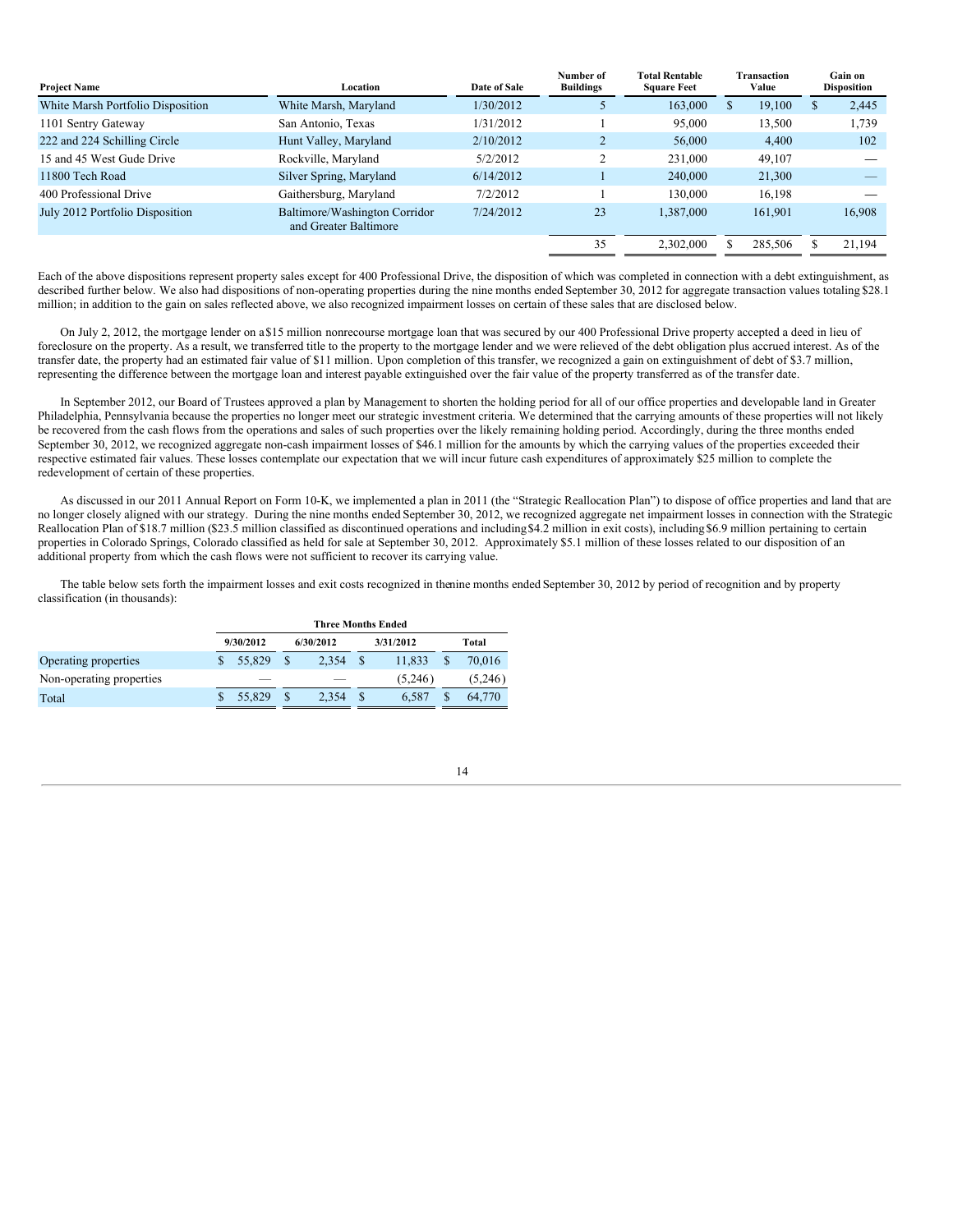# **2012 Acquisition**

On July 11, 2012, we acquired 13857 McLearen Road, a202,000 square foot office property in Herndon, Virginia that was100% leased, for \$48.3 million. The table below sets forth the allocation of the acquisition costs of this property (in thousands):

| Land, operating properties                    | S | 3,507  |
|-----------------------------------------------|---|--------|
| Building and improvements                     |   | 30,177 |
| Intangible assets on real estate acquisitions |   | 14,993 |
| Total assets                                  |   | 48,677 |
| Below-market leases                           |   | (369)  |
| Total acquisition cost                        | S | 48,308 |

Intangible assets recorded in connection with the above acquisition included the following (dollars in thousands):

|                           |    |        | <b>Weighted Average</b><br><b>Amortization Period</b><br>(in Years) |
|---------------------------|----|--------|---------------------------------------------------------------------|
| Tenant relationship value | S  | 7.472  | 10                                                                  |
| In-place lease value      |    | 7.109  |                                                                     |
| Above-market leases       |    | 412    |                                                                     |
|                           | \$ | 14.993 |                                                                     |

We expensed \$229,000 in operating property acquisition costs during thenine months ended September 30, 2012 that are included in business development expenses and land carry costs on our consolidated statements of operations.

# **2012 Construction Activities**

As of September 30, 2012, we had construction underway oneight office properties that we estimate will total913,000 square feet upon completion, including four in the Baltimore/Washington Corridor, two in Huntsville, Alabama, one in Greater Baltimore and one in Northern Virginia. We also had redevelopment underway on two office properties in Greater Philadelphia that we estimate will total 297,000 square feet upon completion.

# **5. Real Estate Joint Ventures**

During the nine months ended September 30, 2012, we had an investment inone unconsolidated real estate joint venture accounted for using the equity method of accounting. Information pertaining to this joint venture investment is set forth below (dollars in thousands):

| Investment Balance at (1) |                               | Date      |           | Nature of             |               | <b>Maximum Exposure</b> |  |
|---------------------------|-------------------------------|-----------|-----------|-----------------------|---------------|-------------------------|--|
| September 30, 2012        | December 31, 2011<br>Acauired |           | Ownership | Activity              | to Loss $(2)$ |                         |  |
| (6.420)                   | (6,071)                       | 9/29/2005 | 20%       | Operates 16 Buildings |               |                         |  |

(1) The carrying amount of our investment in this joint venture was lower than our share of the equity in the joint venture by \$5.2 million at September 30, 2012 and December 31, 2011 due to our deferral of gain on the contribution by us of real estate into the joint venture upon its formation. A difference will continue to exist to the extent the nature of our continuing involvement in the joint venture remains the same.

(2) Derived from the sum of our investment balance and maximum additional unilateral capital contributions or loans required from us. Not reported above are additional amounts that we and our partner are required to fund when needed by this joint venture; these funding requirements are proportional to our respective ownership percentages. Also not reported above are additional unilateral contributions or loans from us, the amounts of which are uncertain, that we would be required to make if certain contingent events occur (see Note 16).

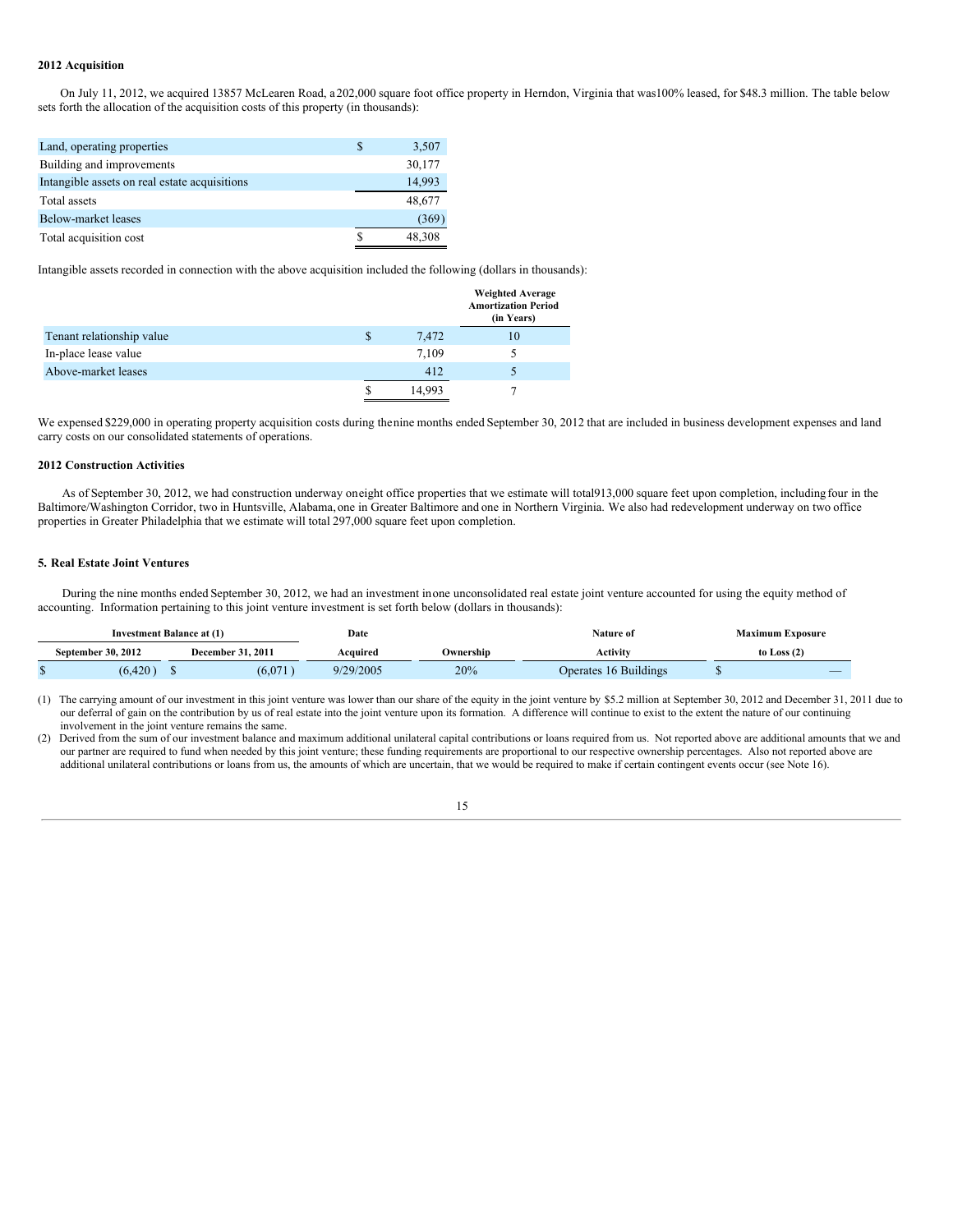The following table sets forth condensed balance sheets for this unconsolidated real estate joint venture (in thousands):

|                                      |    | September 30,<br>2012 |              | December 31,<br>2011 |
|--------------------------------------|----|-----------------------|--------------|----------------------|
| Properties, net                      | S  | 58,763                | <sup>S</sup> | 59,792               |
| Other assets                         |    | 4,223                 |              | 3,529                |
| Total assets                         |    | 62,986                | S.           | 63,321               |
|                                      |    |                       |              |                      |
| Liabilities (primarily debt)         | \$ | 69,120                | <sup>S</sup> | 67,710               |
| Owners' equity                       |    | (6, 134)              |              | (4,389)              |
| Total liabilities and owners' equity |    | 62,986                |              | 63,321               |

The following table sets forth condensed statements of operations for this unconsolidated real estate joint venture (in thousands):

|                                       |      | For the Three Months Ended September |     |       |                                         |         |      |         |  |
|---------------------------------------|------|--------------------------------------|-----|-------|-----------------------------------------|---------|------|---------|--|
|                                       |      |                                      | 30, |       | For the Nine Months Ended September 30, |         |      |         |  |
|                                       | 2012 |                                      |     | 2011  |                                         | 2012    | 2011 |         |  |
| Revenues                              |      | 1,778                                |     | 1,905 |                                         | 5,497   |      | 5,719   |  |
| Property operating expenses           |      | (758)                                |     | (904) |                                         | (2,219) |      | (2,869) |  |
| Interest expense                      |      | (1, 138)                             |     | (984) |                                         | (3,291) |      | (2,983) |  |
| Depreciation and amortization expense |      | (568)                                |     | (578) |                                         | (1,732) |      | (1,753) |  |
| Net loss                              |      | (686)                                |     | (561) |                                         | (1,745) |      | (1,886) |  |

In October 2012, the holder of mortgage debt encumbering all of the joint venture's properties initiated foreclosure proceedings.

The table below sets forth information pertaining to our investments in consolidated real estate joint ventures affeptember 30, 2012 (dollars in thousands):

|                          |            | Ownership |                                                   |       |               | September 30, 2012 (1) |               |  |                    |  |
|--------------------------|------------|-----------|---------------------------------------------------|-------|---------------|------------------------|---------------|--|--------------------|--|
|                          | Date       | $%$ at    |                                                   | Total |               |                        |               |  | Total              |  |
|                          | Acquired   | 9/30/2012 | <b>Nature of Activity</b>                         |       | <b>Assets</b> |                        | <b>Assets</b> |  | <b>Liabilities</b> |  |
| LW Redstone Company, LLC | 3/23/2010  | 85%       | Developing business park (2)                      |       | 68,494        |                        | 16,146        |  | 13,364             |  |
| M Square Associates, LLC | 6/26/2007  | 50%       | Operating two buildings and developing others (3) |       | 60,608        |                        | 47,642        |  | 43,762             |  |
| Arundel Preserve #5, LLC | 7/2/2007   | 50%       | Operating one building (4)                        |       | 38,636        |                        | 36,838        |  | 20,118             |  |
| COPT-FD Indian Head, LLC | 10/23/2006 | 75%       | Holding land parcel (5)                           |       | 6,538         |                        |               |  |                    |  |
| MOR Forbes 2 LLC         | 12/24/2002 | 50%       | Operating one building $(6)$                      |       | 3,831         |                        | __            |  | 95                 |  |
|                          |            |           |                                                   |       | 178,107       |                        | 100,626       |  | 77.339             |  |

(1) Excludes amounts eliminated in consolidation.

(2) This joint venture's property is in Huntsville, Alabama.

(3) This joint venture's properties are in College Park, Maryland (in the Suburban Maryland region).

(4) This joint venture's property is in Hanover, Maryland (in the Baltimore/Washington Corridor).

(5) This joint venture's property is in Charles County, Maryland. In 2012, the joint venture exercised its option under a development agreement to require Charles County to repurchase the land parcel at its original acquisition cost. Under the terms of the agreement with Charles County, the repurchase is expected to occur by August 2014. (6) This joint venture's property is in Lanham, Maryland (in the Suburban Maryland region).

Our commitments and contingencies pertaining to our real estate joint ventures are disclosed in Note 16.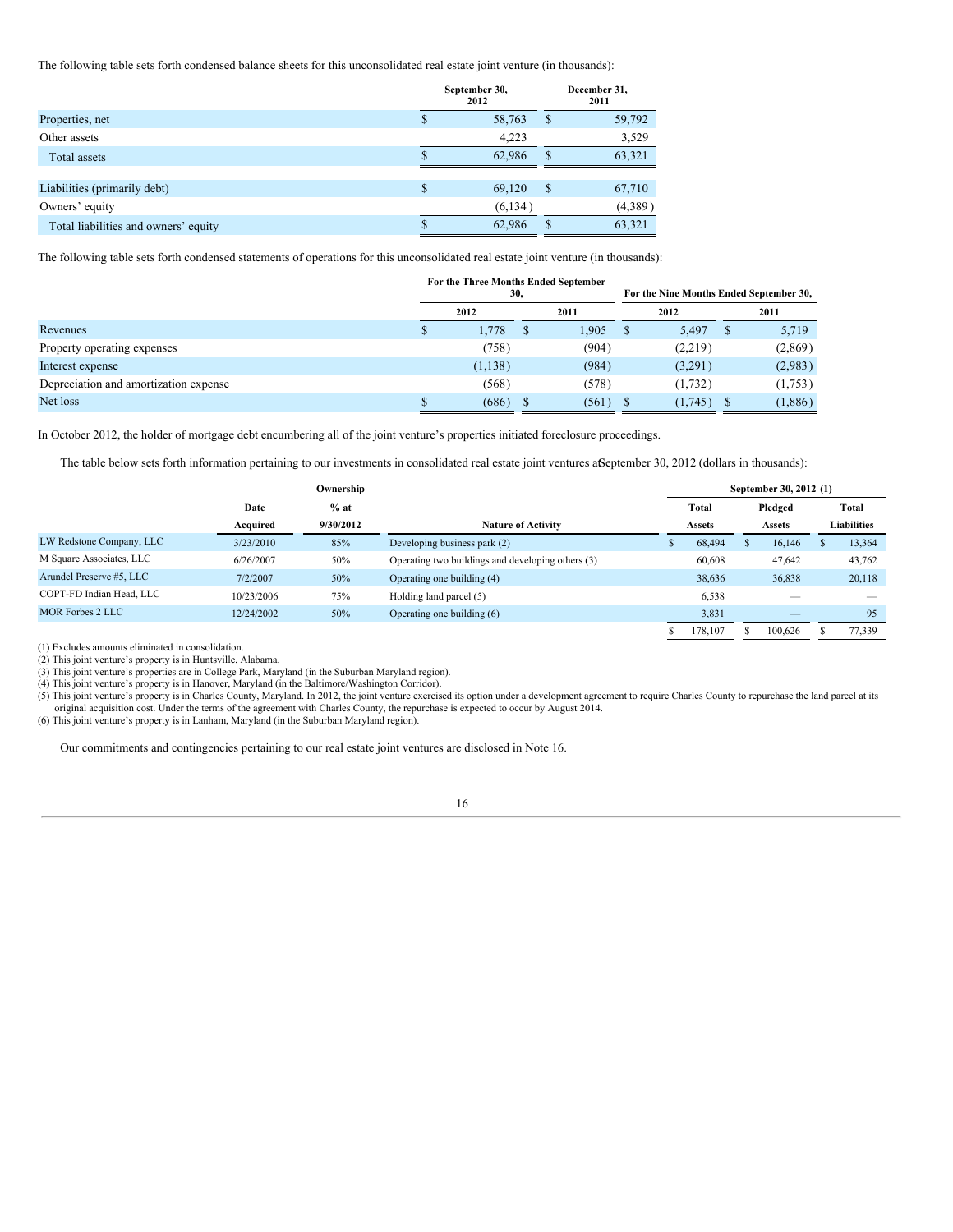# **6. Intangible Assets on Real Estate Acquisitions**

Intangible assets on real estate acquisitions consisted of the following (in thousands):

|                                |   |                             |   | September 30, 2012          |     |                                  |   |                             |               | <b>December 31, 2011</b>    |   |                                  |
|--------------------------------|---|-----------------------------|---|-----------------------------|-----|----------------------------------|---|-----------------------------|---------------|-----------------------------|---|----------------------------------|
|                                |   | Gross<br>Carrying<br>Amount |   | Accumulated<br>Amortization |     | <b>Net</b><br>Carrying<br>Amount |   | Gross<br>Carrying<br>Amount |               | Accumulated<br>Amortization |   | <b>Net</b><br>Carrying<br>Amount |
| In-place lease value           | S | 134.964                     | S | 89,808                      | S   | 45,156                           | S | 151.361                     | -S            | 97,594                      | S | 53,767                           |
| Tenant relationship value      |   | 46.827                      |   | 22,192                      |     | 24,635                           |   | 45,940                      |               | 23.246                      |   | 22,694                           |
| Above-market cost arrangements |   | 12.416                      |   | 3,789                       |     | 8.627                            |   | 12.416                      |               | 2,857                       |   | 9,559                            |
| Above-market leases            |   | 8,925                       |   | 7,278                       |     | 1.647                            |   | 10.118                      |               | 8,037                       |   | 2,081                            |
| Market concentration premium   |   | 1,333                       |   | 339                         |     | 994                              |   | 1,333                       |               | 314                         |   | 1,019                            |
|                                |   | 204,465                     | S | 123.406                     | \$. | 81.059                           |   | 221,168                     | <sup>\$</sup> | 132.048                     |   | 89.120                           |

Amortization of the intangible asset categories set forth above totaled \$16.2 million in the nine months ended September 30, 2012 and \$20.7 million in the nine months ended September 30, 2011. The approximate weighted average amortization periods of the categories set forth above follow: in-place lease value: seven years; tenant relationship value: eight years; above-market cost arrangements: 27 years; above-market leases: four years; and market concentration premium: 30 years. The approximate weighted average amortization period for all of the categories combined is ten years. Estimated amortization expense associated with the intangible asset categories set forth above for the next five years is: \$4.3 million for the three months ending December 31, 2012;\$14.3 million for 2013; \$12.3 million for 2014; \$10.6 million for 2015; \$9.5 million for 2016; and \$7.1 million for 2017.

### **7. Prepaid Expenses and Other Assets**

Prepaid expenses and other assets consisted of the following (in thousands):

|                                          | September 30,<br>2012 |        | December 31,<br>2011 |        |
|------------------------------------------|-----------------------|--------|----------------------|--------|
| Mortgage and other investing receivables | Φ                     | 40,761 | <sup>S</sup>         | 27,998 |
| Prepaid expenses                         |                       | 24,396 |                      | 20,035 |
| Furniture, fixtures and equipment, net   |                       | 8,657  |                      | 10,177 |
| Deferred tax asset                       |                       | 6,666  |                      | 10,892 |
| Lease incentives                         |                       | 5,595  |                      | 5,233  |
| Other assets                             |                       | 6,472  |                      | 13,284 |
| Prepaid expenses and other assets        |                       | 92.547 |                      | 87,619 |

# **Mortgage and Other Investing Receivables**

Mortgage and other investing receivables consisted of the following (in thousands):

|                                          | September 30,<br>2012 |        | December 31,<br>2011 |
|------------------------------------------|-----------------------|--------|----------------------|
| Notes receivable from City of Huntsville |                       | 30.623 | 17,741               |
| Mortgage loans receivable                |                       | 10.138 | 10,257               |
|                                          |                       | 40.761 | 27,998               |

Our notes receivable from the City of Huntsville funded infrastructure costs in connection with our LW Redstone Company, LLC joint venture (see Note 5). Our mortgage loans receivable reflected above consists of two loans secured by properties in Greater Baltimore and the Baltimore/Washington Corridor. We did not have an allowance for credit losses in connection with these receivables at September 30, 2012 or December 31, 2011. The fair value of our mortgage and other investing receivables totaled\$40.7 million at September 30, 2012 and \$28.0 million at December 31, 2011.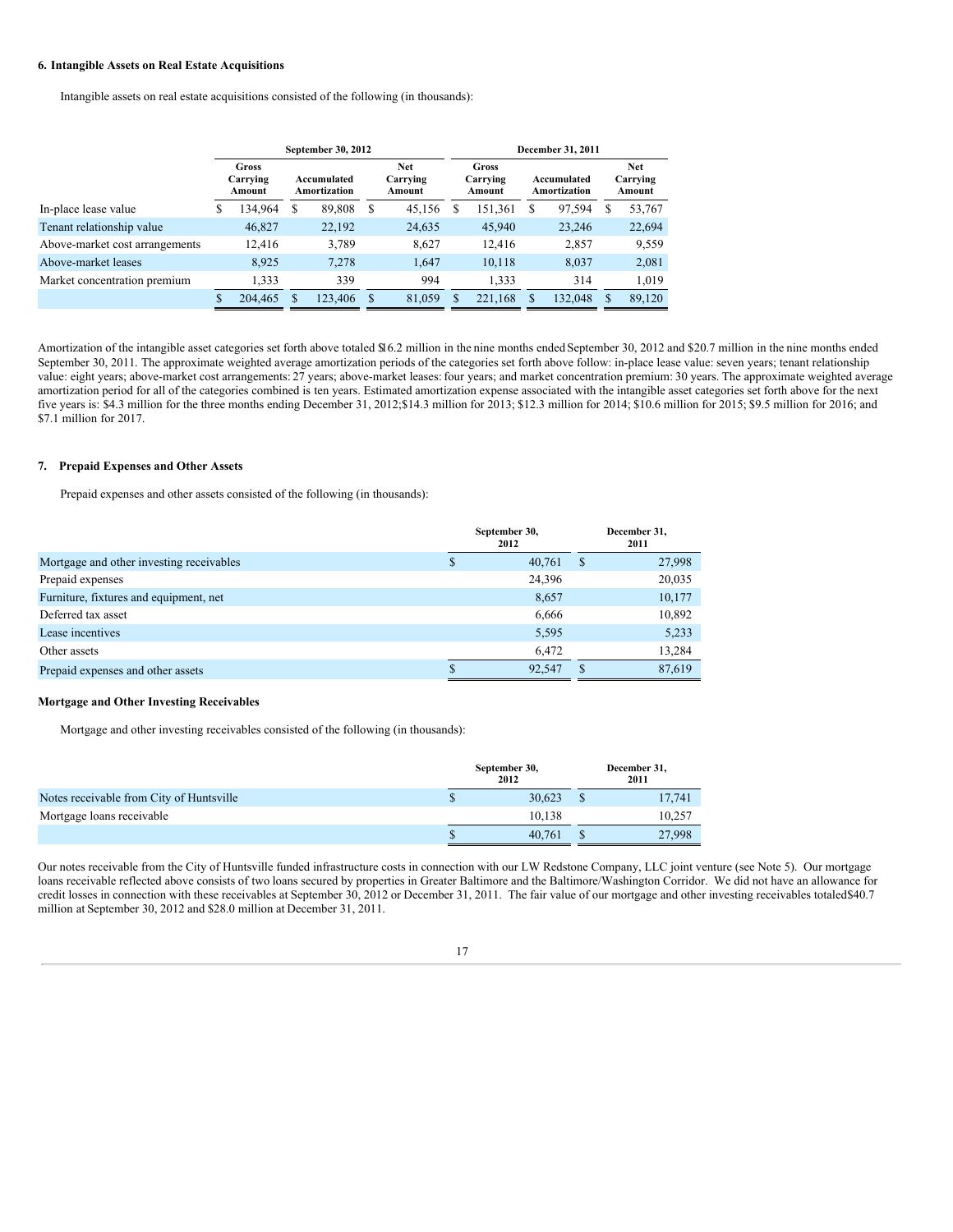# **Operating Notes Receivable**

We had operating notes receivable due from tenants with terms exceeding one year totaling\$373,000 at September 30, 2012 and \$530,000 at December 31, 2011. We carried allowances for estimated losses for most of these balances.

#### **8. Debt**

Our debt consisted of the following (dollars in thousands):

|                                        |   | Maximum               |   |                          |   |                      |                                                       |                                |
|----------------------------------------|---|-----------------------|---|--------------------------|---|----------------------|-------------------------------------------------------|--------------------------------|
|                                        |   | Availability at       |   | <b>Carrying Value at</b> |   |                      |                                                       | <b>Scheduled Maturity</b>      |
|                                        |   | September 30,<br>2012 |   | September 30,<br>2012    |   | December 31,<br>2011 | <b>Stated Interest Rates at</b><br>September 30, 2012 | Dates at<br>September 30, 2012 |
| Mortgage and Other Secured Loans:      |   |                       |   |                          |   |                      |                                                       |                                |
| Fixed rate mortgage loans (1)          |   | N/A                   | S | 978,461                  | S | 1,052,421            | $5.20\% - 7.87\%$ (2)                                 | 2013-2034                      |
| Variable rate secured loans            |   | N/A                   |   | 38,671                   |   | 39,213               | $LIBOR + 2.25\% (3)$                                  | 2015                           |
| Other construction loan facilities     | S | 123,802               |   | 70,374                   |   | 40,336               | LIBOR + 1.95% to 2.75% (4)                            | 2013-2015                      |
| Total mortgage and other secured loans |   |                       |   | 1,087,506                |   | 1,131,970            |                                                       |                                |
| Revolving Credit Facility (5)          |   | 800,000               |   | 80,000                   |   | 662,000              | LIBOR + 1.75% to 2.50% (6)                            | September 1, 2014              |
| Term Loan Facilities (7)               |   | 770,000               |   | 770,000                  |   | 400,000              | LIBOR + 1.65% to 2.60% (8)                            | 2015-2019                      |
| Unsecured notes payable                |   | N/A                   |   | 1,809                    |   | 5,050                | $0\%$ (9)                                             | 2026                           |
| 4.25% Exchangeable Senior Notes        |   | N/A                   |   | 230,000                  |   | 227,283              | 4.25%                                                 | April 2030 (10)                |
| Total debt                             |   |                       | S | 2,169,315                |   | 2,426,303            |                                                       |                                |

(1) Several of the fixed rate mortgages carry interest rates that were above or below market rates upon assumption and therefore were recorded at their fair value based on applicable effective interest rates. The carrying values of these loans reflect net unamortized premiums totaling \$1.5 million at September 30, 2012 and \$2.4 million at December 31, 2011. (2) The weighted average interest rate on these loans was 6.00% at September 30,

2012.

2012.

2012.

(3) The interest rate on the loan outstanding was 2.48% at September 30,

2012. (4) The weighted average interest rate on these loans was 2.72% at September 30,

(5) Effective August 10, 2012, we exercised our right to reduce the lenders' aggregate commitment under the facility from \$1.0 billion to \$800 million, with the ability for us to increase the lenders' aggregate commitment to \$1.3 billion, provided that there is no default under the facility and subject to the approval of the lenders.

(6) The weighted average interest rate on the Revolving Credit Facility was 2.19% at September 30,

(7) We have the ability to borrow an aggregate of an additional \$180.0 million under these term loan facilities, provided that there is no default under the facilities and subject to the approval of the lenders. As described further below, we entered into new facilities in 2012.

(8) The weighted average interest rate on these loans was 2.19% at September 30,

2012.

(9) These notes carry interest rates that were below market rates upon assumption and therefore were recorded at their fair value based on applicable effective interest rates. The carrying value of these notes reflects an unamortized discount totaling \$902,000 at September 30, 2012 and \$1.8 million at December 31, 2011.

(10) As described further in our 2011 Annual Report on Form 10-K, these notes have an exchange settlement feature that provides that the notes may, under certain circumstances, be exchangeable for cash and, at the Operating Partnership's discretion, our common shares at an exchange rate (subject to adjustment) of 20.8513 shares per one thousand dollar principal amount of the notes (exchange rate is as of September 30, 2012 and is equivalent to an exchange price of \$47.96 per common share). The carrying value of these notes included a principal amount of \$240 million and an unamortized discount totaling \$10.0 million at September 30, 2012 and \$12.7 million at December 31, 2011. The effective interest rate under the notes, including amortization of the issuance costs, was 6.05%. Because the closing price of our common shares at September 30, 2012 and December 31, 2011 was less than the exchange price per common share applicable to these notes, the if-converted value of the notes did not exceed the principal amount. The table below sets forth interest expense recognized on these notes before deductions for amounts capitalized (in thousands):

|                                                           | <b>For the Three Months Ended</b><br>September 30, |      |       |  | <b>For the Nine Months Ended</b><br>September 30, |        |
|-----------------------------------------------------------|----------------------------------------------------|------|-------|--|---------------------------------------------------|--------|
|                                                           | 2012                                               | 2011 |       |  | 2012                                              | 2011   |
| Interest expense at stated interest rate                  | 2.550                                              |      | 2.550 |  | 7.650                                             | 7,650  |
| Interest expense associated with amortization of discount | 919                                                |      | 866   |  | 2.717                                             | 2.558  |
| Total                                                     | 3.469                                              |      | 3.416 |  | 10.367                                            | 10.208 |

Effective February 14, 2012, we entered into an unsecured term loan agreement with a group of lenders for which J.P. Morgan Securities LLC and KeyBank Capital Markets acted as joint lead arrangers and joint book runners, KeyBank National Association acted as administrative agent and JPMorgan Chase Bank, N.A. acted as syndication agent. We borrowed \$250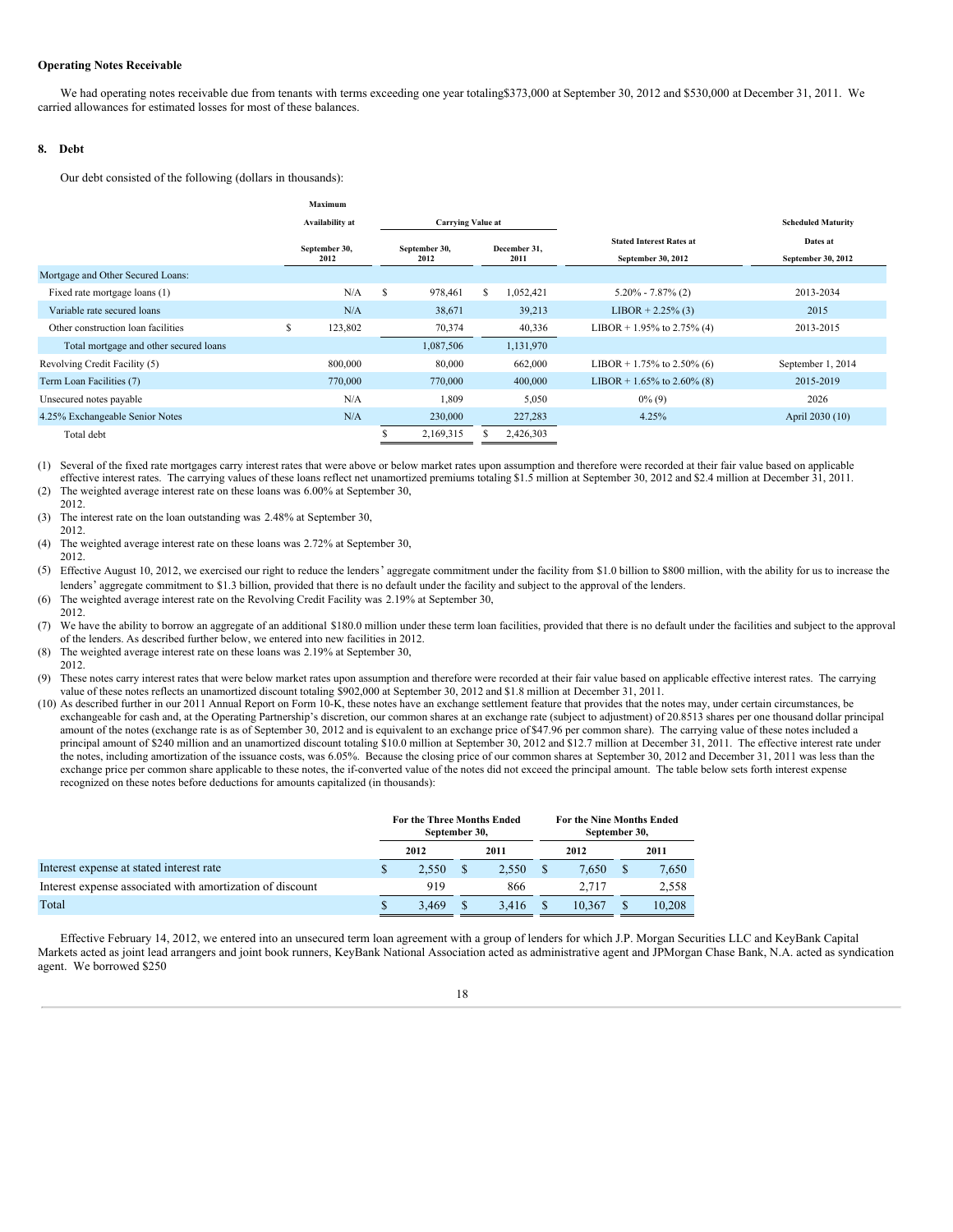million under the term loan. The term loan matures on February 14, 2017. The variable interest rate on the loan is based on the LIBOR rate (customarily the 30-day rate) plus 1.65% to 2.40%, as determined by our leverage levels.

Effective August 3, 2012, we entered into an unsecured term loan agreement with a group of lenders for which Wells Fargo Securities, LLC acted as sole arranger and sole book runner, Wells Fargo Bank, National Association acted as administrative agent and Capital One, N.A. acted as documentation agent. We borrowed \$120 million under the term loan, with the ability for us to borrow an additional \$80 million, provided that there is no default under the loan and subject to the approval of the lenders. The term loan matures on August 2, 2019. The variable interest rate on the loan is based on the LIBOR rate (customarily the 30-day rate) plus 2.10% to 2.60%, as determined by our leverage levels.

We capitalized interest costs of \$3.4 million in the three months ended September 30, 2012, \$4.5 million in the three months ended September 30, 2011, \$10.8 million in the nine months ended September 30, 2012 and \$13.1 million in the nine months ended September 30, 2011.

The following table sets forth information pertaining to the fair value of our debt (in thousands):

|                                 | September 30, 2012 |                   |                  |    | <b>December 31, 2011</b> |                   |
|---------------------------------|--------------------|-------------------|------------------|----|--------------------------|-------------------|
|                                 | Carrying           |                   | <b>Estimated</b> |    | Carrying                 | <b>Estimated</b>  |
|                                 | Amount             | <b>Fair Value</b> |                  |    | Amount                   | <b>Fair Value</b> |
| Fixed-rate debt                 |                    |                   |                  |    |                          |                   |
| 4.25% Exchangeable Senior Notes | 230,000            | S                 | 240,335          | -S | 227,283                  | 238,077           |
| Other fixed-rate debt           | 980,270            |                   | 992,977          |    | 1,057,471                | 1,054,424         |
| Variable-rate debt              | 959,045            |                   | 959.944          |    | 1.141.549                | 1,139,856         |
|                                 | 2,169,315          |                   | 2,193,256        |    | 2,426,303                | 2,432,357         |

#### **9. Interest Rate Derivatives**

The following table sets forth the key terms and fair values of our interest rate swap derivatives (dollars in thousands):

|                        |         |     |                   |                            |                       |                        | ган уанне ас |                       |               |                      |
|------------------------|---------|-----|-------------------|----------------------------|-----------------------|------------------------|--------------|-----------------------|---------------|----------------------|
| <b>Notional Amount</b> |         |     | <b>Fixed Rate</b> | <b>Floating Rate Index</b> | <b>Effective Date</b> | <b>Expiration Date</b> |              | September 30,<br>2012 |               | December 31,<br>2011 |
| \$                     | 100,000 |     | $0.6123\%$        | One-Month LIBOR            | 1/3/2012              | 9/1/2014               | S            | (671)                 | <b>S</b>      | 55                   |
|                        | 100,000 |     | $0.6100\%$        | One-Month LIBOR            | 1/3/2012              | 9/1/2014               |              | (667)                 |               | 56                   |
|                        | 100,000 |     | $0.8320\%$        | One-Month LIBOR            | 1/3/2012              | 9/1/2015               |              | (1, 447)              |               | (66)                 |
|                        | 100,000 |     | 0.8320%           | One-Month LIBOR            | 1/3/2012              | 9/1/2015               |              | (1, 447)              |               | (49)                 |
|                        | 38,671  | (1) | 3.8300%           | One-Month LIBOR            | 11/2/2010             | 11/2/2015              |              | (1,393)               |               | (1,054)              |
|                        | 100,000 |     | $0.8055\%$        | One-Month LIBOR            | 9/2/2014              | 9/1/2016               |              | (262)                 |               |                      |
|                        | 100,000 |     | $0.8100\%$        | One-Month LIBOR            | 9/2/2014              | 9/1/2016               |              | (272)                 |               |                      |
|                        | 100,000 |     | 1.6730%           | One-Month LIBOR            | 9/1/2015              | 8/1/2019               |              | (123)                 |               |                      |
|                        | 100,000 |     | 1.7300%           | One-Month LIBOR            | 9/1/2015              | 8/1/2019               |              | (261)                 |               |                      |
|                        | 50,000  |     | $0.5025\%$        | One-Month LIBOR            | 1/3/2011              | 1/3/2012               |              |                       |               | (1)                  |
|                        | 50,000  |     | $0.5025\%$        | One-Month LIBOR            | 1/3/2011              | 1/3/2012               |              |                       |               | (1)                  |
|                        | 120,000 |     | 1.7600%           | One-Month LIBOR            | 1/2/2009              | 5/1/2012               |              |                       |               | (552)                |
|                        | 100,000 |     | 1.9750%           | One-Month LIBOR            | 1/1/2010              | 5/1/2012               |              |                       |               | (532)                |
|                        | 100,000 | (2) | 3.8415%           | Three-Month LIBOR          | 9/30/2011             | 9/30/2021              |              |                       |               | (16, 333)            |
|                        | 75,000  | (2) | 3.8450%           | Three-Month LIBOR          | 9/30/2011             | 9/30/2021              |              |                       |               | (12, 275)            |
|                        | 100,000 | (2) | 2.0525%           | Three-Month LIBOR-Reverse  | 12/30/2011            | 9/30/2021              |              | -                     |               | 345                  |
|                        | 75,000  | (2) | 2.0525%           | Three-Month LIBOR-Reverse  | 12/30/2011            | 9/30/2021              |              |                       |               | 260                  |
|                        |         |     |                   |                            |                       |                        | S            | (6, 543)              | <sup>\$</sup> | (30, 147)            |

**Fair Value at**

(1) The notional amount of this instrument is scheduled to amortize to\$36.2 million.

(2) As described further in our 2011 Annual Report on Form 10-K, on January 5, 2012, we settled these instruments, along with interest accrued thereon, for an aggregate of \$29.7 million. Our policy is to present payments to terminate interest rate swaps entered into in order to hedge forecasted interest payments as operating activities on our consolidated statement of cash flows. Accordingly, the payments to settle these instruments were included in net cash provided by operating activities on our consolidated statement of cash flows.

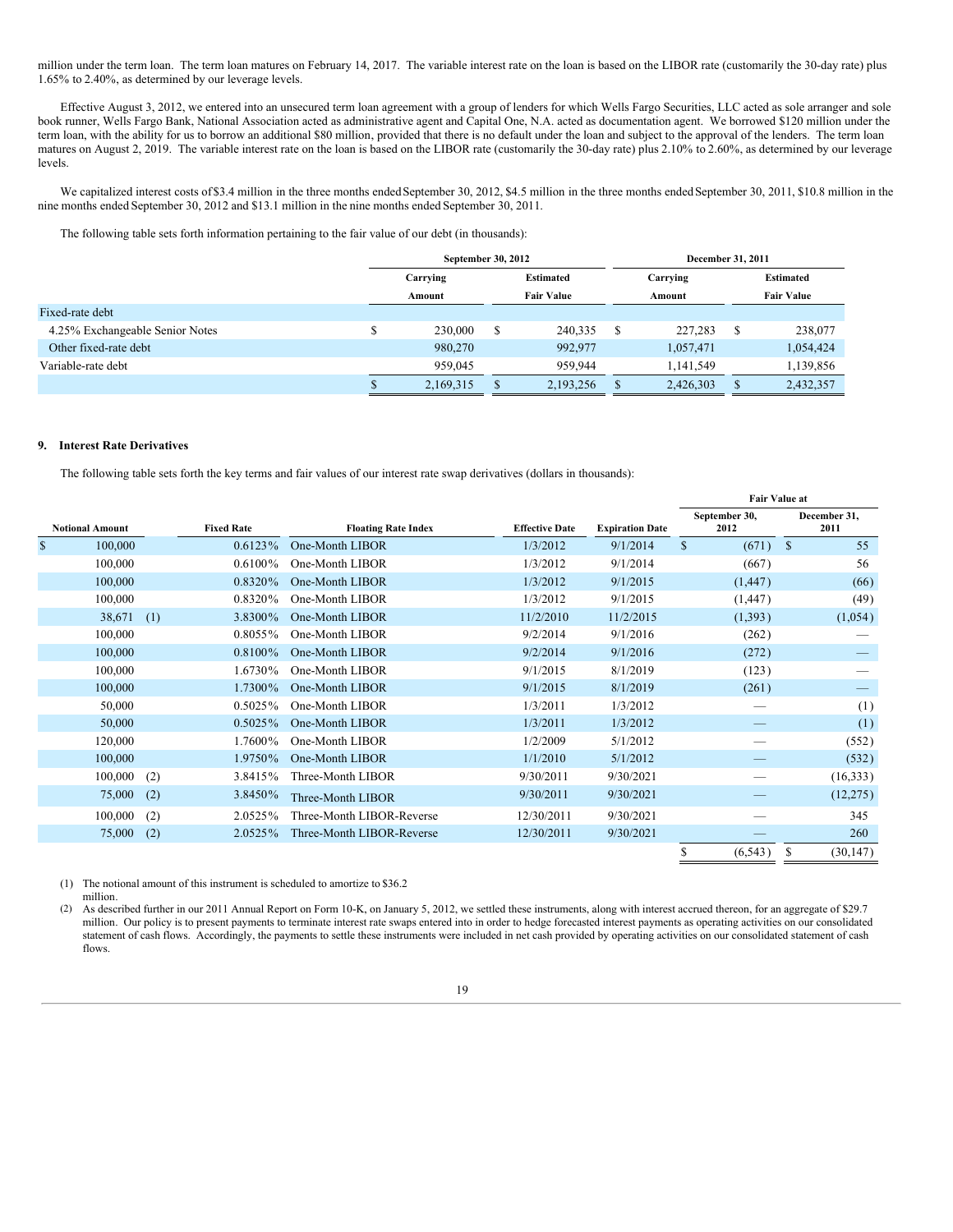Each of the one-month LIBOR interest rate swaps set forth in the table above was designated as cash flow hedges of interest rate risk.

The table below sets forth the fair value of our interest rate derivatives as well as their classification on our consolidated balance sheet (in thousands):

|                                                    | September 30, 2012                   |                   | December 31, 2011                    |                   |  |  |  |  |
|----------------------------------------------------|--------------------------------------|-------------------|--------------------------------------|-------------------|--|--|--|--|
| <b>Derivatives</b>                                 | <b>Balance Sheet Location</b>        | <b>Fair Value</b> | <b>Balance Sheet Location</b>        | <b>Fair Value</b> |  |  |  |  |
| Interest rate swaps designated as cash flow hedges | Prepaid expenses and other<br>assets |                   | Prepaid expenses and other<br>assets | 111               |  |  |  |  |
| Interest rate swaps not designated as hedges       | N/A                                  |                   | Prepaid expenses and other<br>assets | 605               |  |  |  |  |
| Interest rate swaps designated as cash flow hedges | Interest rate derivatives            | (6, 543)          | Interest rate derivatives            | (2,255)           |  |  |  |  |
| Interest rate swaps not designated as hedges       | N/A                                  |                   | Interest rate derivatives            | (28, 608)         |  |  |  |  |

The table below presents the effect of our interest rate derivatives on our consolidated statements of operations and comprehensive income (in thousands):

|                                                                                       |              | For the Three Months Ended September<br>30. |  |          |  | For the Nine Months Ended September 30, |  |           |  |  |
|---------------------------------------------------------------------------------------|--------------|---------------------------------------------|--|----------|--|-----------------------------------------|--|-----------|--|--|
|                                                                                       | 2012<br>2011 |                                             |  |          |  | 2012                                    |  | 2011      |  |  |
| Amount of loss recognized in accumulated other comprehensive loss ("AOCL") (effective |              |                                             |  |          |  |                                         |  |           |  |  |
| portion)                                                                              |              | (2,760)                                     |  | (21.869) |  | (7.386)                                 |  | (30, 463) |  |  |
| Amount of loss reclassified from AOCL into interest expense (effective portion)       |              | (632)                                       |  | (1.179)  |  | (3.034)                                 |  | (3, 446)  |  |  |

Over the next 12 months, we estimate that approximately\$2.6 million will be reclassified from AOCL as an increase to interest expense.

We have agreements with each of our interest rate derivative counterparties that contain provisions under which, if we default or are capable of being declared in default on any of our indebtedness, we could also be declared in default on our derivative obligations. These agreements also incorporate the loan covenant provisions of our indebtedness with a lender affiliate of the derivative counterparties. Failure to comply with the loan covenant provisions could result in our being declared in default on any derivative instrument obligations covered by the agreements. As of September 30, 2012, the fair value of interest rate derivatives in a liability position related to these agreements was \$6.5 million, excluding the effects of accrued interest. As of September 30, 2012, we had not posted any collateral related to these agreements. We are not in default with any of these provisions. If we breached any of these provisions, we could be required to settle our obligations under the agreements at their termination value of \$7.1 million.

#### **10. Shareholders' Equity**

On June 27, 2012, we completed the public offering of6.9 million Series L Cumulative Preferred Shares of beneficial interest ("Series L Preferred Shares") at a price of \$25.00 per share for net proceeds of \$165.7 million after underwriting discounts but before offering expenses. These shares are nonvoting and redeemable for cash at\$25.00 per share at our option on or after June 27, 2017. Holders of these shares are entitled to cumulative dividends, payable quarterly (as and if declared by the Board of Trustees). Dividends accrue from the date of issue at the annual rate of \$1.84375 per share, which is equal to 7.375% of the \$25.00 per share (\$172.5 million in the aggregate) liquidation preference. We contributed the net proceeds from the sale to our Operating Partnership in exchange for 6.9 million Series L Preferred Units. The Series L Preferred Units carry terms that are substantially the same as the Series L Preferred Shares.

On August 6, 2012, we redeemed all of our outstanding 8.0% Series G Preferred Shares of beneficial interest (the "Series G Preferred Shares") at a price of\$25.00 per share, or \$55.0 million in the aggregate, plus accrued and unpaid dividends thereon through the date of redemption. We recognized a\$1.8 million decrease to net income available to common shareholders pertaining to the original issuance costs incurred on the Series G Preferred Shares at the time of the redemption.

During the nine months ended September 30, 2012, holders of 94,550 common units in our Operating Partnership converted their units into common shares on the basis of one common share for each common unit.

See Note 12 for disclosure of common share activity pertaining to our share-based compensation plans.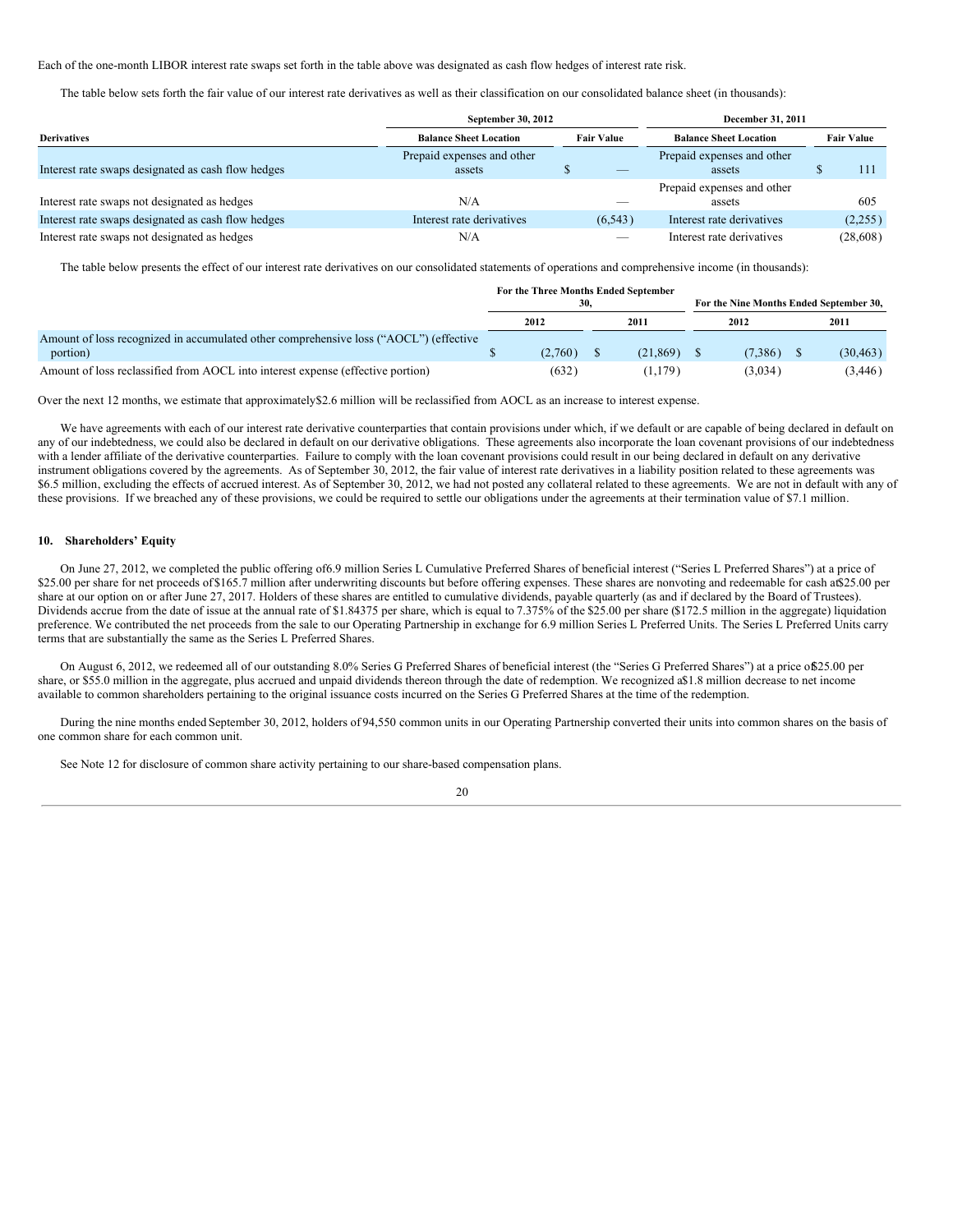# **11. Information by Business Segment**

We have ten reportable operating office property segments (comprised of: the Baltimore/Washington Corridor; Northern Virginia; San Antonio; Washington, DC — Capitol Riverfront; St. Mary's and King George Counties; Greater Baltimore; Suburban Maryland; Colorado Springs; Greater Philadelphia; and other). We also have an operating wholesale data center segment. On January 1, 2012, we revised our reportable segments to include only operating properties. Accordingly, we revised net operating income from real estate operations ("NOI from real estate operations") to exclude operating expenses not related to operating properties, revised our definition of segment assets to include only long-lived assets associated with operating properties and revised our definition of additions to long-lived assets to include only additions to existing operating properties (excluding acquisitions and transfers from non-operating properties). Financial information for prior periods has been presented in conformity with this revision.

The table below reports segment financial information for our reportable segments (in thousands). We measure the performance of our segments through the measure we define as NOI from real estate operations, which is derived by subtracting property operating expenses from revenues from real estate operations.

|                                                               | <b>Operating Office Property Segments</b> |                                      |                                      |               |                          |              |                                                  |                           |                                                       |              |                             |              |                      |              |                            |               |                         |    |           |              |                                       |    |              |
|---------------------------------------------------------------|-------------------------------------------|--------------------------------------|--------------------------------------|---------------|--------------------------|--------------|--------------------------------------------------|---------------------------|-------------------------------------------------------|--------------|-----------------------------|--------------|----------------------|--------------|----------------------------|---------------|-------------------------|----|-----------|--------------|---------------------------------------|----|--------------|
|                                                               |                                           | Baltimore/<br>Washington<br>Corridor | Northern<br>Virginia                 |               | San<br><b>Antonio</b>    |              | Washington,<br>DC - Capitol<br><b>Riverfront</b> |                           | St. Mary's &<br><b>King George</b><br><b>Counties</b> |              | Greater<br><b>Baltimore</b> |              | Suburban<br>Maryland |              | Colorado<br><b>Springs</b> |               | Greater<br>Philadelphia |    | Other     |              | Operating<br>Wholesale<br>Data Center |    | <b>Total</b> |
| Three Months                                                  |                                           |                                      |                                      |               |                          |              |                                                  |                           |                                                       |              |                             |              |                      |              |                            |               |                         |    |           |              |                                       |    |              |
| <b>Ended September</b><br>30, 2012                            |                                           |                                      |                                      |               |                          |              |                                                  |                           |                                                       |              |                             |              |                      |              |                            |               |                         |    |           |              |                                       |    |              |
| Revenues from real<br>estate operations                       | \$                                        | 55,799                               | \$20,363                             | \$            | 8,125                    | S            | 4,389                                            | \$                        | 4,085                                                 | \$           | 11,918                      | \$           | 2,371                | \$           | 6,278                      | S             | 2,541                   | \$ | 3,589     | \$           | 1,806                                 |    | \$121,264    |
| Property operating<br>expenses                                |                                           | 19,069                               | 7,313                                |               | 4,337                    |              | 1,959                                            |                           | 1,292                                                 |              | 4,662                       |              | 1,058                |              | 2,528                      |               | 736                     |    | 716       |              | 1,346                                 |    | 45,016       |
| NOI from real<br>estate operations                            | \$                                        | 36,730                               | \$13,050                             | \$            | 3,788                    | S            | 2,430                                            | \$                        | 2,793                                                 | \$           | 7,256                       | S            | 1,313                | \$           | 3,750                      | \$            | 1,805                   | S  | 2,873     | \$           | 460                                   | S  | 76,248       |
| Additions to long-<br>lived assets                            | $\mathbb{S}$                              | 4,454                                | \$54,781                             | <sup>\$</sup> |                          | \$           | 414                                              | $\mathcal{S}$             | 355                                                   | \$           | 1,055                       | $\mathbb{S}$ | 36                   | S            | 548                        | $\mathbb{S}$  | 195                     | S  | (35)      | -S           |                                       | \$ | 61,803       |
| Transfers from non-<br>operating<br>properties                | \$                                        | 12,431                               | \$12,979                             | S             |                          | S            |                                                  | \$                        | 24                                                    | \$           | 99                          | s            | (88)                 | \$           | 315                        | \$            | 1,843                   | S  | 548       | \$           | (5)                                   | S  | 28,146       |
| Three Months<br><b>Ended September</b><br>30, 2011            |                                           |                                      |                                      |               |                          |              |                                                  |                           |                                                       |              |                             |              |                      |              |                            |               |                         |    |           |              |                                       |    |              |
| Revenues from real<br>estate operations                       | \$                                        | 54,744                               | \$18,640                             | \$            | 7,701                    | S            | 4,507                                            | \$                        | 3,508                                                 | \$           | 18,193                      | \$           | 5,648                | \$           | 6,037                      | \$            | 1,701                   | S  | 3,167     | S            | 1,283                                 |    | \$125,129    |
| Property operating<br>expenses                                |                                           | 19,628                               | 7,278                                |               | 3,824                    |              | 1,808                                            |                           | 1,143                                                 |              | 7,553                       |              | 1,975                |              | 2,465                      |               | 417                     |    | 849       |              | 1,054                                 |    | 47,994       |
| NOI from real<br>estate operations                            | \$                                        | 35.116                               | \$11,362                             | \$            | 3,877                    | S            | 2,699                                            | \$                        | 2,365                                                 | \$           | 10,640                      | \$           | 3,673                | \$           | 3,572                      | \$            | 1,284                   | S  | 2,318     | \$           | 229                                   | S  | 77,135       |
| Additions to long-<br>lived assets<br>Transfers from non-     | $\mathsf{\$}$                             | 3,410                                | \$<br>5,420                          | <sup>\$</sup> |                          | S            | (227)                                            | $\boldsymbol{\mathsf{S}}$ | 197                                                   | \$           | 2,034                       | $\mathbb{S}$ | 4,126                | \$           | 1,369                      | $\mathbb{S}$  | 694                     |    | \$26,769  | $\mathbb{S}$ | 51                                    | \$ | 43,843       |
| operating<br>properties                                       | \$                                        | 17,625                               | 7<br>-S                              | \$            | 87                       | S            |                                                  | \$                        |                                                       | \$           | 343                         | s            | 11                   | \$           | 209                        | \$            | 48                      | S  |           | \$           | 13,515                                | \$ | 31,845       |
| Nine Months Ended<br>September 30,<br>2012                    |                                           |                                      |                                      |               |                          |              |                                                  |                           |                                                       |              |                             |              |                      |              |                            |               |                         |    |           |              |                                       |    |              |
| Revenues from real<br>estate operations                       |                                           | \$167,726                            | \$57,974                             |               | \$23,563                 | S            | 12,515                                           | \$                        | 12,436                                                |              | \$41,954                    |              | \$12,680             |              | \$18,880                   | \$            | 7,171                   |    | \$10,977  | S            | 4,660                                 |    | \$ 370,536   |
| Property operating<br>expenses                                |                                           | 58,285                               | 21,889                               |               | 12,177                   |              | 5,585                                            |                           | 3,689                                                 |              | 16,357                      |              | 5,461                |              | 7,107                      |               | 2,083                   |    | 2,201     |              | 3,728                                 |    | 138,562      |
| NOI from real<br>estate operations                            |                                           | \$109,441                            | \$ 36,085                            |               | \$11,386                 | S            | 6,930                                            | \$                        | 8,747                                                 |              | \$25,597                    | \$           | 7,219                |              | \$11,773                   | \$            | 5,088                   | S  | 8,776     | \$           | 932                                   |    | \$231,974    |
| Additions to long-<br>lived assets                            | $\mathbb{S}$                              | 9,393                                | \$57,161                             | S             | 259                      | \$           | 116                                              | \$                        | 815                                                   | \$           | 5,390                       | \$           | 1,219                | \$           | 1,334                      | \$            | 285                     | S  | 124       | \$           | 11                                    | \$ | 76,107       |
| Transfers from non-<br>operating<br>properties                | \$                                        | 42,488                               | \$12,979                             | <b>S</b>      | 464                      | S            |                                                  | \$                        | 218                                                   | -S           | 493                         | s            | 793                  | \$           | 2,611                      | <sup>\$</sup> | 11,233                  | S  | 394       | S.           | 57,675                                |    | \$129,348    |
| Segment assets at<br>September 30,<br>2012                    |                                           | \$1,187,700                          | \$535,521                            |               | \$119,752                | \$           | 106,090                                          | \$                        | 97,977                                                |              | \$283,996                   |              | \$53,395             |              | \$173,918                  | \$            | 66,301                  |    | \$111,426 |              | \$100,471                             |    | \$2,836,547  |
| Nine Months Ended<br>September 30,<br>2011                    |                                           |                                      |                                      |               |                          |              |                                                  |                           |                                                       |              |                             |              |                      |              |                            |               |                         |    |           |              |                                       |    |              |
| Revenues from real<br>estate operations<br>Property operating |                                           | \$160,856                            | \$55,359                             |               | \$22,453                 | $\mathbf{s}$ | 13,349                                           | $\mathbb{S}$              | 10,606                                                |              | \$53,651                    |              | \$16,582             |              | \$17,869                   | $\mathbb{S}$  | 5,315                   |    | \$8,567   | \$           | 3,769                                 |    | \$ 368,376   |
| expenses                                                      |                                           | 58,669                               | 22,144                               |               | 10,775                   |              | 5,092                                            |                           | 3,118                                                 |              | 23,238                      |              | 6,814                |              | 6,788                      |               | 1,180                   |    | 2,409     |              | 2,592                                 |    | 142,819      |
| NOI from real<br>estate operations                            | <sup>\$</sup>                             | 102,187                              | \$ 33,215                            |               | \$11,678                 | S            | 8,257                                            | $\boldsymbol{\mathsf{s}}$ | 7,488                                                 |              | \$30,413                    | S,           | 9,768                |              | \$11,081                   | \$            | 4,135                   | \$ | 6,158     | S            | 1,177                                 |    | \$225,557    |
| Additions to long-<br>lived assets                            | \$                                        | 14,631                               | \$10,234                             | \$            | $\overline{\phantom{0}}$ | S            | 585                                              | \$                        | 1,038                                                 |              | \$14,237                    | \$           | 7,631                |              | \$3,190                    | \$            | 690                     |    | \$26,773  | \$           | 51                                    | \$ | 79,060       |
| Transfers from non-<br>operating<br>properties                | \$                                        | 43,648                               | $\mathbf{\hat{s}}$<br>$\overline{4}$ | $\mathbb{S}$  | 846                      | $^{\circ}$   | $\qquad \qquad \overline{\qquad \qquad }$        | \$                        |                                                       | $\mathbb{S}$ | 8,184                       | $\mathbb{S}$ | 396                  | $\mathbb{S}$ | 211                        | $\mathbb{S}$  | 3,598                   | S, |           | $\mathbb{S}$ | 20,169                                | \$ | 77,056       |
| Segment assets at<br>September 30,<br>2011                    |                                           | \$1,200,407                          | \$485,450                            |               | \$115,001                |              | \$112,865                                        | \$                        | 84,781                                                |              | \$438,041                   |              | \$145,677            |              | \$212,415                  |               | \$101,432               |    | \$115,777 |              | \$43,904                              |    | \$3,055,750  |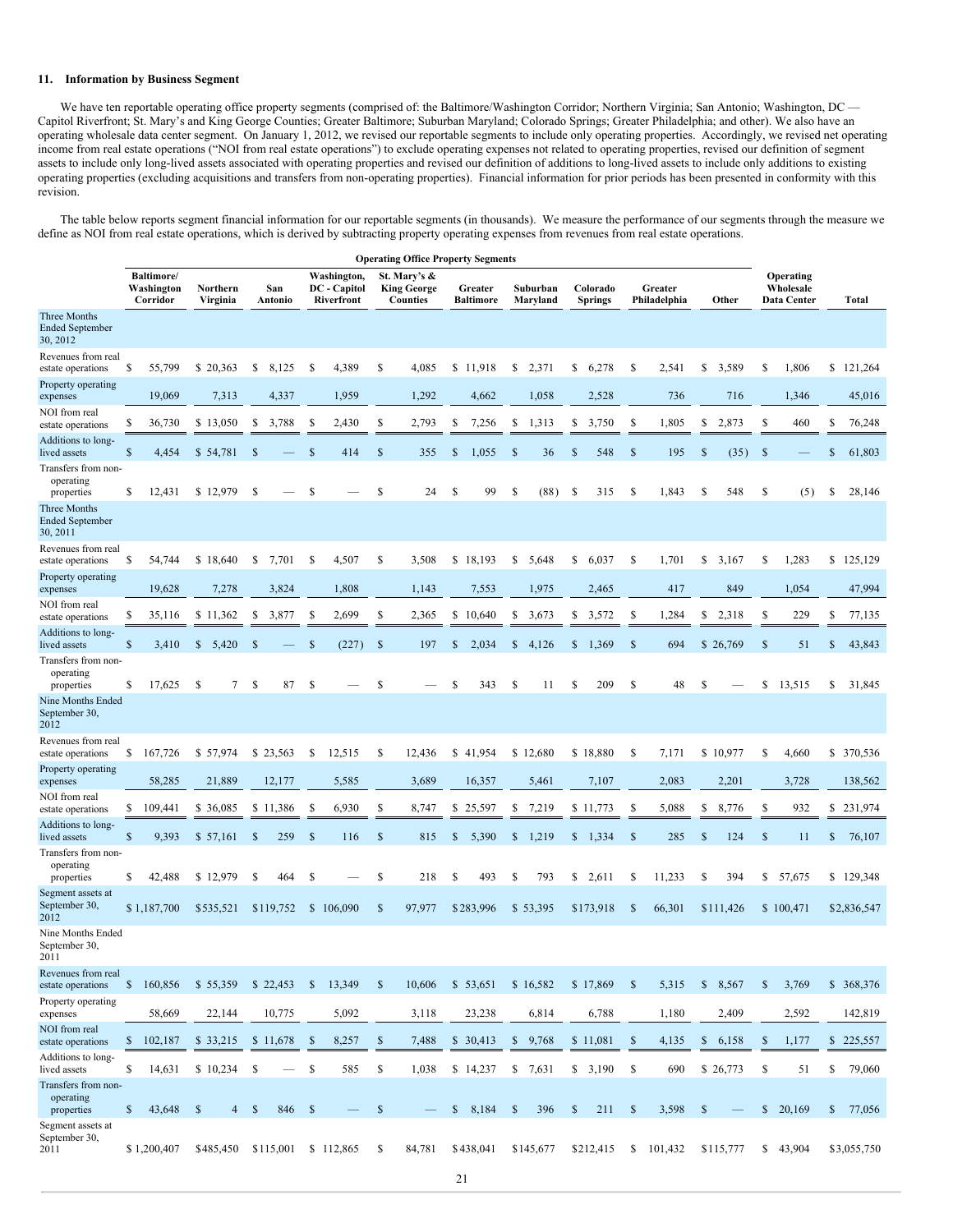The following table reconciles our segment revenues to total revenues as reported on our consolidated statements of operations (in thousands):

|                                                       | For the Three Months Ended<br>September 30, |  |          |  | <b>For the Nine Months Ended</b><br>September 30, |  |           |
|-------------------------------------------------------|---------------------------------------------|--|----------|--|---------------------------------------------------|--|-----------|
|                                                       | 2012                                        |  | 2011     |  | 2012                                              |  | 2011      |
| Segment revenues from real estate operations          | 121.264                                     |  | 125,129  |  | 370,536                                           |  | 368,376   |
| Construction contract and other service revenues      | 15.283                                      |  | 18.729   |  | 53.812                                            |  | 67.854    |
| Less: Revenues from discontinued operations (Note 14) | (6, 403)                                    |  | (17,151) |  | (33, 849)                                         |  | (51, 363) |
| Total revenues                                        | 130.144                                     |  | 126.707  |  | 390,499                                           |  | 384,867   |

The following table reconciles our segment property operating expenses to property operating expenses as reported on our consolidated statements of operations (in thousands):

|                                                                          | <b>For the Three Months Ended</b><br>September 30. |  |         | <b>For the Nine Months Ended</b><br>September 30, |          |
|--------------------------------------------------------------------------|----------------------------------------------------|--|---------|---------------------------------------------------|----------|
|                                                                          | 2012<br>2011                                       |  |         | 2012                                              | 2011     |
| Segment property operating expenses                                      | 45,016                                             |  | 47.994  | 138.562                                           | 142,819  |
| Less: Property operating expenses from discontinued operations (Note 14) | (2,217)                                            |  | (6,325) | (12, 223)                                         | (19,684) |
| Total property operating expenses                                        | 42,799                                             |  | 41,669  | 126.339                                           | 123,135  |

As previously discussed, we provide real estate services such as property management and construction and development services primarily for our properties but also for third parties. The primary manner in which we evaluate the operating performance of our service activities is through a measure we define as net operating income from service operations ("NOI from service operations"), which is based on the net of revenues and expenses from these activities. Construction contract and other service revenues and expenses consist primarily of subcontracted costs that are reimbursed to us by the customer along with a management fee. The operating margins from these activities are small relative to the revenue. We believe NOI from service operations is a useful measure in assessing both our level of activity and our profitability in conducting such operations. The table below sets forth the computation of our NOI from service operations (in thousands):

|                                                  | For the Three Months Ended<br>September 30, |          | For the Nine Months Ended<br>September 30, |           |
|--------------------------------------------------|---------------------------------------------|----------|--------------------------------------------|-----------|
|                                                  | 2012                                        | 2011     | 2012                                       | 2011      |
| Construction contract and other service revenues | 15.283                                      | 18.729   | 53.812                                     | 67,854    |
| Construction contract and other service expenses | (14.410)                                    | (18.171) | (51.302)                                   | (65, 698) |
| NOI from service operations                      | 873                                         | 558      | 2.510                                      | 2,156     |

The following table reconciles our NOI from real estate operations for reportable segments and NOI from service operations to (loss) income from continuing operations as reported on our consolidated statements of operations (in thousands):

|                                                                            | For the Three Months Ended<br>September 30, |           |     |           |    | <b>For the Nine Months Ended</b><br>September 30, |     |           |
|----------------------------------------------------------------------------|---------------------------------------------|-----------|-----|-----------|----|---------------------------------------------------|-----|-----------|
|                                                                            |                                             | 2012      |     | 2011      |    | 2012                                              |     | 2011      |
| NOI from real estate operations                                            | \$                                          | 76,248    | \$. | 77,135    | S. | 231,974                                           | \$. | 225,557   |
| NOI from service operations                                                |                                             | 873       |     | 558       |    | 2,510                                             |     | 2,156     |
| Interest and other income                                                  |                                             | 1,095     |     | (242)     |    | 3,152                                             |     | 3,682     |
| Equity in loss of unconsolidated entities                                  |                                             | (246)     |     | (159)     |    | (522)                                             |     | (223)     |
| Income tax (expense) benefit                                               |                                             | (106)     |     | 457       |    | (4,296)                                           |     | 6,043     |
| Other adjustments:                                                         |                                             |           |     |           |    |                                                   |     |           |
| Depreciation and other amortization associated with real estate operations |                                             | (28, 698) |     | (31,269)  |    | (84,920)                                          |     | (84,205)  |
| Impairment losses                                                          |                                             | (46,096)  |     |           |    | (41,260)                                          |     | (42,983)  |
| General and administrative expenses                                        |                                             | (5,061)   |     | (6,154)   |    | (19, 820)                                         |     | (19,251)  |
| Business development expenses and land carry costs                         |                                             | (1,632)   |     | (1,751)   |    | (4,506)                                           |     | (4,322)   |
| Interest expense on continuing operations                                  |                                             | (23, 239) |     | (24, 176) |    | (71,909)                                          |     | (74, 861) |
| NOI from discontinued operations                                           |                                             | (4,186)   |     | (10, 826) |    | (21,626)                                          |     | (31,679)  |
| Loss on early extinguishment of debt                                       |                                             | (768)     |     | (1,611)   |    | (937)                                             |     | (1,636)   |
| (Loss) income from continuing operations                                   |                                             | (31, 816) |     | 1,962     |    | (12,160)                                          |     | (21, 722) |

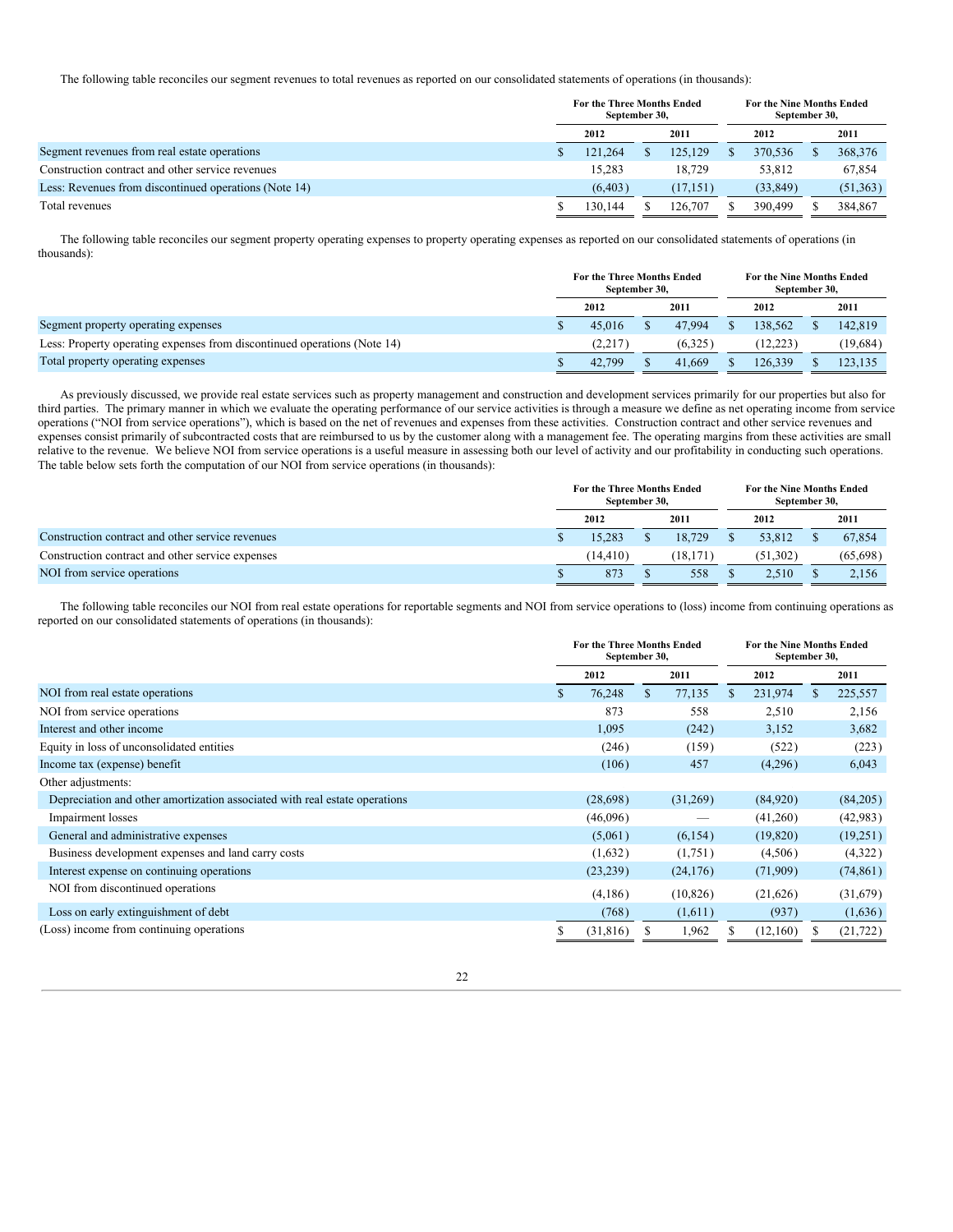The following table reconciles our segment assets to total assets (in thousands):

|                               |    | September 30,<br>2012 | September 30,<br>2011 |
|-------------------------------|----|-----------------------|-----------------------|
| Segment assets                | \$ | 2,836,547             | 3,055,750             |
| Non-operating property assets |    | 616.526               | 727,268               |
| Other assets                  |    | 144.583               | 182,374               |
| Total assets                  | S  | 3,597,656             | 3,965,392             |

The accounting policies of the segments are the same as those used to prepare our consolidated financial statements, except that discontinued operations are not presented separately for segment purposes. In the segment reporting presented above, we did not allocate interest expense, depreciation and amortization and impairment losses to our real estate segments since they are not included in the measure of segment profit reviewed by management. We also did not allocate general and administrative expenses, business development expenses and land carry costs, interest and other income, equity in loss of unconsolidated entities, income taxes and noncontrolling interests because these items represent general corporate or non-operating property items not attributable to segments.

#### **12. Share-Based Compensation**

#### **Performance Share Units ("PSUs")**

plus

On March 1, 2012, our Board of Trustees granted54,070 PSUs with an aggregate grant date fair value of \$1.8 million to executives. The PSUs have a performance period beginning on January 1, 2012 and concluding on the earlier of December 31, 2014 or the date of: (1) termination by the Company without cause, death or disability of the executive or constructive discharge of the executive (collectively, "qualified termination"); or (2) a sale event. The number of PSUs earned ("earned PSUs") at the end of the performance period will be determined based on the percentile rank of the Company's total shareholder return relative to a peer group of companies, as set forth in the following schedule:

| <b>Percentile Rank</b> | <b>Earned PSUs Payout %</b> |
|------------------------|-----------------------------|
| 75th or greater        | 200% of PSUs granted        |
| 50th or greater        | 100% of PSUs granted        |
| 25 <sub>th</sub>       | 50% of PSUs granted         |
| Below 25th             | 0% of PSUs granted          |

If the percentile rank exceeds the 25th percentile and is betweentwo of the percentile ranks set forth in the table above, then the percentage of the earned PSUs will be interpolated between the ranges set forth in the table above to reflect any performance between the listed percentiles. At the end of the performance period, we, in settlement of the award, will issue a number of fully-vested common shares equal to the sum of:

- the number of earned PSUs in settlement of the award plan;
- the aggregate dividends that would have been paid with respect to the common shares issued in settlement of the earned PSUs through the date of settlement had such shares been issued on the grant date, divided by the share price on such settlement date, as defined under the terms of the agreement.

If a performance period ends due to a sale event or qualified termination, the number of earned PSUs is prorated based on the portion of thethree-year performance period that has elapsed. If employment is terminated by the employee or by the Company for cause, all PSUs are forfeited. PSUs do not carry voting rights.

We computed a grant date fair value of \$32.77 per PSU using a Monte Carlo model, which included assumptions of, among other things, the following: baseline common share value of \$24.39; expected volatility for our common shares of 43.2%; and risk-free interest rate of 0.41%. We are recognizing the grant date fair value in connection with these PSU awards over the performance period.

All PSUs granted on March 4, 2010 and outstanding at December 31, 2011 were held by Mr. Randall M. Griffin, our former Chief Executive Officer, and were terminated upon his retirement on March 31, 2012. Based on the Company's total shareholder return relative to its peer group of companies, there was no payout value in connection with the termination of the PSUs.

The PSUs granted to our executives on March 3, 2011, as described in our 2011 Annual Report on Form 10-K, were

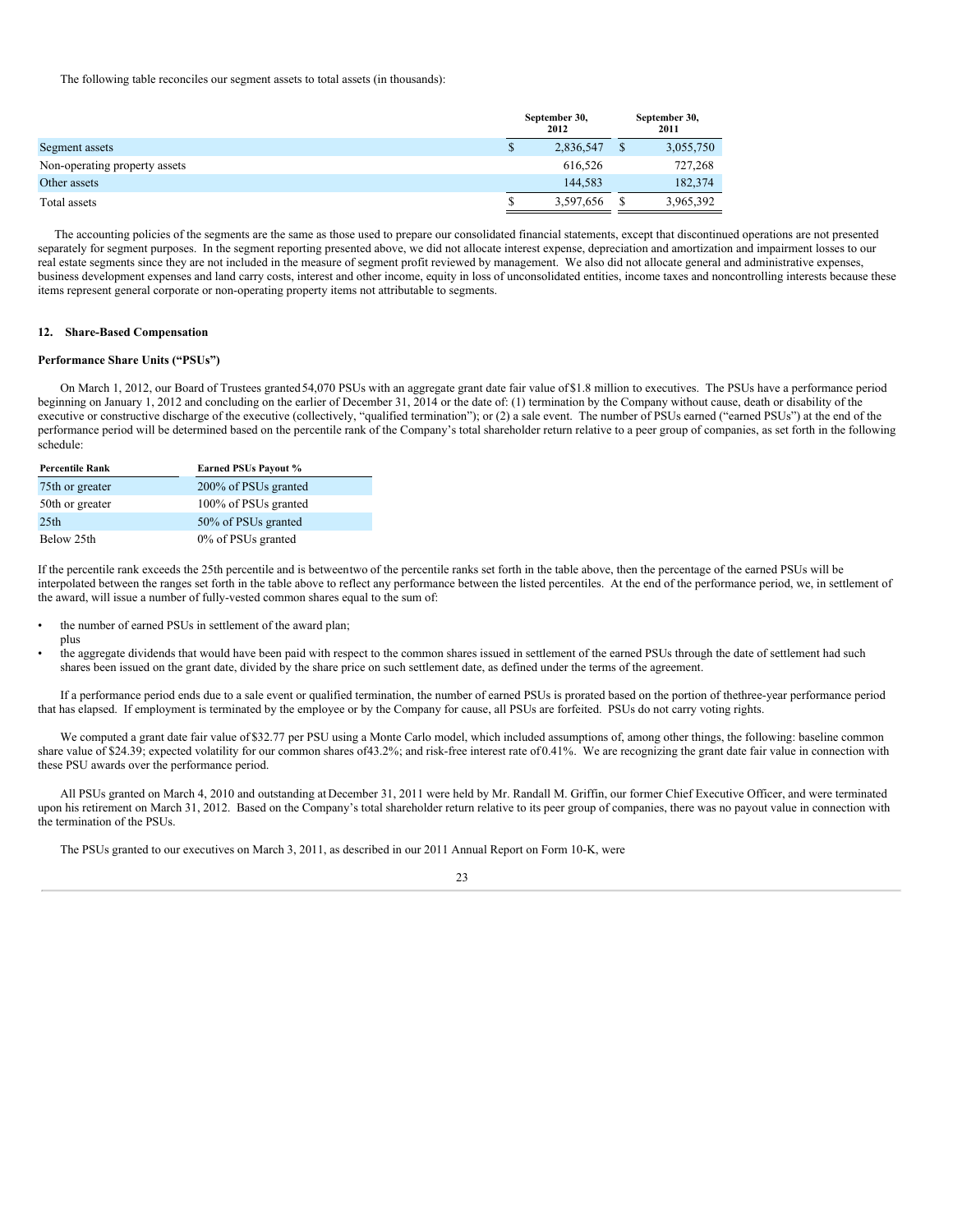# **Restricted Shares**

During the nine months ended September 30, 2012, certain employees as well as nonemployee members of our Board of Trustees were granted a total of156,924 restricted shares with an aggregate grant date fair value of \$3.7 million (weighted average of \$23.54 per share). Restricted shares granted to employees vest based on increments and over periods of time set forth under the terms of the respective awards provided that the employees remain employed by us. The grants of restricted shares to nonemployee Trustees vest on the first anniversary of the grant date provided that the Trustee remains in his or her position. During the nine months ended September 30, 2012, forfeiture restrictions lapsed on 362,959 previously issued common shares; these shares had a weighted average grant date fair value of\$32.96 per share, and the aggregate intrinsic value of the shares on the vesting dates was \$8.8 million.

#### **Options**

During the nine months ended September 30, 2012, 44,624 options to purchase common shares ("options") were exercised. The weighted average exercise price of these options was \$14.94 per share, and the aggregate intrinsic value of the options exercised was \$393,000.

### **13. Income Taxes**

We own a taxable REIT subsidiary ("TRS") that is subject to Federal and state income taxes. Our TRS's provision for income taxes consisted of the following (in thousands):

|                                    |    | For the Three Months Ended<br>September 30, |    |      |   | For the Nine Months Ended<br>September 30, |              |       |  |      |
|------------------------------------|----|---------------------------------------------|----|------|---|--------------------------------------------|--------------|-------|--|------|
|                                    |    | 2012                                        |    | 2011 |   |                                            |              | 2012  |  | 2011 |
| Deferred                           |    |                                             |    |      |   |                                            |              |       |  |      |
| Federal                            | \$ | $(87)$ \$                                   |    | 427  | S | $(3,517)$ \$                               |              | 4,993 |  |      |
| <b>State</b>                       |    | (19)                                        |    | 95   |   | (779)                                      |              | 1,105 |  |      |
|                                    |    | (106)                                       |    | 522  |   | (4,296)                                    |              | 6,098 |  |      |
| Current                            |    |                                             |    |      |   |                                            |              |       |  |      |
| Federal                            |    |                                             |    | (53) |   |                                            |              | (45)  |  |      |
| <b>State</b>                       |    |                                             |    | (12) |   |                                            |              | (10)  |  |      |
|                                    |    |                                             |    | (65) |   |                                            |              | (55)  |  |      |
| Total income tax (expense) benefit | ъ  | (106)                                       | \$ | 457  | S | (4,296)                                    | <sup>S</sup> | 6,043 |  |      |

Items in our TRS contributing to temporary differences that lead to deferred taxes include depreciation and amortization, share-based compensation, certain accrued compensation, compensation paid in the form of contributions to a deferred nonqualified compensation plan, impairment losses and net operating losses that are not deductible until future periods.

Our TRS's combined Federal and state effective tax rate was38.6% for the three and nine months ended September 30, 2012 and 2011.

### **14. Discontinued Operations and Assets Held for Sale**

Income from discontinued operations primarily includes revenues and expenses associated with the following:

- 1344 and 1348 Ashton Road and 1350 Dorsey Road in the Baltimore/Washington Corridor that were sold on May 24,
- 216 Schilling Circle in Greater Baltimore that was sold on August 23,
- $2011$

2011;

- four properties comprising the Towson Portfolio in Greater Baltimore that were sold on September 29, 2011;
- 11011 McCormick Road in Greater Baltimore that was sold on November 1,
- 2011;
- 10001 Franklin Square Drive in Greater Baltimore that was sold on December 13, 2011;
- 13 properties comprising the Rutherford Business Center portfolio in Greater Baltimore that were sold on December 15,  $2011$
- five properties in White Marsh, Maryland (in the Greater Baltimore region) that were sold on January 30,
- 2012; • 1101 Sentry Gateway in San Antonio that was sold on January 31,
- 2012;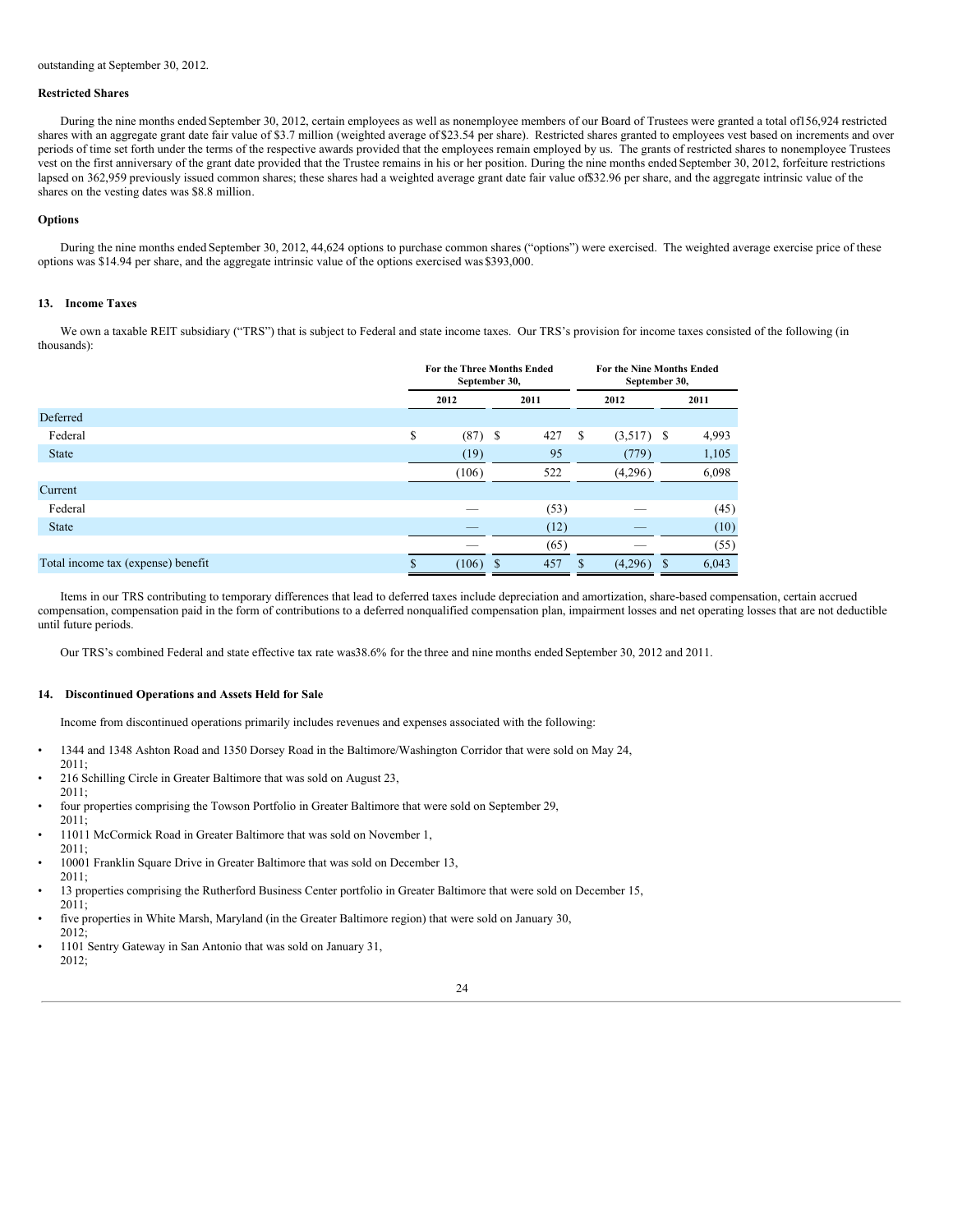- 222 and 224 Schilling Circle in Greater Baltimore that were sold on February 10, 2012;
- 15 and 45 West Gude Drive in Suburban Maryland that were sold on May 2,
- 2012;
- 11800 Tech Road in Suburban Maryland that was sold on June 14, 2012;
- 400 Professional Drive in Suburban Maryland for which the title to the property was transferred to the mortgage lender on July 2, 2012 (see Note
- 4); • 23 operating properties in the Baltimore/Washington Corridor and Greater Baltimore regions that were sold on July 24, 2012;
- and • 16 operating properties in Colorado Springs and an operating property in Suburban Maryland classified as held for sale at September 30, 2012.

The table below sets forth the components of discontinued operations reported on our consolidated statements of operations (in thousands):

|                                             |   | <b>For the Three Months Ended</b><br>September 30, |   |          |               | <b>For the Nine Months Ended</b><br>September 30, |   |           |
|---------------------------------------------|---|----------------------------------------------------|---|----------|---------------|---------------------------------------------------|---|-----------|
|                                             |   | 2012                                               |   | 2011     |               | 2012                                              |   | 2011      |
| Revenue from real estate operations         | ъ | 6,403                                              | S | 17,151   | <sup>\$</sup> | 33,849                                            | S | 51,363    |
| Property operating expenses                 |   | (2,217)                                            |   | (6,325)  |               | (12, 223)                                         |   | (19, 684) |
| Depreciation and amortization               |   | (1,926)                                            |   | (4,763)  |               | (8, 457)                                          |   | (16,896)  |
| Impairment losses                           |   | (9,733)                                            |   |          |               | (23,510)                                          |   | (29, 364) |
| Business development and land carry costs   |   |                                                    |   | (17)     |               | (24)                                              |   | (56)      |
| Interest expense                            |   | (127)                                              |   | (1, 453) |               | (2,107)                                           |   | (4,526)   |
| Gain on sales of real estate                |   | 16,913                                             |   | 1,299    |               | 20,948                                            |   | 1,438     |
| Gain (loss) on early extinguishment of debt |   | 1,738                                              |   | (384)    |               | 1,736                                             |   | (384)     |
| Discontinued operations                     |   | 11.051                                             | S | 5,508    |               | 10.212                                            |   | (18, 109) |

The table below sets forth the components of assets held for sale on our consolidated balance sheets (in thousands):

|                                                    | September 30, 2012 |    | December 31, 2011 |
|----------------------------------------------------|--------------------|----|-------------------|
| Properties, net                                    | 126,789            | S  | 108,356           |
| Deferred rent receivable                           | 3,733              |    | 2,800             |
| Intangible assets on real estate acquisitions, net | 4,417              |    | 1,737             |
| Deferred leasing and financing costs, net          | 2,781              |    | 3,723             |
| Lease incentives                                   |                    | 95 |                   |
| Assets held for sale                               | 137.815            |    | 116,616           |

# **15. Earnings Per Share ("EPS")**

We present both basic and diluted EPS. We compute basic EPS by dividing net income available to common shareholders allocable to unrestricted common shares under the two-class method by the weighted average number of unrestricted common shares outstanding during the period. Our computation of diluted EPS is similar except that:

- the denominator is increased to include: (1) the weighted average number of potential additional common shares that would have been outstanding if securities that are convertible into our common shares were converted; and (2) the effect of dilutive potential common shares outstanding during the period attributable to share-based compensation using the treasury stock or if-converted methods; and
- the numerator is adjusted to add back any changes in income or loss that would result from the assumed conversion into common shares that we added to the denominator.

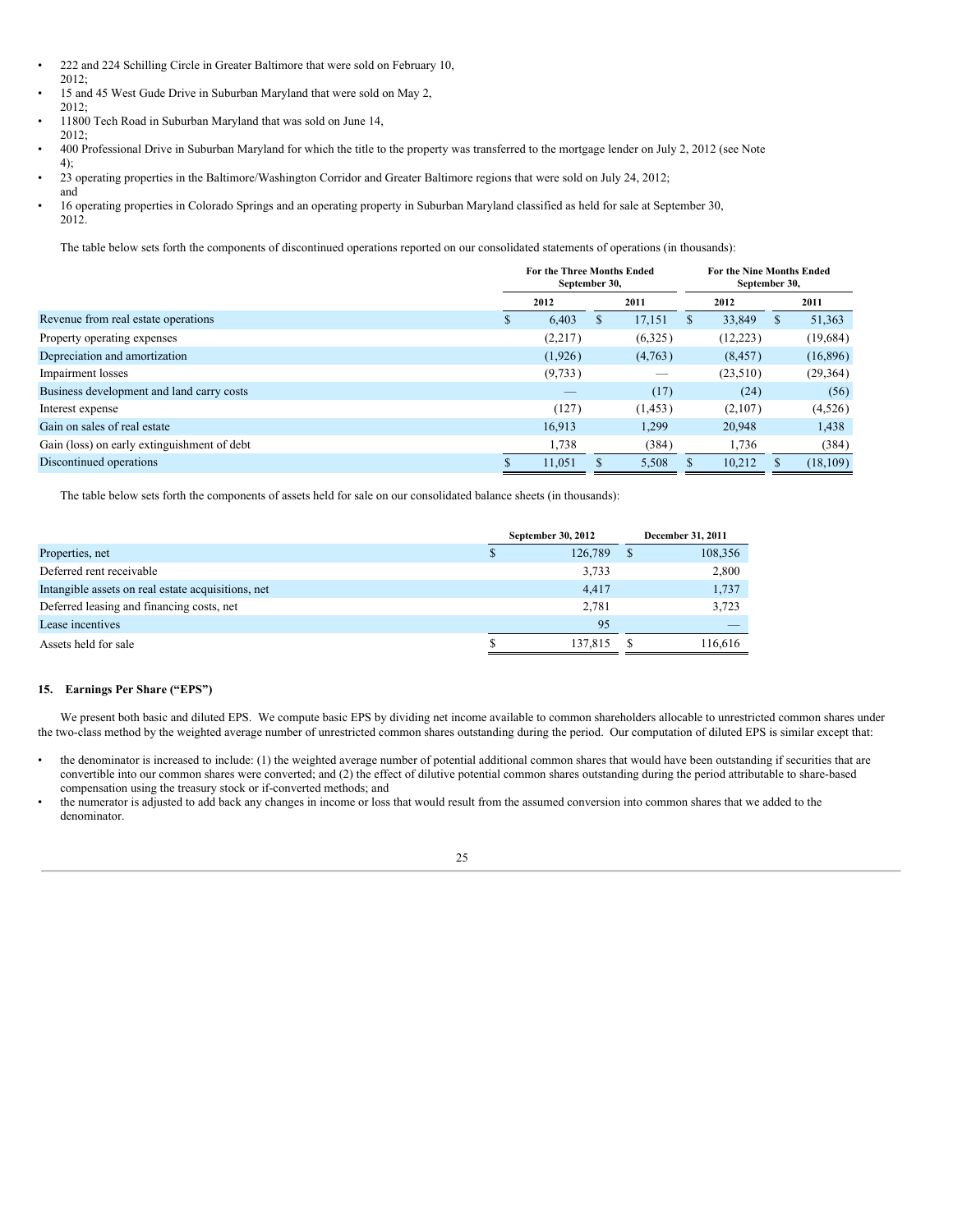Summaries of the numerator and denominator for purposes of basic and diluted EPS calculations are set forth below (in thousands, except per share data):

|                                                                                                           |              | For the Three Months Ended September<br>30, |               |         | For the Nine Months Ended September 30, |           |              |           |  |
|-----------------------------------------------------------------------------------------------------------|--------------|---------------------------------------------|---------------|---------|-----------------------------------------|-----------|--------------|-----------|--|
|                                                                                                           |              | 2012                                        |               | 2011    |                                         | 2012      |              | 2011      |  |
| Numerator:                                                                                                |              |                                             |               |         |                                         |           |              |           |  |
| (Loss) income from continuing operations                                                                  | \$           | (31, 816)                                   | \$            | 1,962   | \$                                      | (12,160)  | S            | (21, 722) |  |
| Gain on sales of real estate, net                                                                         |              |                                             |               |         |                                         | 21        |              | 2,728     |  |
| Preferred share dividends                                                                                 |              | (6, 546)                                    |               | (4,025) |                                         | (14, 738) |              | (12,076)  |  |
| Issuance costs associated with redeemed preferred shares                                                  |              | (1,827)                                     |               |         |                                         | (1,827)   |              |           |  |
| Loss (income) from continuing operations attributable to noncontrolling interests                         |              | 1,616                                       |               | (581)   |                                         | 124       |              | 540       |  |
| Income from continuing operations attributable to restricted shares                                       |              | (111)                                       |               | (262)   |                                         | (357)     |              | (781)     |  |
| Numerator for basic EPS from continuing operations attributable to COPT common<br>shareholders            |              | (38, 684)                                   |               | (2,906) |                                         | (28,937)  |              | (31,311)  |  |
| Dilutive effect of common units in the Operating Partnership on diluted EPS from<br>continuing operations |              |                                             |               |         |                                         |           |              | (2,025)   |  |
| Numerator for diluted EPS from continuing operations attributable to COPT common<br>shareholders          | \$           | (38, 684)                                   | S             | (2,906) | S                                       | (28,937)  | S            | (33, 336) |  |
| Numerator for basic EPS from continuing operations attributable to COPT common<br>shareholders            | $\mathbb{S}$ | (38, 684)                                   | $\mathsf{\$}$ | (2,906) | $\mathbb{S}$                            | (28, 937) | $^{\circ}$   | (31,311)  |  |
| Discontinued operations                                                                                   |              | 11,051                                      |               | 5,508   |                                         | 10,212    |              | (18, 109) |  |
| Discontinued operations attributable to noncontrolling interests                                          |              | (623)                                       |               | (323)   |                                         | (538)     |              | 1,115     |  |
| Numerator for basic EPS on net (loss) income attributable to COPT common shareholders                     |              | (28, 256)                                   |               | 2,279   |                                         | (19,263)  |              | (48,305)  |  |
| Dilutive effect of common units in the Operating Partnership                                              |              |                                             |               |         |                                         |           |              | (3,188)   |  |
| Numerator for diluted EPS on net (loss) income attributable to COPT common shareholders \$                |              | (28, 256)                                   | \$            | 2,279   | \$                                      | (19,263)  | $\mathbb{S}$ | (51, 493) |  |
| Denominator (all weighted averages):                                                                      |              |                                             |               |         |                                         |           |              |           |  |
| Denominator for basic EPS (common shares)                                                                 |              | 71,688                                      |               | 71,312  |                                         | 71,590    |              | 68,718    |  |
| Dilutive effect of common units                                                                           |              |                                             |               |         |                                         |           |              | 4,371     |  |
| Denominator for basic and diluted EPS                                                                     |              | 71,688                                      |               | 71,312  |                                         | 71,590    |              | 73,089    |  |
| Basic EPS:                                                                                                |              |                                             |               |         |                                         |           |              |           |  |
| Loss from continuing operations attributable to COPT common shareholders                                  | \$           | (0.54)                                      | \$            | (0.04)  | S                                       | (0.40)    | S            | (0.46)    |  |
| Discontinued operations attributable to COPT common shareholders                                          |              | 0.15                                        |               | 0.07    |                                         | 0.13      |              | (0.24)    |  |
| Net (loss) income attributable to COPT common shareholders                                                | \$           | (0.39)                                      | \$            | 0.03    | \$                                      | (0.27)    | S            | (0.70)    |  |
| <b>Diluted EPS:</b>                                                                                       |              |                                             |               |         |                                         |           |              |           |  |
| Loss from continuing operations attributable to COPT common shareholders                                  | \$           | (0.54)                                      | \$            | (0.04)  | S                                       | (0.40)    | S            | (0.46)    |  |
| Discontinued operations attributable to COPT common shareholders                                          |              | 0.15                                        |               | 0.07    |                                         | 0.13      |              | (0.24)    |  |
| Net (loss) income attributable to COPT common shareholders                                                | \$           | (0.39)                                      | \$            | 0.03    | S                                       | (0.27)    | <sup>S</sup> | (0.70)    |  |

Our diluted EPS computations do not include the effects of the following securities since the conversions of such securities would increase diluted EPS for the respective periods (in thousands):

|                                            |       | Weighed Average Shares Excluded from Denominator |                                         |      |  |  |  |
|--------------------------------------------|-------|--------------------------------------------------|-----------------------------------------|------|--|--|--|
|                                            |       | For the Three Months Ended September<br>30.      | For the Nine Months Ended September 30, |      |  |  |  |
|                                            | 2012  | 2011                                             | 2012                                    | 2011 |  |  |  |
| Conversion of common units                 | 4,233 | 4.336                                            | 4.256                                   |      |  |  |  |
| Conversion of convertible preferred units  | 176   | 176                                              | 176                                     | 176  |  |  |  |
| Conversion of convertible preferred shares | 434   | 434                                              | 434                                     | 434  |  |  |  |
|                                            |       |                                                  |                                         |      |  |  |  |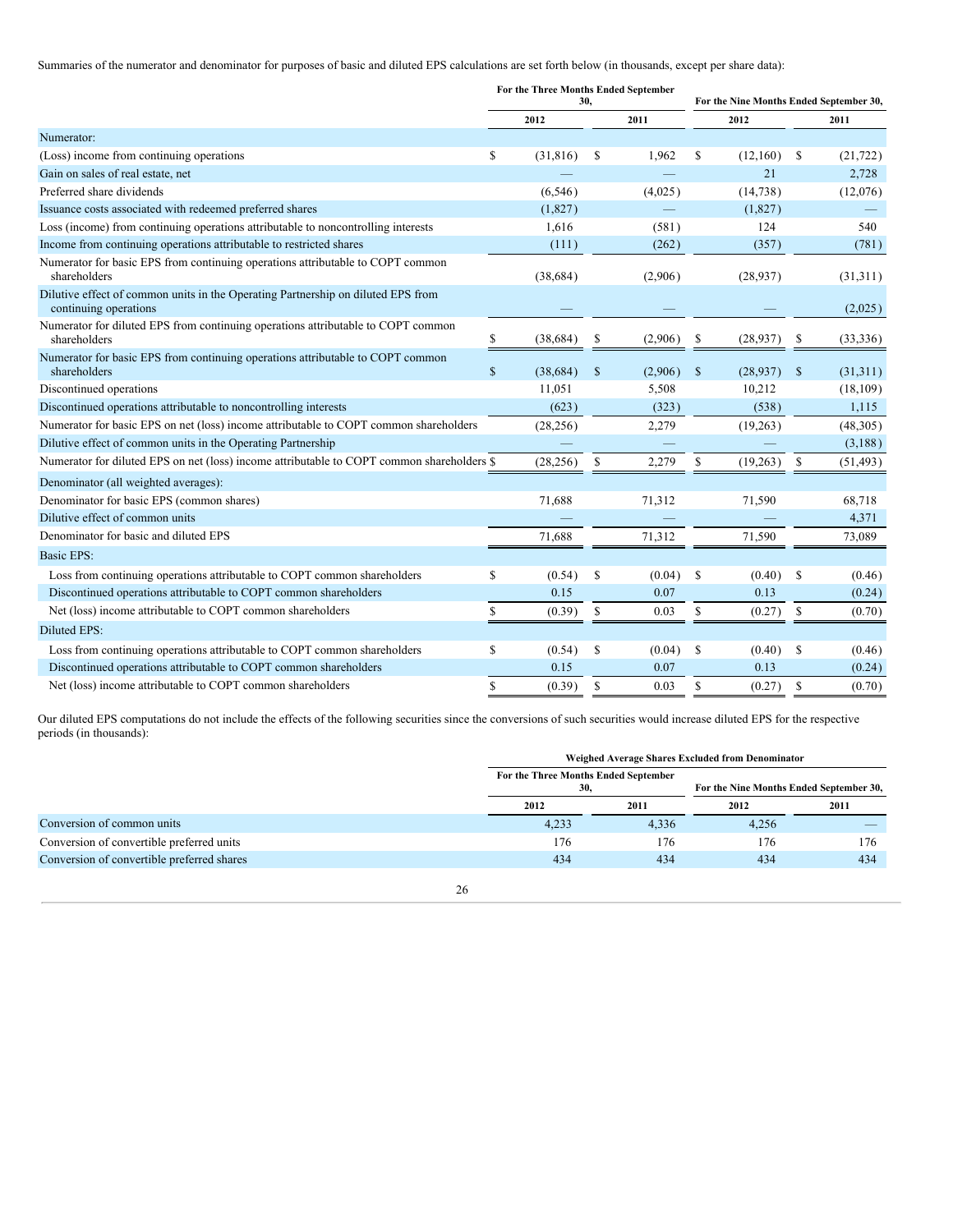The following share-based compensation securities were excluded from the computation of diluted EPS because their effect was antidilutive:

- weighted average restricted shares for the three months endedSeptember 30, 2012 and 2011 of 420,000 and 629,000, respectively, and for the nine months ended September 30, 2012 and 2011 of 475,000 and 635,000, respectively; and
- weighted average options for the three months ended September 30, 2012 and 2011 of 752,000 and 697,000, respectively, and for the nine months ended September 30, 2012 and 2011 of 780,000 and 655,000, respectively.

As discussed in Note 8, we have outstanding senior notes that have an exchange settlement feature but did not affect our diluted EPS reported above since the weighted average closing price of our common shares during each of the periods was less than the exchange prices per common share applicable for such periods.

#### **16. Commitments and Contingencies**

#### **Litigation**

In the normal course of business, we are involved in legal actions arising from our ownership and administration of properties. We establish reserves for specific legal proceedings when we determine that the likelihood of an unfavorable outcome is probable and the amount of loss can be reasonably estimated. Management does not anticipate that any liabilities that may result from such proceedings will have a materially adverse effect on our financial position, operations or liquidity. Our assessment of the potential outcomes of these matters involves significant judgment and is subject to change based on future developments.

#### **Environmental**

We are subject to various Federal, state and local environmental regulations related to our property ownership and operation. We have performed environmental assessments of our properties, the results of which have not revealed any environmental liability that we believe would have a materially adverse effect on our financial position, operations or liquidity.

#### **Joint Ventures**

In connection with our 2005 contribution of properties to an unconsolidated partnership in which we hold a partnership interest, we entered into standard nonrecourse loan guarantees (environmental indemnifications and guarantees against fraud and misrepresentation, and springing guarantees of partnership debt in the event of a voluntary bankruptcy of the partnership). The maximum amount we could be required to pay under the guarantees is approximately \$65 million. We are entitled to recover 20% of any amounts paid under the guarantees from an affiliate of our partner pursuant to an indemnity agreement so long as we continue to manage the properties. In the event that we no longer manage the properties, the percentage that we are entitled to recover is increased to 80%. In October 2012, the holder of the mortgage debt encumbering all of the joint venture's properties initiated foreclosure proceedings. Management considered this event and estimates that the aggregate fair value of the guarantees would not exceed the amounts included in distributions received in excess of investment in unconsolidated real estate joint venture reported on the consolidated balance sheets.

We are party to a contribution agreement that formed a joint venture relationship with a limited partnership to develop up tol.8 million square feet of office space on 63 acres of land located in Hanover, Maryland. As we and the joint venture partner agree to proceed with the construction of buildings in the future, our joint venture partner would contribute land into newly-formed entities and we would make cash capital contributions into such entities to fund development and construction activities for which financing is not obtained. We owned a 50% interest in one such joint venture as ofSeptember 30, 2012.

We may be required to make our pro rata share of additional investments in our real estate joint ventures (generally based on our percentage ownership) in the event that additional funds are needed. In the event that the other members of these joint ventures do not pay their share of investments when additional funds are needed, we may then deem it appropriate to make even larger investments in these joint ventures.

# **Tax Incremental Financing Obligation**

In August 2010, Anne Arundel County, Maryland issued \$30 million in tax incremental financing bonds to third-party investors in order to finance public improvements needed in connection with our project known as National Business Park North. The real estate taxes on increases in assessed value of a development district encompassing National Business Park

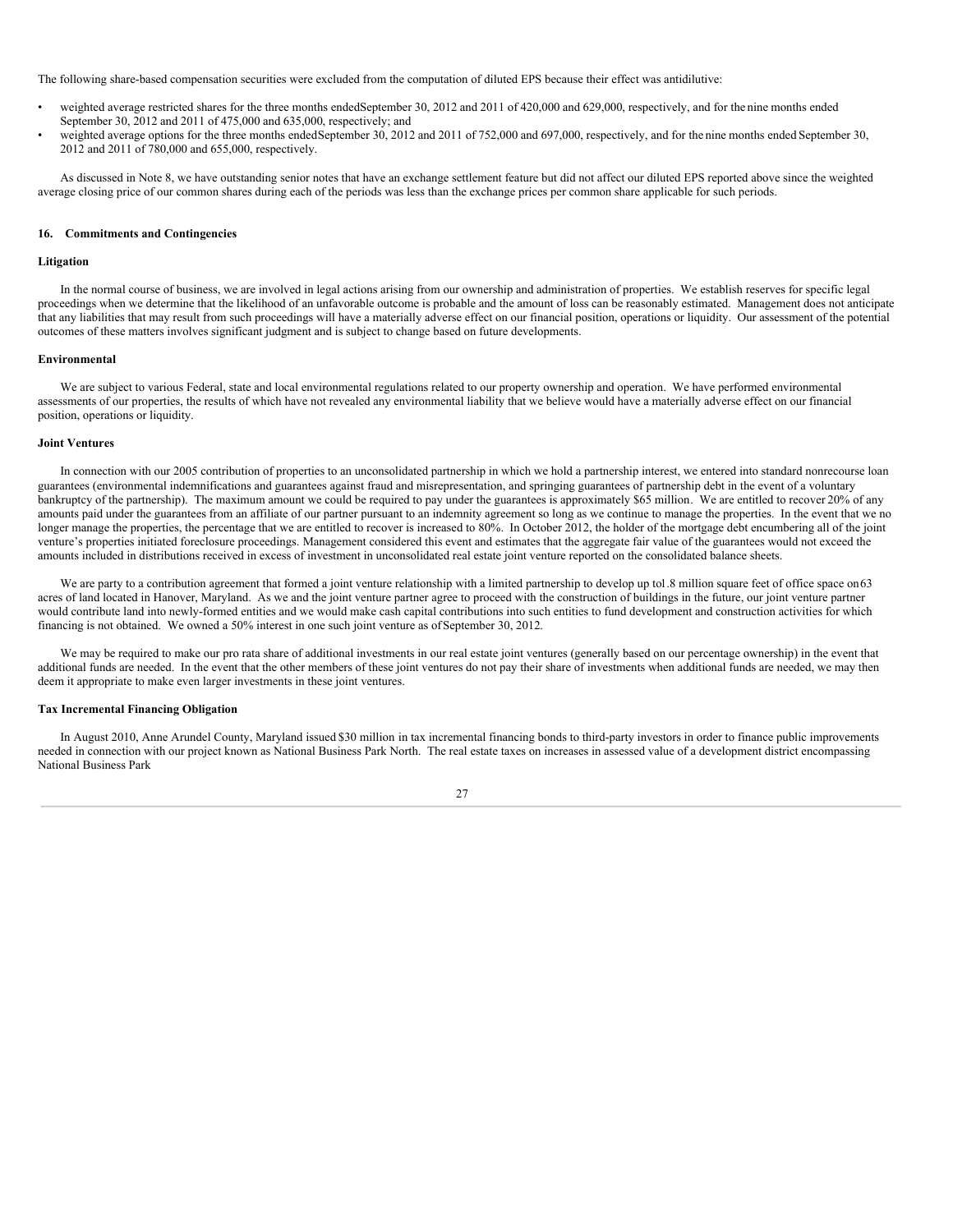North are to be transferred to a special fund pledged to the repayment of the bonds. We recognized a\$3.6 million liability through September 30, 2012 representing the estimated fair value of our obligation to fund through a special tax any future shortfalls between debt service on the bonds and real estate taxes available to repay the bonds.

# **Environmental Indemnity Agreement**

We agreed to provide certain environmental indemnifications in connection with a lease and subsequent sale ofthree New Jersey properties. The prior owner of the properties, a Fortune 100 company that is responsible for groundwater contamination at such properties, previously agreed to indemnify us for (1) direct losses incurred in connection with the contamination and (2) its failure to perform remediation activities required by the State of New Jersey, up to the point that the state declares the remediation to be complete. Under the environmental indemnification agreement, we agreed to the following:

- to indemnify the tenant against losses covered under the prior owner's indemnity agreement if the prior owner fails to indemnify the tenant for such losses. This indemnification is capped at \$5.0 million in perpetuity after the State of New Jersey declares the remediation to be complete;
- to indemnify the tenant for consequential damages (e.g., business interruption) at one of the buildings in perpetuity and another of the buildings for15 years after the tenant's acquisition of the property from us. This indemnification is limited to \$12.5 million; and
- to pay 50% of additional costs related to construction and environmental regulatory activities incurred by the tenant as a result of the indemnified environmental condition of the properties. This indemnification is limited to \$300,000 annually and \$1.5 million in the aggregate.

### **17. Subsequent Event**

On October 16, 2012, we completed a public offering of8.6 million common shares at a price of\$24.75 per share for net proceeds of\$204.9 million after underwriter discounts but before offering expenses.

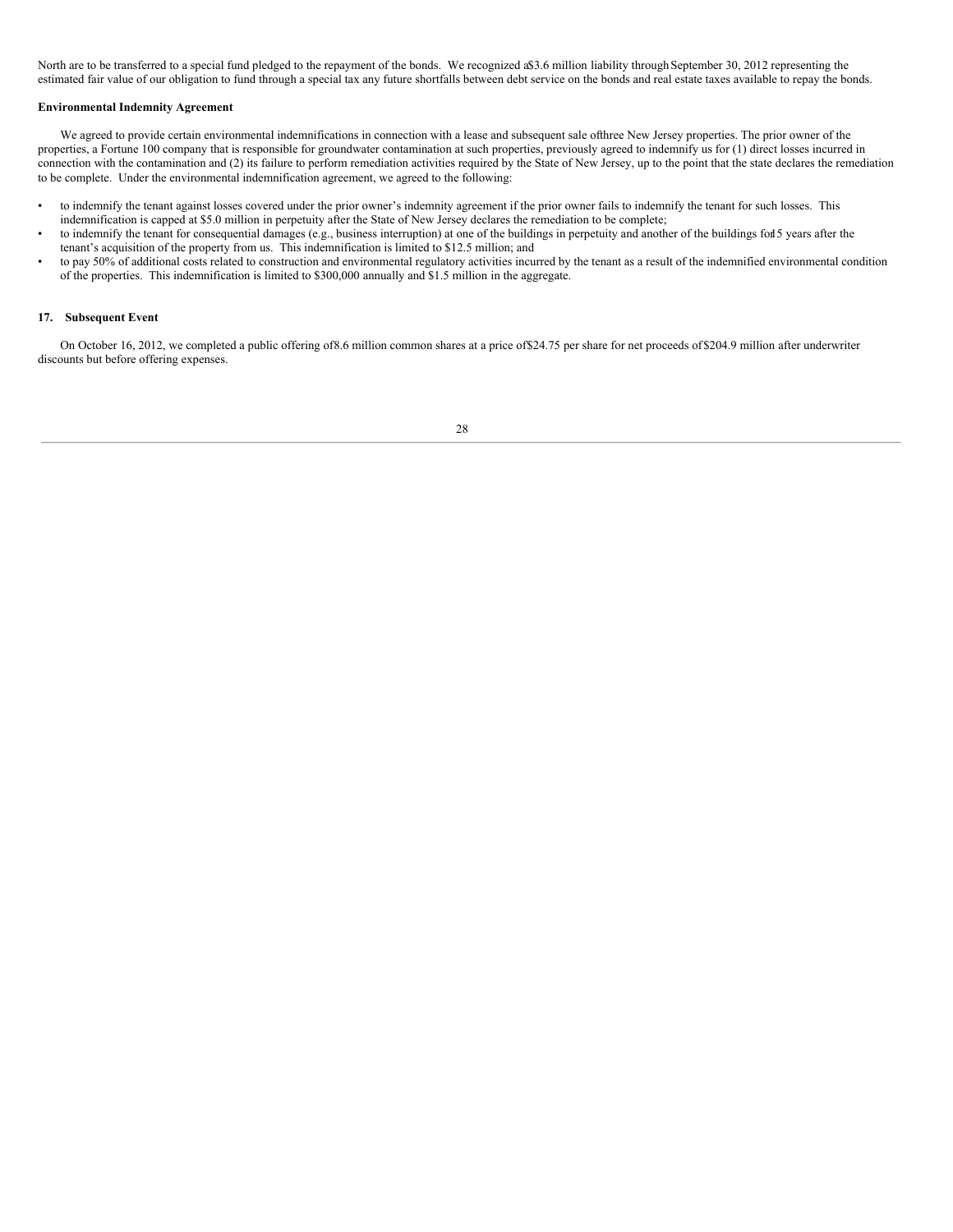#### <span id="page-28-0"></span>**Item 2. Management's Discussion and Analysis of Financial Condition and Results of Operations**

#### **Overview**

We are an office real estate investment trust ("REIT") that focuses primarily on serving the specialized requirements of strategic customers in the United States Government and defense information technology sectors. We acquire, develop, manage and lease office and data center properties that are typically concentrated in large office parks primarily located adjacent to government demand drivers and/or in office parks that we believe possess growth opportunities.

During the nine months ended September 30, 2012, we:

- completed dispositions of 35 operating properties totaling 2.3 million square feet and non-operating properties for aggregate transaction values totaling\$313.6 million. The \$291 million in net proceeds from these sales after secured debt repayment and other transaction costs were used primarily to pay down our Revolving Credit Facility;
- acquired a property in Herndon, Virginia totaling 202,000 square feet that was 100% leased for\$48.3 million on July 11,  $2012$
- issued 6.9 million Series L Cumulative Preferred Shares (the "Series L Preferred Shares") at a price of\$25.00 per share for net proceeds of \$165.7 million after underwriting discounts but before offering expenses. These shares are nonvoting and redeemable for cash at \$25.00 per share at our option on or after June 27, 2017. The net proceeds were used to pay down our Revolving Credit Facility and for general corporate purposes;
- redeemed all of our Series G Preferred Shares of beneficial interest (the "Series G Preferred Shares") at a price of\$25.00 per share, or \$55.0 million in the aggregate, plus accrued and unpaid dividends thereon through the date of redemption;
- entered into unsecured term loan agreements, under which we borrowed \$370 million in the aggregate. The net proceeds from these borrowings were used to pay down our Revolving Credit Facility;
- exercised our right to reduce the lenders' aggregate commitment under our unsecured revolving credit facility from \$1.0 billion to \$800 million, with the ability, subject to certain conditions, for us to increase the lenders' aggregate commitment to \$1.3 billion;
- finished the period with occupancy of our portfolio of operating office properties at
- 88.1%;
- had an increase of \$6.4 million as compared to the nine months ended September 30, 2011 in our net operating income ("NOI") from real estate operations (defined below) attributable to our Same Office Properties (also defined below); and
- had a decrease in net loss attributable to common shareholders of \$28.6 million as compared to the nine months ended September 30, 2011, due in large part to an increase in gain on sales of properties and a decrease in impairment losses, as discussed further below.

On October 16, 2012, we completed a public offering of8.6 million common shares at a price of\$24.75 per share for net proceeds of\$204.9 million after underwriter discounts but before offering expenses. The net proceeds were used to pay down our Revolving Credit Facility and for general corporate purposes.

We discuss significant factors contributing to changes in our net income attributable to common shareholders and diluted earnings per share over the prior year period in the section below entitled "Results of Operations." In addition, the section below entitled "Liquidity and Capital Resources" includes discussions of, among other things:

- how we expect to generate cash for short and long-term capital needs;
- and

our commitments and contingencies.

You should refer to our consolidated financial statements as you read this section.

This section contains "forward-looking" statements, as defined in the Private Securities Litigation Reform Act of 1995, that are based on our current expectations, estimates and projections about future events and financial trends affecting the financial condition and operations of our business. Forward-looking statements can be identified by the use of words such as "may," "will," "should," "could," "believe," "anticipate," "expect," "estimate," "plan" or other comparable terminology. Forward-looking statements are inherently subject to risks and uncertainties, many of which we cannot predict with accuracy and some of which we might not even anticipate. Although we believe that the expectations, estimates and projections reflected in such forward-looking statements are based on reasonable assumptions at the time made, we can give no assurance that these expectations, estimates and projections will be achieved. Future events and actual results may differ materially from those discussed in the forward-looking statements. Important factors that may affect these expectations, estimates and projections include, but are not limited to:

• general economic and business conditions, which will, among other things, affect office property and data center demand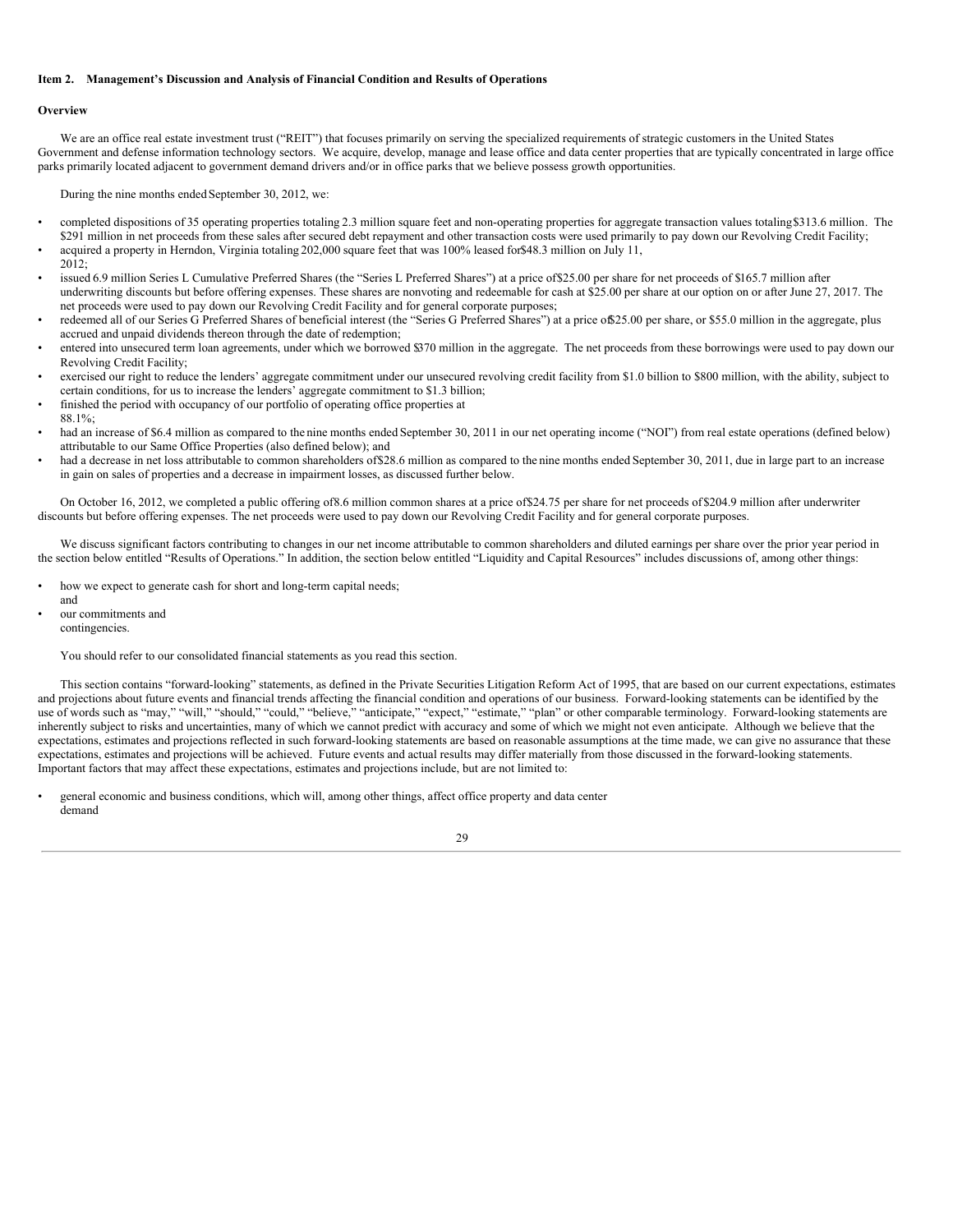and rents, tenant creditworthiness, interest rates, financing availability and property values;

- adverse changes in the real estate markets, including, among other things, increased competition with other companies;
- governmental actions and initiatives, including risks associated with the impact of a government shutdown or budgetary reductions or impasses, such as a reduction in rental revenues, non-renewal of leases and/or a curtailment of demand for additional space by our strategic customers;
- our ability to borrow on favorable
- terms;
- risks of real estate acquisition and development activities, including, among other things, risks that development projects may not be completed on schedule, that tenants may not take occupancy or pay rent or that development or operating costs may be greater than anticipated;
- our ability to sell properties included in our Strategic Reallocation
- Plan;
- risks of investing through joint venture structures, including risks that our joint venture partners may not fulfill their financial obligations as investors or may take actions that are inconsistent with our objectives;
- changes in our plans for properties or views of market economic conditions or failure to obtain development rights, either of which could result in recognition of significant impairment losses;
- our ability to satisfy and operate effectively under Federal income tax rules relating to real estate investment trusts and
- partnerships; the dilutive effects of issuing additional common shares;
- and environmental
- requirements.

We undertake no obligation to update or supplement forward-looking statements.

# **Occupancy and Leasing**

# Office Properties

The tables below set forth occupancy information pertaining to our portfolio of operating office properties:

|                                                                          | September 30, 2012 |           | December 31, 2011 |
|--------------------------------------------------------------------------|--------------------|-----------|-------------------|
| Occupancy rates at period end                                            |                    |           |                   |
| Total                                                                    |                    | 88.1%     | 86.2%             |
| Baltimore/Washington Corridor                                            |                    | 89.0%     | 87.9%             |
| Northern Virginia                                                        |                    | 87.9%     | 84.8%             |
| San Antonio                                                              |                    | $96.5\%$  | $90.7\%$          |
| Washington, DC - Capitol Riverfront                                      |                    | 89.0%     | 91.6%             |
| St. Mary's and King George Counties                                      |                    | 85.4%     | 87.3%             |
| <b>Greater Baltimore</b>                                                 |                    | 84.3%     | 84.5%             |
| Suburban Maryland                                                        |                    | $94.1\%$  | 79.6%             |
| Colorado Springs                                                         |                    | 76.5%     | 74.9%             |
| Greater Philadelphia                                                     |                    | $100.0\%$ | 99.7%             |
| Other                                                                    |                    | $100.0\%$ | $100.0\%$         |
| Average contractual annual rental rate per square foot at period end (1) | $\mathbb{S}$       | 27.73     | \$<br>26.59       |
|                                                                          |                    |           |                   |

(1) Includes estimated expense reimbursements.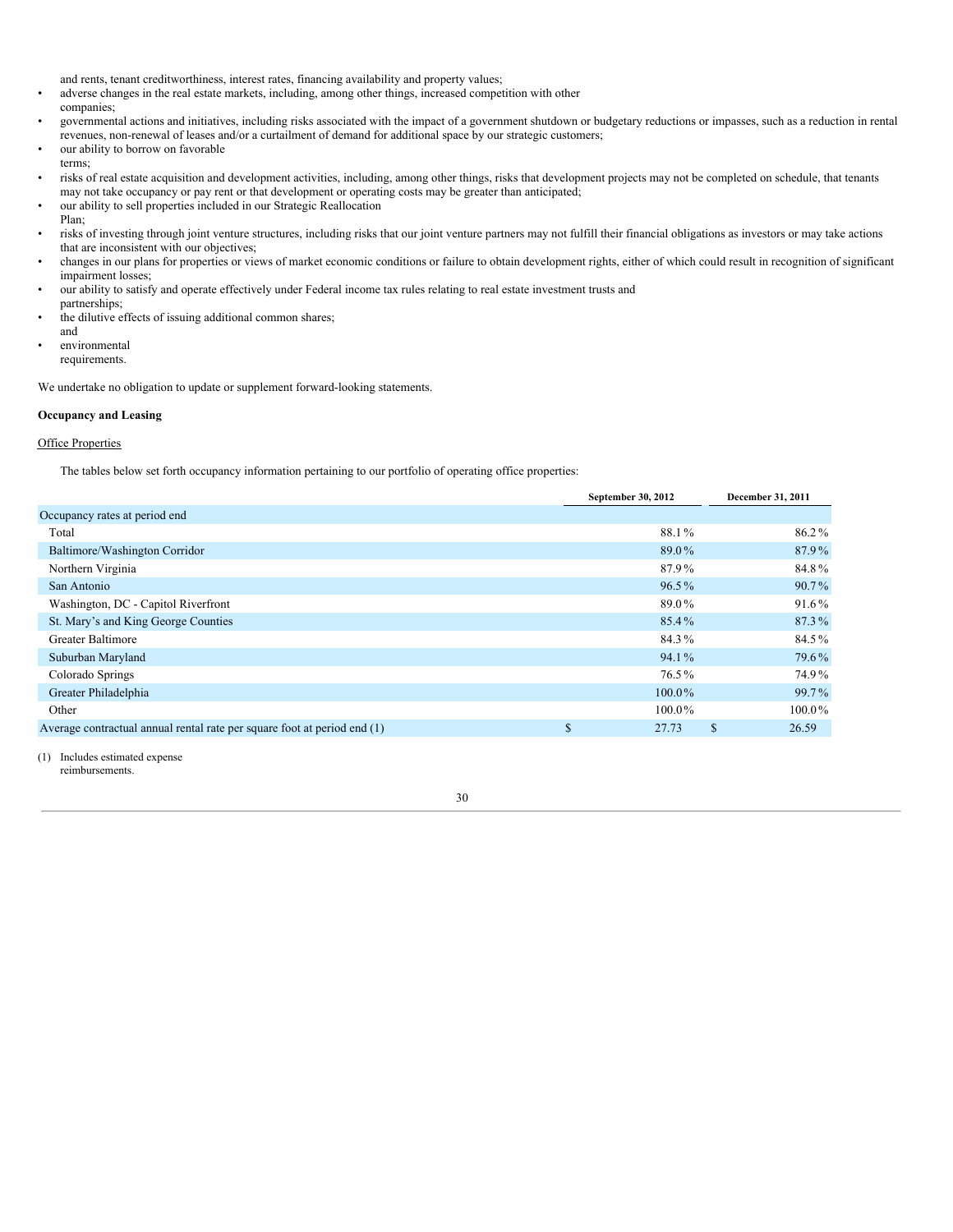|                                                   | Rentable<br><b>Square Feet</b> | Occupied<br><b>Square Feet</b> |
|---------------------------------------------------|--------------------------------|--------------------------------|
|                                                   |                                | (in thousands)                 |
| December 31, 2011                                 | 20,514                         | 17,685                         |
| Square feet vacated upon lease expiration (1)     |                                | (681)                          |
| Square feet retenanted after lease expiration (2) |                                | 552                            |
| Square feet constructed or redeveloped            | 184                            | 450                            |
| Acquisition                                       | 202                            | 202                            |
| Dispositions                                      | (2,302)                        | (1, 833)                       |
| Other changes                                     | (7)                            | $\overline{4}$                 |
| September 30, 2012                                | 18,591                         | 16,379                         |
|                                                   |                                |                                |

(1) Includes lease terminations and space reductions occurring in connection with lease

(2) Excludes retenanting of vacant square feet acquired or developed.

As the table above reflects, much of the increase in our total occupancy from December 31, 2011 to September 30, 2012 was attributable to our disposition of properties with lower occupancy rates. Occupancy of our Same Office Properties was 89.3% at September 30, 2012, down slightly from 89.5% at December 31, 2011.

During the nine months ended September 30, 2012, we completed 1.9 million square feet of leasing, including 614,000 of construction, redevelopment and other first generation (never before occupied) space, and renewed 58% of the square footage of our lease expirations (including the effect of early renewals) for the period. In addition, on October 5, 2012, we leased an aggregate of approximately 363,000 square feet in a newly constructed property and two properties to be constructed in Huntsville, Alabama.

The tepid economic recovery and continuing uncertainty regarding future defense spending cuts have contributed to a challenging lease environment in 2012. The Budget Control Act passed in 2011, which imposed caps on the Federal budget in order to achieve targeted spending levels over the 2013-2021 fiscal years, continues to cause uncertainty regarding future government spending reductions. The Budget Control Act currently requires that \$110 billion be sequestered from the United States Government's funding levels for the 2013 fiscal year, approximately 50% of which could come from defense; this could feasibly begin to occur as early as January 2013, although we believe that such sequestrations, if they occur at all, will likely be deferred. Although future defense spending cuts could reduce demand for office space at our business parks, we do not believe that such spending decreases, were they to occur, would significantly affect existing defense information technology programs at the installations adjacent to our business parks. In addition, if military construction spending is cut, government demand to lease space in our business parks could possibly increase if the government decides to lease space instead of build it. We continue to believe that our customer and market strategies are competitive advantages in the current leasing environment because we expect the United States Government and defense information technology sectors to fuel economic growth in many of our regions.

# Wholesale Data Center Property

Our shell-complete wholesale data center property, which upon completion and stabilization is expected to have a critical load of18 megawatts, had three megawatts in operations at September 30, 2012 and December 31, 2011 that was leased to tenants with further expansion rights of up to a combinedfive megawatts. During the nine months ended September 30, 2012, we completed a new lease that provides for an initial commitment of one megawatt with further expansion rights for one additional megawatt.

# **Results of Operations**

We evaluate the operating performance of our properties using NOI from real estate operations, our segment performance measure which is derived by subtracting property operating expenses from revenues from real estate operations. We view our NOI from real estate operations as comprising the following primary categories of operating properties:

- office properties owned and 100% operational throughout the current and prior year reporting periods, excluding properties held for future disposition. We define these as changes from "Same Office Properties";
- office properties acquired during the current and prior year reporting periods;
- constructed office properties placed into service that were not 100% operational throughout the current and prior year

renewals.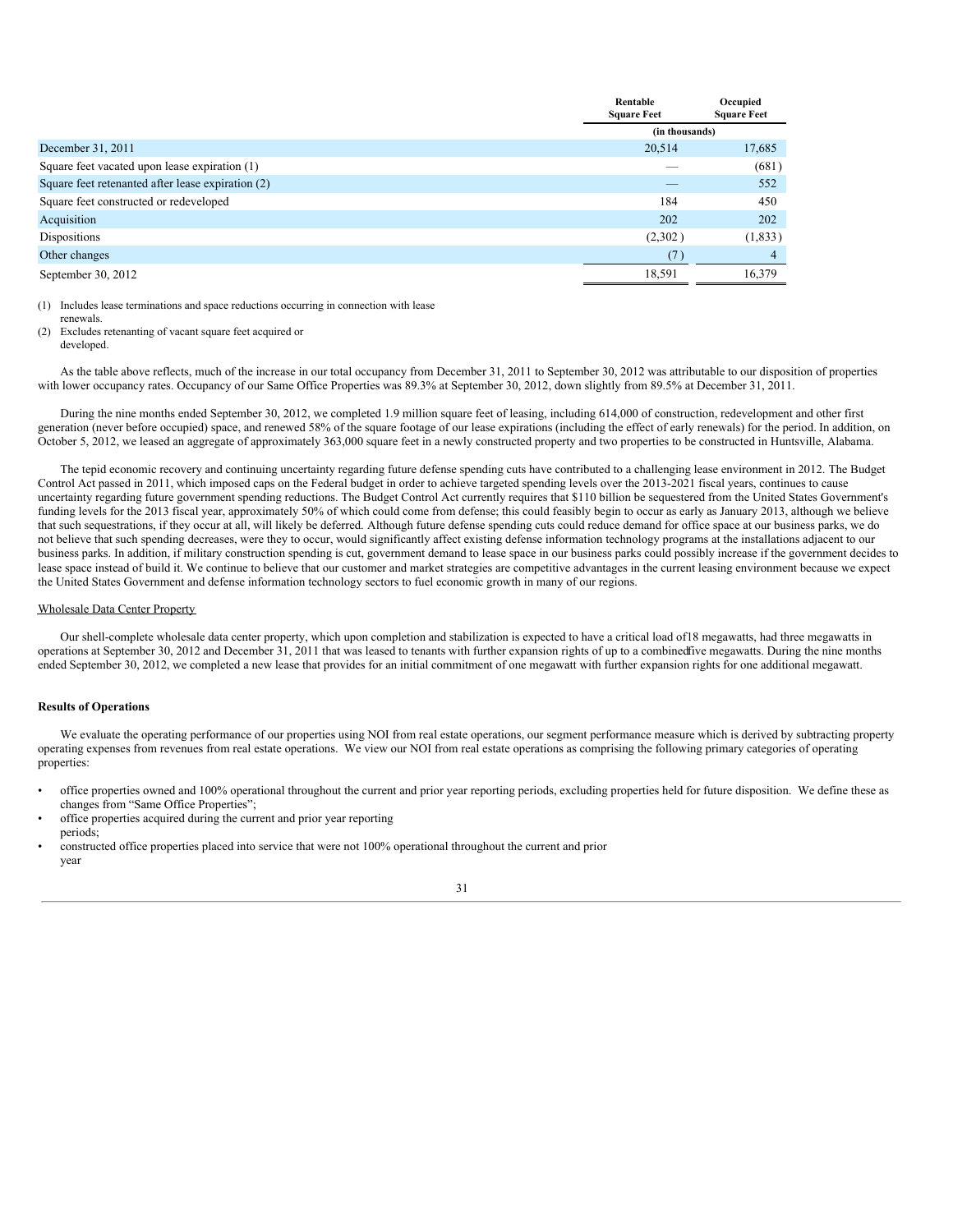reporting periods;

- office properties included in the Strategic Reallocation Plan that were not sold as ofSeptember 30,
- 2012;
- office properties in the Greater Philadelphia region. In September 2012, we shortened the holding period for these properties because they no longer meet our strategic investment criteria; and
- property

dispositions.

Refer to Note 14 of the consolidated financial statements for a summary of operating properties that were either disposed or classified as held for sale and therefore are included in discontinued operations.

The primary manner in which we evaluate the operating performance of our construction management and other service activities is through a measure we define as NOI from service operations, which is based on the net of the revenues and expenses from these activities. The revenues and expenses from these activities consist primarily of subcontracted costs that are reimbursed to us by customers along with a management fee. The operating margins from these activities are small relative to the revenue. We believe NOI from service operations is a useful measure in assessing both our level of activity and our profitability in conducting such operations.

We believe that operating income, as reported on our consolidated statements of operations, is the most directly comparable generally accepted accounting principles ("GAAP") measure for both NOI from real estate operations and NOI from service operations. Since both of these measures exclude certain items includable in operating income, reliance on these measures has limitations; management compensates for these limitations by using the measures simply as supplemental measures that are considered alongside other GAAP and non-GAAP measures.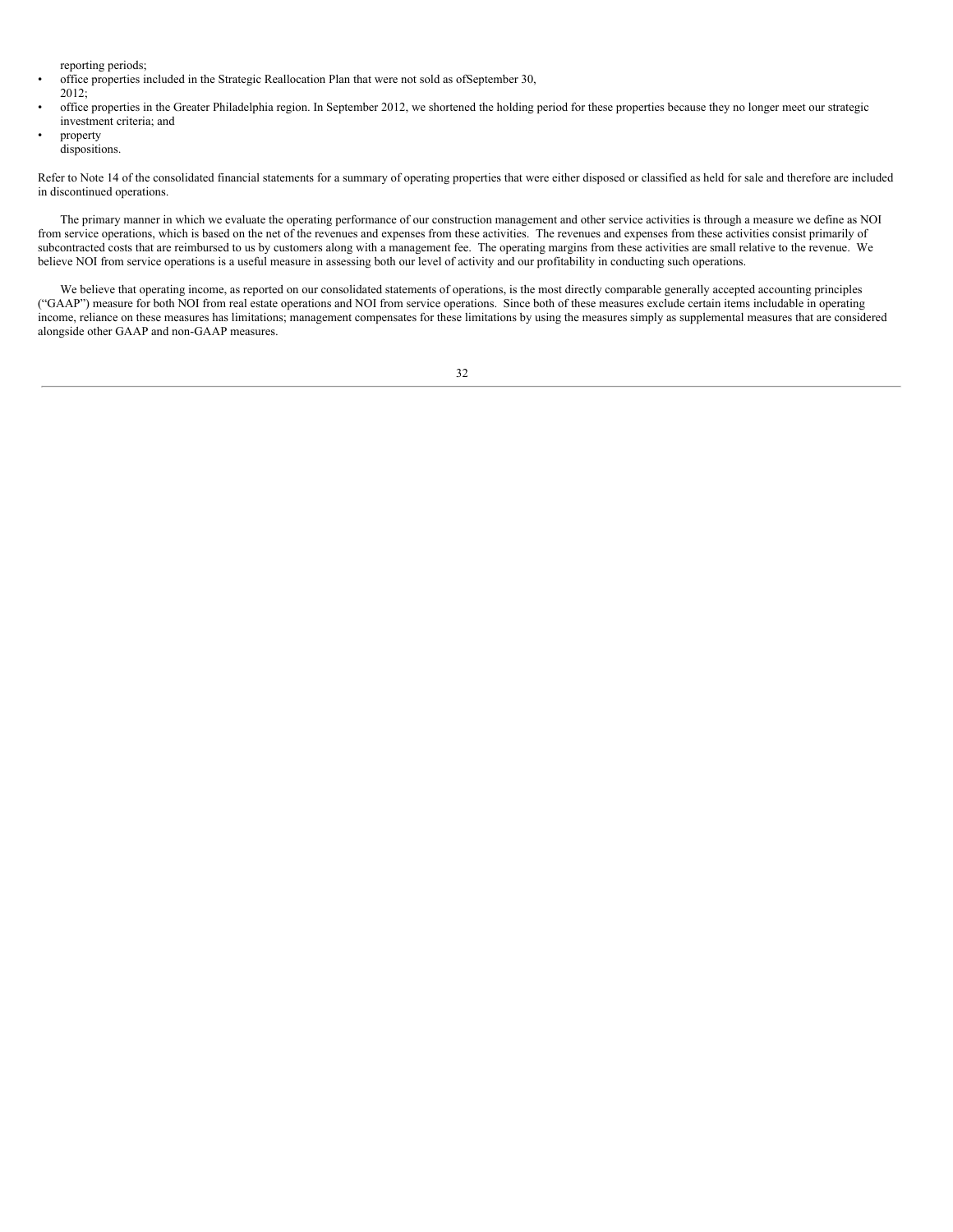The table below reconciles NOI from real estate operations and NOI from service operations to operating (loss) income reported on our consolidated statement of operations:

|                                                                      |      | <b>For the Three Months Ended</b><br>September 30, |   |                |   | <b>For the Nine Months Ended</b><br>September 30, |   |          |
|----------------------------------------------------------------------|------|----------------------------------------------------|---|----------------|---|---------------------------------------------------|---|----------|
|                                                                      | 2012 |                                                    |   | 2011           |   | 2012                                              |   | 2011     |
|                                                                      |      |                                                    |   | (in thousands) |   |                                                   |   |          |
| NOI from real estate operations                                      | \$   | 76.248                                             | S | 77,135         | S | 231,974                                           | S | 225,557  |
| NOI from service operations                                          |      | 873                                                |   | 558            |   | 2.510                                             |   | 2,156    |
| NOI from discontinued operations                                     |      | (4,186)                                            |   | (10, 826)      |   | (21,626)                                          |   | (31,679) |
| Depreciation and amortization associated with real estate operations |      | (28, 698)                                          |   | (31,269)       |   | (84,920)                                          |   | (84,205) |
| Impairment losses                                                    |      | (46,096)                                           |   |                |   | (41,260)                                          |   | (42,983) |
| General and administrative expense                                   |      | (5,061)                                            |   | (6.154)        |   | (19,820)                                          |   | (19,251) |
| Business development expenses and land carry costs                   |      | (1,632)                                            |   | (1,751)        |   | (4,506)                                           |   | (4,322)  |
| Operating (loss) income                                              |      | (8, 552)                                           |   | 27.693         |   | 62.352                                            |   | 45.273   |

Comparison of the Three Months Ended September 30, 2012 to the Three Months Ended September 30, 2011

|                                                                      | For the Three Months Ended September 30, |                |           |              |           |  |
|----------------------------------------------------------------------|------------------------------------------|----------------|-----------|--------------|-----------|--|
|                                                                      | 2012                                     | 2011           |           |              | Variance  |  |
|                                                                      |                                          | (in thousands) |           |              |           |  |
| Revenues                                                             |                                          |                |           |              |           |  |
| Revenues from real estate operations                                 | \$<br>114,861                            | S              | 107.978   | S            | 6,883     |  |
| Construction contract and other service revenues                     | 15,283                                   |                | 18,729    |              | (3, 446)  |  |
| Total revenues                                                       | 130,144                                  |                | 126,707   |              | 3,437     |  |
| <b>Expenses</b>                                                      |                                          |                |           |              |           |  |
| Property operating expenses                                          | 42,799                                   |                | 41,669    |              | 1,130     |  |
| Depreciation and amortization associated with real estate operations | 28,698                                   |                | 31,269    |              | (2,571)   |  |
| Construction contract and other service expenses                     | 14,410                                   |                | 18,171    |              | (3,761)   |  |
| <b>Impairment</b> losses                                             | 46,096                                   |                |           |              | 46,096    |  |
| General and administrative expense                                   | 5,061                                    |                | 6,154     |              | (1,093)   |  |
| Business development expenses and land carry costs                   | 1,632                                    |                | 1,751     |              | (119)     |  |
| Total operating expenses                                             | 138,696                                  |                | 99,014    |              | 39,682    |  |
| Operating (loss) income                                              | (8,552)                                  |                | 27,693    |              | (36,245)  |  |
| Interest expense                                                     | (23, 239)                                |                | (24, 176) |              | 937       |  |
| Interest and other income (loss)                                     | 1,095                                    |                | (242)     |              | 1,337     |  |
| Loss on early extinguishment of debt                                 | (768)                                    |                | (1,611)   |              | 843       |  |
| Equity in loss of unconsolidated entities                            | (246)                                    |                | (159)     |              | (87)      |  |
| Income tax (expense) benefit                                         | (106)                                    |                | 457       |              | (563)     |  |
| (Loss) income from continuing operations                             | (31, 816)                                |                | 1,962     |              | (33,778)  |  |
| Discontinued operations                                              | 11,051                                   |                | 5,508     |              | 5,543     |  |
| Net (loss) income                                                    | (20,765)                                 |                | 7,470     |              | (28, 235) |  |
| Net loss (income) attributable to noncontrolling interests           | 993                                      |                | (904)     |              | 1,897     |  |
| Preferred share dividends                                            | (6, 546)                                 |                | (4,025)   |              | (2,521)   |  |
| Issuance costs associated with redeemed preferred shares             | (1,827)                                  |                |           |              | (1,827)   |  |
| Net (loss) income attributable to COPT common shareholders           | \$<br>(28, 145)                          | $\mathbb{S}$   | 2,541     | $\mathbb{S}$ | (30, 686) |  |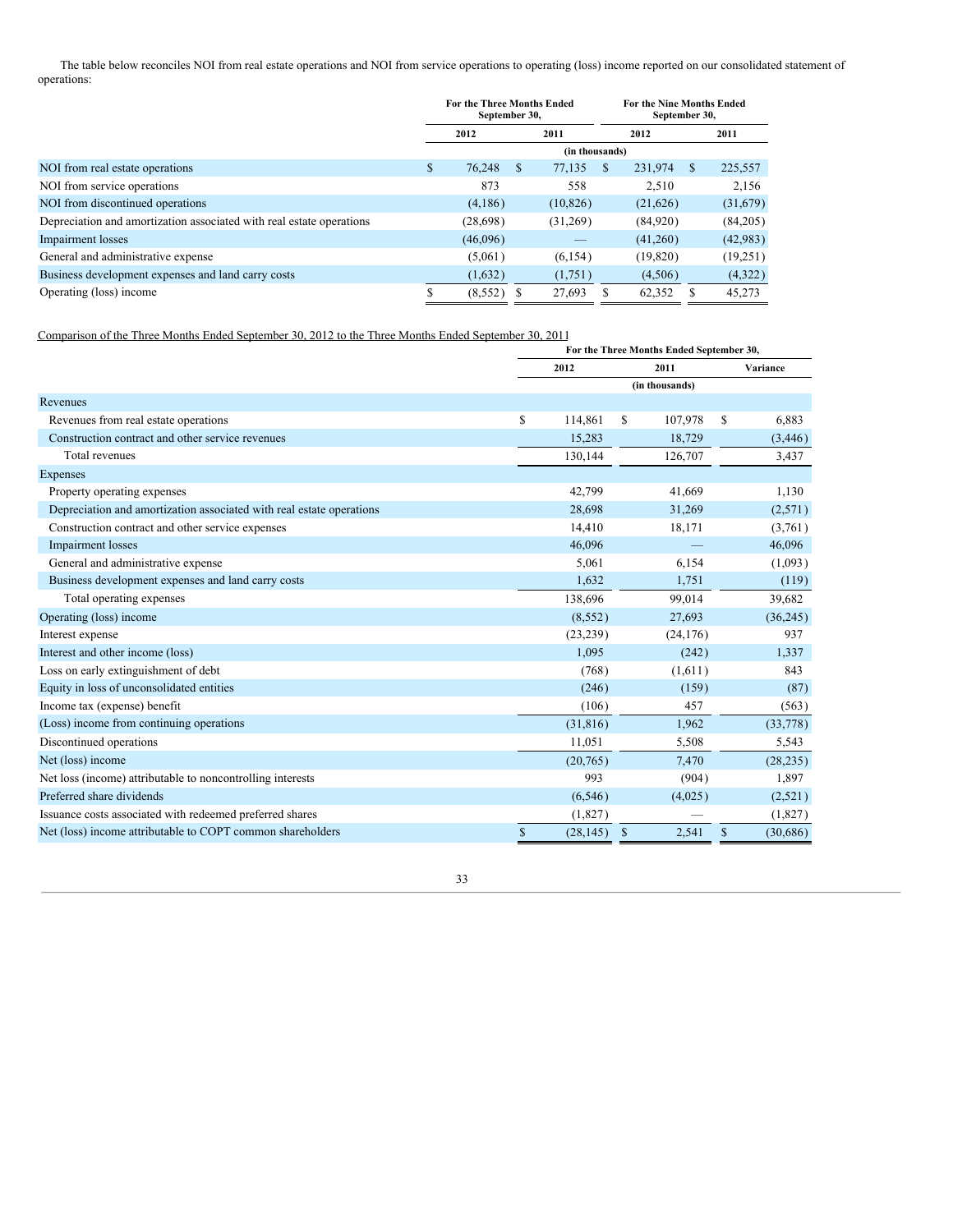# *NOI from Real Estate Operations*

|                                                         | For the Three Months Ended September 30,            |      |          |    |           |  |  |
|---------------------------------------------------------|-----------------------------------------------------|------|----------|----|-----------|--|--|
|                                                         | 2012                                                |      | Variance |    |           |  |  |
|                                                         | (Dollars in thousands, except per square foot data) |      |          |    |           |  |  |
| Revenues                                                |                                                     |      |          |    |           |  |  |
| Same Office Properties                                  | \$<br>102,088                                       | \$   | 99,798   | \$ | 2,290     |  |  |
| Constructed office properties placed in service         | 3,925                                               |      | 2,338    |    | 1,587     |  |  |
| Acquired office properties                              | 2,233                                               |      | 502      |    | 1,731     |  |  |
| Strategic Reallocation Plan Properties Held             | 7,028                                               |      | 6,741    |    | 287       |  |  |
| Greater Philadelphia properties                         | 2,541                                               |      | 1,701    |    | 840       |  |  |
| Dispositions                                            | 1,588                                               |      | 12,765   |    | (11, 177) |  |  |
| Other                                                   | 1,861                                               |      | 1,284    |    | 577       |  |  |
|                                                         | 121,264                                             |      | 125,129  |    | (3,865)   |  |  |
| Property operating expenses                             |                                                     |      |          |    |           |  |  |
| Same Office Properties                                  | 37,929                                              |      | 37,195   |    | 734       |  |  |
| Constructed office properties placed in service         | 1,008                                               |      | 533      |    | 475       |  |  |
| Acquired office properties                              | 341                                                 |      | 56       |    | 285       |  |  |
| Strategic Reallocation Plan Properties Held             | 2,537                                               |      | 2,640    |    | (103)     |  |  |
| Greater Philadelphia properties                         | 736                                                 |      | 417      |    | 319       |  |  |
| Dispositions                                            | 909                                                 |      | 5,961    |    | (5,052)   |  |  |
| Other                                                   | 1,556                                               |      | 1,192    |    | 364       |  |  |
|                                                         | 45,016                                              |      | 47,994   |    | (2,978)   |  |  |
| NOI from real estate operations                         |                                                     |      |          |    |           |  |  |
| Same Office Properties                                  | 64,159                                              |      | 62,603   |    | 1,556     |  |  |
| Constructed office properties placed in service         | 2,917                                               |      | 1,805    |    | 1,112     |  |  |
| Acquired office properties                              | 1,892                                               |      | 446      |    | 1,446     |  |  |
| Strategic Reallocation Plan Properties Held             | 4,491                                               |      | 4,101    |    | 390       |  |  |
| Greater Philadelphia properties                         | 1,805                                               |      | 1,284    |    | 521       |  |  |
| <b>Dispositions</b>                                     | 679                                                 |      | 6,804    |    | (6, 125)  |  |  |
| Other                                                   | 305                                                 |      | 92       |    | 213       |  |  |
|                                                         | \$<br>76,248                                        | $\$$ | 77,135   | \$ | (887)     |  |  |
| Same Office Properties rent statistics                  |                                                     |      |          |    |           |  |  |
| Average occupancy rate                                  | 89.4%                                               |      | 90.7%    |    | $-1.3\%$  |  |  |
| Average straight-line rent per occupied square foot (1) | \$<br>5.97                                          | \$   | 5.89     | \$ | 0.08      |  |  |

(1) Includes minimum base rents, net of abatements, and lease incentives on a straight-line basis for the three month periods set forth above.

#### *Impairment Losses*

We recognized the impairment losses described below in the current period:

- in September 2012, our Board of Trustees approved a plan by Management to shorten the holding period for all of our office properties and developable land in Greater Philadelphia, Pennsylvania because the properties no longer meet our strategic investment criteria. We determined that the carrying amounts of these properties will not likely be recovered from the cash flows from the operations and sales of such properties over the likely remaining holding period. Accordingly, during the three months ended September 30, 2012, we recognized aggregate non-cash impairment losses of \$46.1 million for the amounts by which the carrying values of the properties exceeded their respective estimated fair values; and
- in connection primarily with the Strategic Reallocation Plan, we recognized aggregate impairment losses of \$9.7 million in the current period, including \$6.9 million pertaining to properties in Colorado Springs classified as held for sale and included in discontinued operations.

# *General and Administrative Expenses*

The decrease in general and administrative expenses was attributable in large part to share based compensation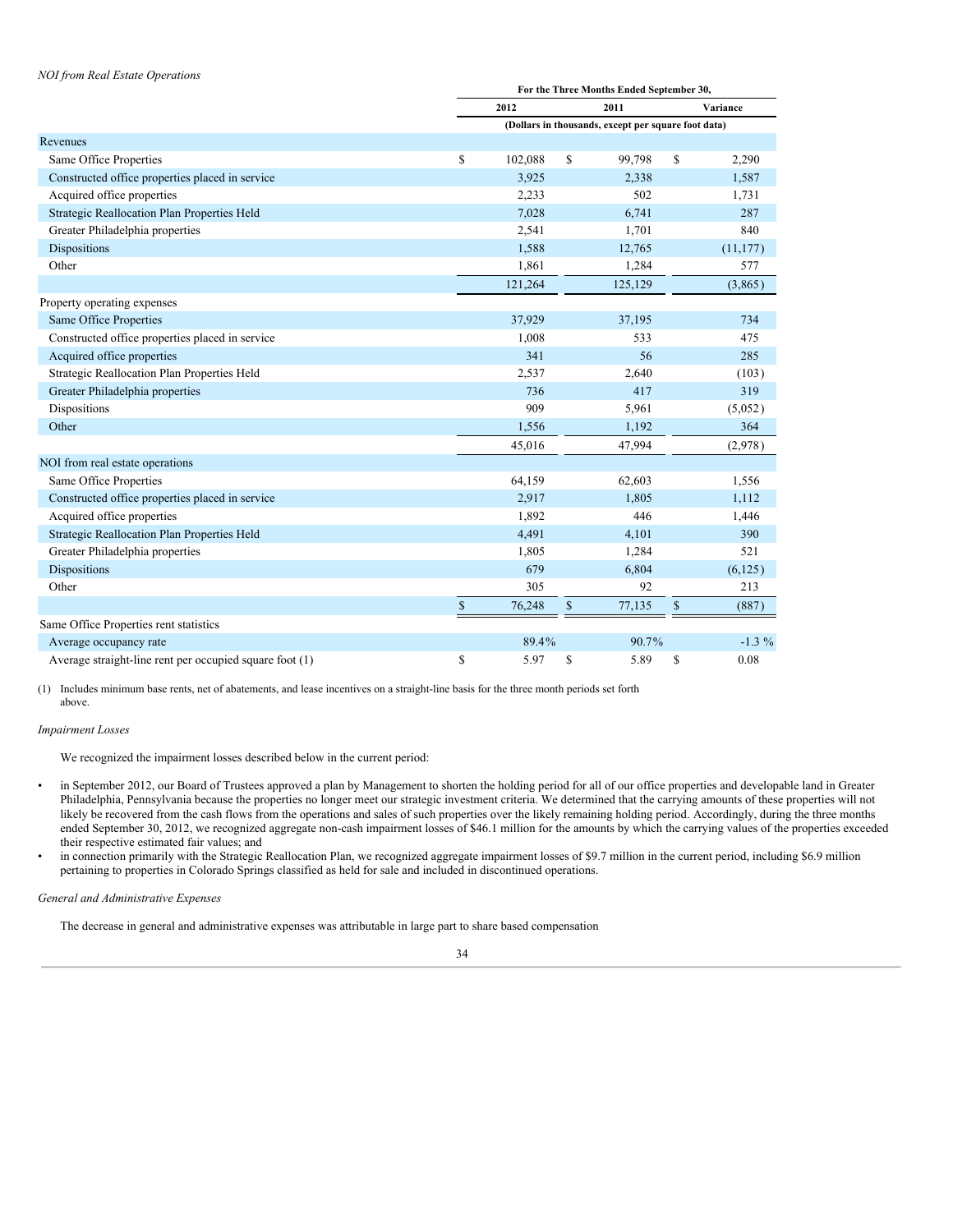# arrangements in place during the prior period that were not applicable to the current period.

# *Discontinued Operations*

The change in discontinued operations was due primarily to an additional \$15.6 million in gain on sales of real estate in the current period, offset in part b\$9.7 million in impairment losses in the current period in connection with the Strategic Reallocation Plan.

# *Preferred Share Dividends*

The increase in preferred share dividends was due to dividends on the newly issued Series L Preferred Shares, partially offset by the decrease in dividends attributable to the Series G Preferred Shares redeemed on August 6, 2012.

#### *Issuance Costs Associated With Redeemed Preferred Shares*

During the current period, we recognized a \$1.8 million decrease to net income available to common shareholders pertaining to the original issuance costs incurred on the Series G Preferred Shares that were redeemed.

### Comparison of the Nine Months Ended September 30, 2012 to the Nine Months Ended September 30, 2011

|                                                                      | For the Nine Months Ended September 30, |           |    |                |    |           |  |
|----------------------------------------------------------------------|-----------------------------------------|-----------|----|----------------|----|-----------|--|
|                                                                      |                                         | Variance  |    |                |    |           |  |
|                                                                      |                                         |           |    | (in thousands) |    |           |  |
| Revenues                                                             |                                         |           |    |                |    |           |  |
| Revenues from real estate operations                                 | S                                       | 336,687   | S  | 317,013        | \$ | 19,674    |  |
| Construction contract and other service revenues                     |                                         | 53,812    |    | 67,854         |    | (14, 042) |  |
| Total revenues                                                       |                                         | 390,499   |    | 384,867        |    | 5,632     |  |
| Expenses                                                             |                                         |           |    |                |    |           |  |
| Property operating expenses                                          |                                         | 126,339   |    | 123,135        |    | 3,204     |  |
| Depreciation and amortization associated with real estate operations |                                         | 84,920    |    | 84,205         |    | 715       |  |
| Construction contract and other service expenses                     |                                         | 51,302    |    | 65,698         |    | (14,396)  |  |
| <b>Impairment</b> losses                                             |                                         | 41,260    |    | 42,983         |    | (1, 723)  |  |
| General and administrative expense                                   |                                         | 19,820    |    | 19,251         |    | 569       |  |
| Business development expenses and land carry costs                   |                                         | 4,506     |    | 4,322          |    | 184       |  |
| Total operating expenses                                             |                                         | 328,147   |    | 339,594        |    | (11, 447) |  |
| Operating income                                                     |                                         | 62,352    |    | 45,273         |    | 17,079    |  |
| Interest expense                                                     |                                         | (71,909)  |    | (74, 861)      |    | 2,952     |  |
| Interest and other income                                            |                                         | 3,152     |    | 3,682          |    | (530)     |  |
| Loss on early extinguishment of debt                                 |                                         | (937)     |    | (1,636)        |    | 699       |  |
| Equity in loss of unconsolidated entities                            |                                         | (522)     |    | (223)          |    | (299)     |  |
| Income tax (expense) benefit                                         |                                         | (4,296)   |    | 6,043          |    | (10, 339) |  |
| Loss from continuing operations                                      |                                         | (12,160)  |    | (21, 722)      |    | 9,562     |  |
| Discontinued operations                                              |                                         | 10,212    |    | (18, 109)      |    | 28,321    |  |
| Gain on sales of real estate, net of income taxes                    |                                         | 21        |    | 2,728          |    | (2,707)   |  |
| Net loss                                                             |                                         | (1,927)   |    | (37, 103)      |    | 35,176    |  |
| Net (income) loss attributable to noncontrolling interests           |                                         | (414)     |    | 1,655          |    | (2,069)   |  |
| Preferred share dividends                                            |                                         | (14, 738) |    | (12,076)       |    | (2,662)   |  |
| Issuance costs associated with redeemed preferred shares             |                                         | (1,827)   |    |                |    | (1,827)   |  |
| Net loss attributable to COPT common shareholders                    | \$                                      | (18,906)  | \$ | (47, 524)      | \$ | 28,618    |  |

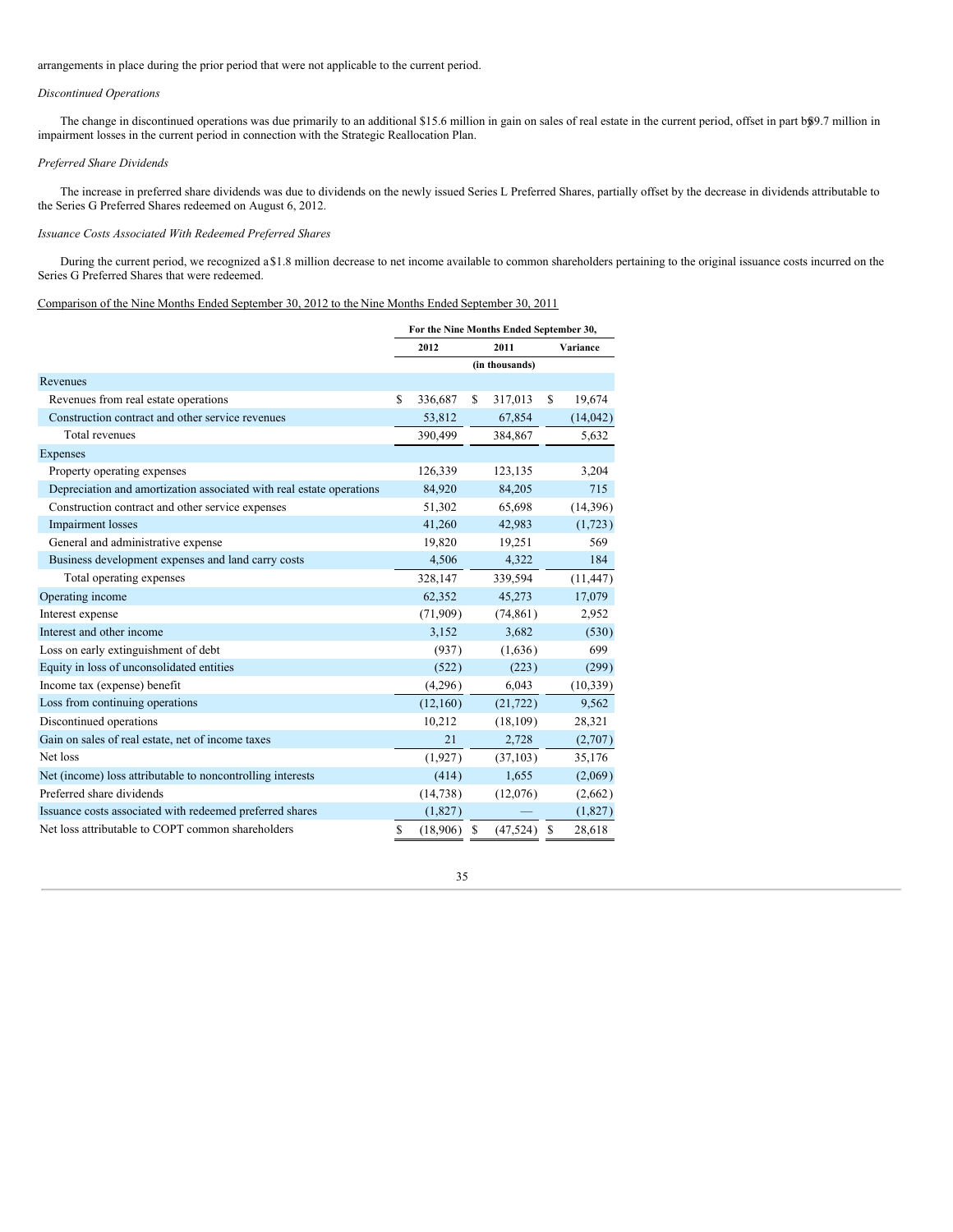# *NOI from Real Estate Operations*

|                                                         | For the Nine Months Ended September 30,             |         |    |         |    |           |  |  |  |
|---------------------------------------------------------|-----------------------------------------------------|---------|----|---------|----|-----------|--|--|--|
|                                                         | 2012<br>2011<br>Variance                            |         |    |         |    |           |  |  |  |
|                                                         | (Dollars in thousands, except per square foot data) |         |    |         |    |           |  |  |  |
| Revenues                                                |                                                     |         |    |         |    |           |  |  |  |
| Same Office Properties                                  | S                                                   | 302,602 | \$ | 294,687 | \$ | 7,915     |  |  |  |
| Constructed office properties placed in service         |                                                     | 10,869  |    | 5,680   |    | 5,189     |  |  |  |
| Acquired office properties                              |                                                     | 4,207   |    | 502     |    | 3,705     |  |  |  |
| Strategic Reallocation Plan Properties Held             |                                                     | 21,004  |    | 20,008  |    | 996       |  |  |  |
| Greater Philadelphia properties                         |                                                     | 7,171   |    | 5,315   |    | 1,856     |  |  |  |
| <b>Dispositions</b>                                     |                                                     | 19,877  |    | 38,408  |    | (18, 531) |  |  |  |
| Other                                                   |                                                     | 4,806   |    | 3,776   |    | 1,030     |  |  |  |
|                                                         |                                                     | 370,536 |    | 368,376 |    | 2,160     |  |  |  |
| Property operating expenses                             |                                                     |         |    |         |    |           |  |  |  |
| Same Office Properties                                  |                                                     | 112,429 |    | 110,911 |    | 1,518     |  |  |  |
| Constructed office properties placed in service         |                                                     | 2,838   |    | 1,205   |    | 1,633     |  |  |  |
| Acquired office properties                              |                                                     | 656     |    | 56      |    | 600       |  |  |  |
| Strategic Reallocation Plan Properties Held             |                                                     | 7,374   |    | 7,439   |    | (65)      |  |  |  |
| Greater Philadelphia properties                         |                                                     | 2,083   |    | 1,180   |    | 903       |  |  |  |
| Dispositions                                            |                                                     | 9,248   |    | 19,344  |    | (10,096)  |  |  |  |
| Other                                                   |                                                     | 3,934   |    | 2,684   |    | 1,250     |  |  |  |
|                                                         |                                                     | 138,562 |    | 142,819 |    | (4,257)   |  |  |  |
| NOI from real estate operations                         |                                                     |         |    |         |    |           |  |  |  |
| Same Office Properties                                  |                                                     | 190,173 |    | 183,776 |    | 6,397     |  |  |  |
| Constructed office properties placed in service         |                                                     | 8,031   |    | 4,475   |    | 3,556     |  |  |  |
| Acquired office properties                              |                                                     | 3,551   |    | 446     |    | 3,105     |  |  |  |
| Strategic Reallocation Plan Properties Held             |                                                     | 13,630  |    | 12,569  |    | 1,061     |  |  |  |
| Greater Philadelphia properties                         |                                                     | 5,088   |    | 4,135   |    | 953       |  |  |  |
| Dispositions                                            |                                                     | 10,629  |    | 19,064  |    | (8, 435)  |  |  |  |
| Other                                                   |                                                     | 872     |    | 1,092   |    | (220)     |  |  |  |
|                                                         | $\mathbb{S}$                                        | 231,974 | \$ | 225,557 | \$ | 6,417     |  |  |  |
| Same Office Properties rent statistics                  |                                                     |         |    |         |    |           |  |  |  |
| Average occupancy rate                                  |                                                     | 89.5%   |    | 90.3%   |    | $(0.8)\%$ |  |  |  |
| Average straight-line rent per occupied square foot (1) | \$                                                  | 17.83   | \$ | 17.62   | \$ | 0.21      |  |  |  |

(1) Includes minimum base rents, net of abatements, and lease incentives on a straight-line basis for the nine month periods set forth above.

The increase in revenues from our Same Office Properties was due primarily to increases in rental revenue and directly reimbursable tenant expenses. The increase in property operating expenses from our Same Office Properties was primarily due to the increases in expenses directly reimbursable from tenants, offset in part by decreases in snow removal and utility expenses resulting from a milder winter and spring in the Mid-Atlantic region.

#### *Impairment Losses*

We recognized the impairment losses described below in the current and prior periods:

- as described above for the three month periods, we recognized \$46.1 million impairment loss related to properties in Greater Philadelphia;
- we recognized aggregate net impairment losses in connection with Strategic Reallocation Plan properties of\$18.7 million in the current period (\$23.5 million classified as discontinued operations and including \$4.2 million in exit costs) and \$44.6 million in the prior period (\$29.4 million classified as discontinued operations); and
- as described further in our 2011 Annual Report on Form 10-K, we recognized an impairment loss of \$27.7 million on Fort Ritchie in the prior period.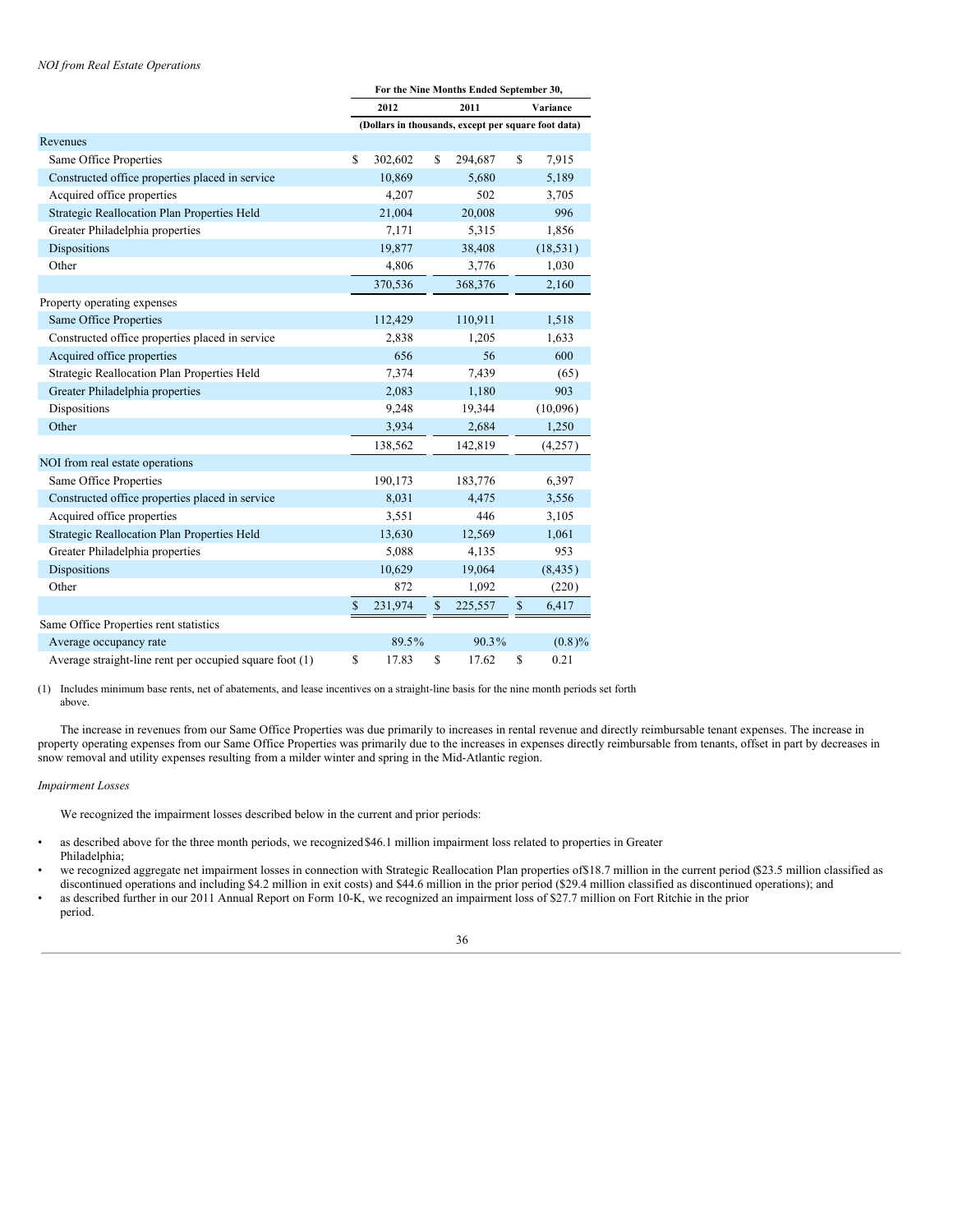The table below sets forth impairment losses (recoveries) recognized by property classification:

|                          | For the Nine Months Ended September 30, |                |  |        |  |  |
|--------------------------|-----------------------------------------|----------------|--|--------|--|--|
|                          |                                         | 2012           |  | 2011   |  |  |
|                          |                                         | (in thousands) |  |        |  |  |
| Operating properties     | \$                                      | 70.016         |  | 31,031 |  |  |
| Non-operating properties |                                         | (5.246)        |  | 41.316 |  |  |
| Total                    | \$                                      | 64,770         |  | 72,347 |  |  |

#### *Income Tax (Expense) Benefit*

The income tax expense recognized in the current period was due primarily to the impact of an out-of-period adjustment. See Note 2 of the consolidated financial statements for additional information. The income tax benefit in the prior period was due primarily to a \$4.6 million benefit on impairment losses recognized by our taxable REIT subsidiary in connection with the Strategic Reallocation Plan.

#### *Discontinued Operations*

The change in discontinued operations was due primarily to an additional \$19.5 million in gain on sales of real estate and \$5.9 million decrease in impairment losses recognized in the current period in connection with the Strategic Reallocation Plan.

#### *Preferred Share Dividends*

The increase in preferred share dividends was due to dividends on the newly issued Series L Preferred Shares, partially offset by the decrease in dividends attributable to the Series G Preferred Shares redeemed on August 6, 2012.

# *Issuance Costs Associated With Redeemed Preferred Shares*

During the current period, we recognized a \$1.8 million decrease to net income available to common shareholders pertaining to the original issuance costs incurred on the Series G Preferred Shares that were redeemed.

#### Funds from Operations

Funds from operations ("FFO") is defined as net income computed using GAAP, excluding gains on sales of, and impairment losses on, previously depreciated operating properties, plus real estate-related depreciation and amortization. When multiple properties consisting of both operating and non-operating properties exist on a single tax parcel, we classify all of the gains on sales of, and impairment losses on, the tax parcel as all being for previously depreciated operating properties when most of the value of the parcel is associated with operating properties on the parcel. We believe that we use the National Association of Real Estate Investment Trusts ("NAREIT") definition of FFO, although others may interpret the definition differently and, accordingly, our presentation of FFO may differ from those of other REITs. We believe that FFO is useful to management and investors as a supplemental measure of operating performance because, by excluding gains related to sales of, and impairment losses on, previously depreciated operating properties, net of related tax benefit, and excluding real estate-related depreciation and amortization, FFO can help one compare our operating performance between periods. In addition, since most equity REITs provide FFO information to the investment community, we believe that FFO is useful to investors as a supplemental measure for comparing our results to those of other equity REITs. We believe that net income is the most directly comparable GAAP measure to FFO.

Since FFO excludes certain items includable in net income, reliance on the measure has limitations; management compensates for these limitations by using the measure simply as a supplemental measure that is weighed in the balance with other GAAP and non-GAAP measures. FFO is not necessarily an indication of our cash flow available to fund cash needs. Additionally, it should not be used as an alternative to net income when evaluating our financial performance or to cash flow from operating, investing and financing activities when evaluating our liquidity or ability to make cash distributions or pay debt service.

Basic FFO available to common share and common unit holders ("Basic FFO") is FFO adjusted to subtract (1) preferred share dividends, (2) issuance costs associated with redeemed preferred shares, (3) income attributable to noncontrolling interests through ownership of preferred units in the Operating Partnership or interests in other consolidated entities not owned by us, (4) depreciation and amortization allocable to noncontrolling interests in other consolidated entities and (5) Basic FFO

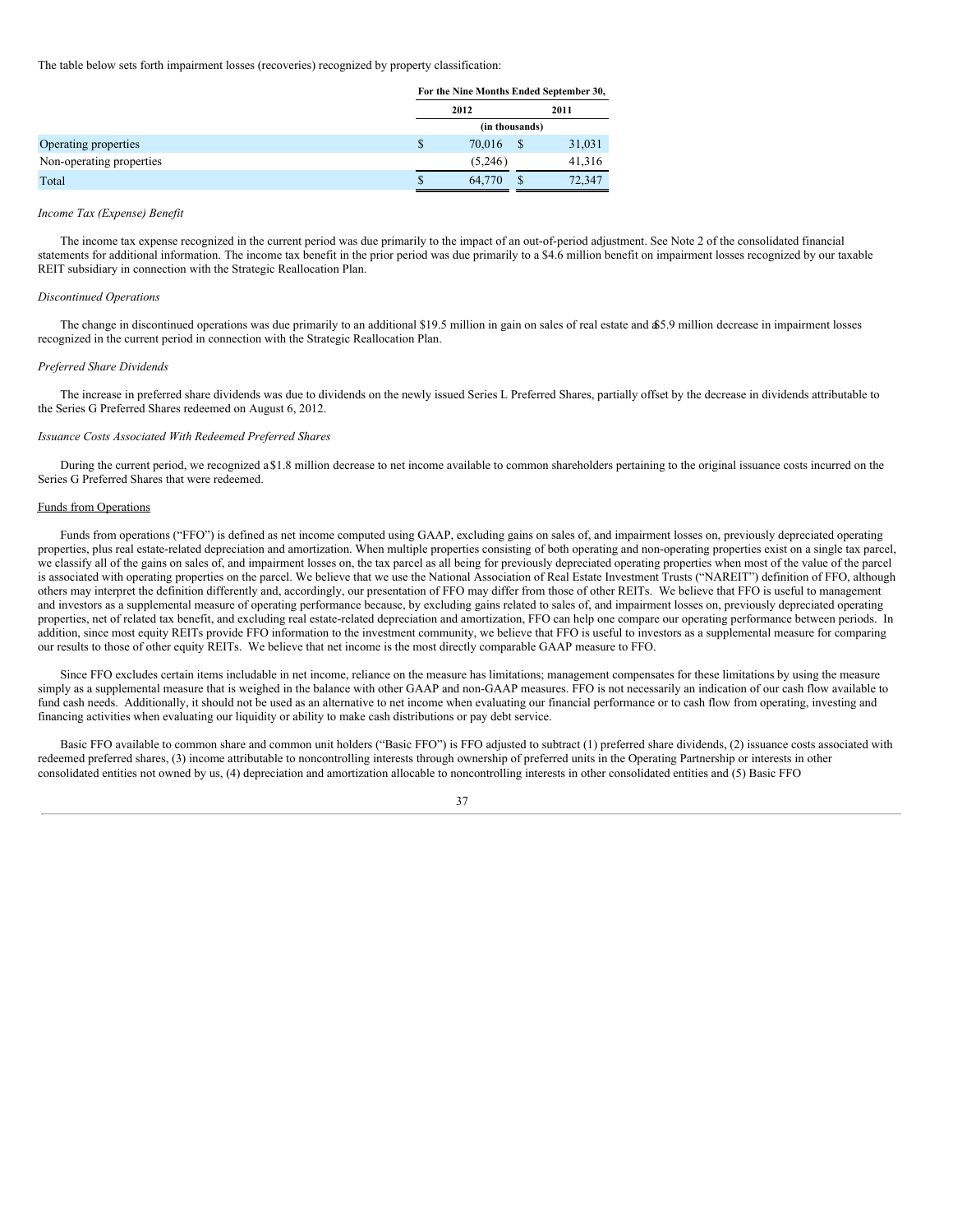allocable to restricted shares. With these adjustments, Basic FFO represents FFO available to common shareholders and common unitholders. Common units in the Operating Partnership are substantially similar to our common shares and are exchangeable into common shares, subject to certain conditions. We believe that Basic FFO is useful to investors due to the close correlation of common units to common shares. We believe that net income is the most directly comparable GAAP measure to Basic FFO. Basic FFO has essentially the same limitations as FFO; management compensates for these limitations in essentially the same manner as described above for FFO.

Diluted FFO available to common share and common unit holders ("Diluted FFO") is Basic FFO adjusted to add back any changes in Basic FFO that would result from the assumed conversion of securities that are convertible or exchangeable into common shares. We believe that Diluted FFO is useful to investors because it is the numerator used to compute Diluted FFO per share, discussed below. We believe that the numerator for diluted EPS is the most directly comparable GAAP measure to Diluted FFO. Since Diluted FFO excludes certain items includable in the numerator to diluted EPS, reliance on the measure has limitations; management compensates for these limitations by using the measure simply as a supplemental measure that is weighed in the balance with other GAAP and non-GAAP measures. Diluted FFO is not necessarily an indication of our cash flow available to fund cash needs. Additionally, it should not be used as an alternative to net income when evaluating our financial performance or to cash flow from operating, investing and financing activities when evaluating our liquidity or ability to make cash distributions or pay debt service.

Diluted FFO, as adjusted for comparability is defined as Diluted FFO adjusted to exclude operating property acquisition costs, gains on sales of, and impairment losses on, properties other than previously depreciated operating properties, net of associated income tax, gain or loss on early extinguishment of debt, loss on interest rate swaps and issuance costs associated with redeemed preferred shares. We believe that the excluded items are not reflective of normal operations and, as a result, we believe that a measure that excludes these items is a useful supplemental measure in evaluating our operating performance. We believe that the numerator to diluted EPS is the most directly comparable GAAP measure to this non-GAAP measure. This measure has essentially the same limitations as Diluted FFO, as well as the further limitation of not reflecting the effects of the excluded items; we compensate for these limitations in essentially the same manner as described above for Diluted FFO.

Diluted FFO per share is (1) Diluted FFO divided by (2) the sum of the (a) weighted average common shares outstanding during a period, (b) weighted average common units outstanding during a period and (c) weighted average number of potential additional common shares that would have been outstanding during a period if other securities that are convertible or exchangeable into common shares were converted or exchanged. We believe that Diluted FFO per share is useful to investors because it provides investors with a further context for evaluating our FFO results in the same manner that investors use earnings per share ("EPS") in evaluating net income available to common shareholders. In addition, since most equity REITs provide Diluted FFO per share information to the investment community, we believe that Diluted FFO per share is a useful supplemental measure for comparing us to other equity REITs. We believe that diluted EPS is the most directly comparable GAAP measure to Diluted FFO per share. Diluted FFO per share has most of the same limitations as Diluted FFO (described above); management compensates for these limitations in essentially the same manner as described above for Diluted FFO.

Diluted FFO per share, as adjusted for comparability is (1) Diluted FFO, as adjusted for comparability divided by (2) the sum of the (a) weighted average common shares outstanding during a period, (b) weighted average common units outstanding during a period and (c) weighted average number of potential additional common shares that would have been outstanding during a period if other securities that are convertible or exchangeable into common shares were converted or exchanged. We believe that this measure is useful to investors because it provides investors with a further context for evaluating our FFO results. We believe that diluted EPS is the most directly comparable GAAP measure to this per share measure. This measure has most of the same limitations as Diluted FFO (described above) as well as the further limitation of not reflecting the effects of the excluded items; we compensate for these limitations in essentially the same manner as described above for Diluted FFO.

The computations for all of the above measures on a diluted basis assume the conversion of common units in our Operating Partnership but do not assume the conversion of other securities that are convertible into common shares if the conversion of those securities would increase per share measures in a given period.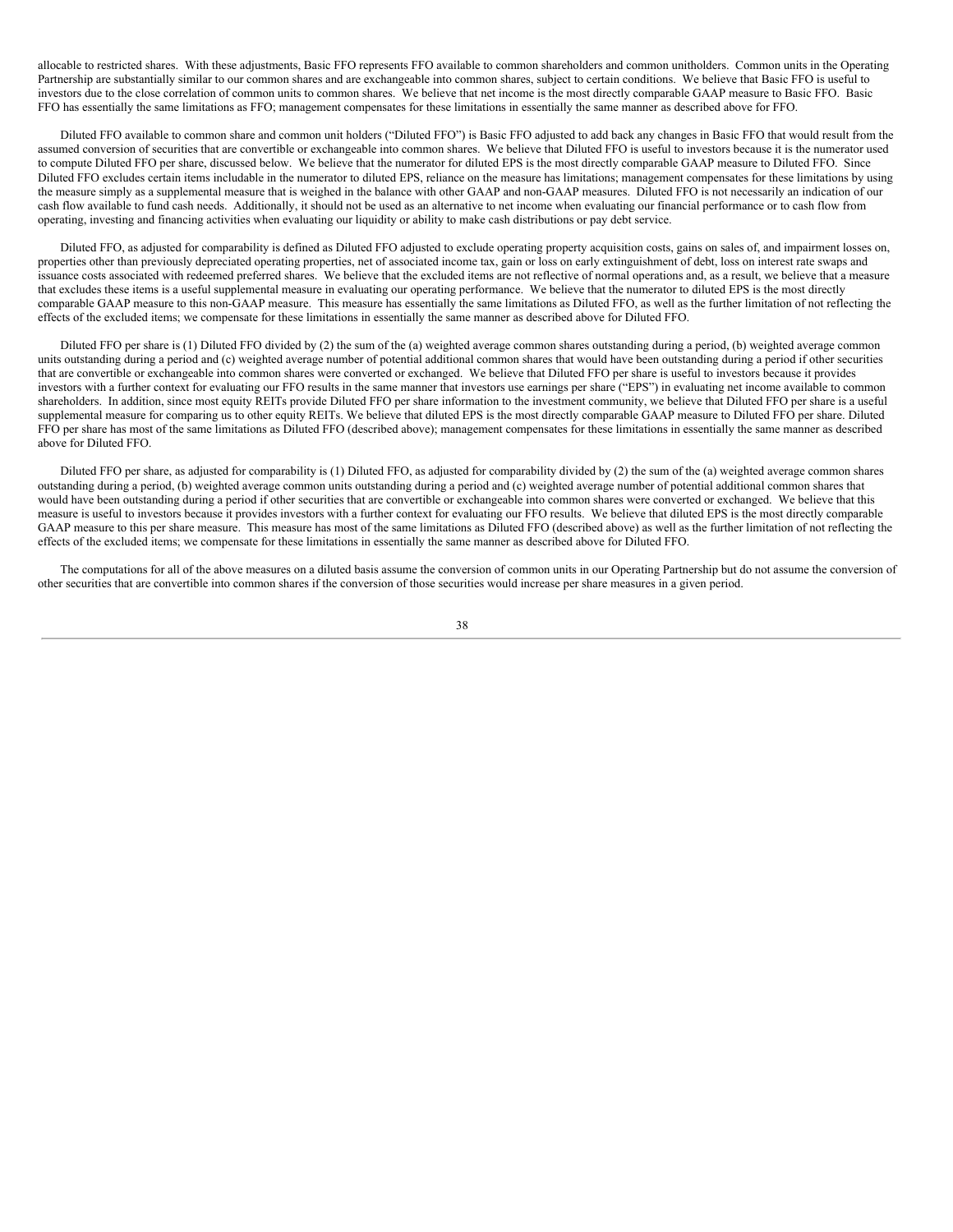The table below sets forth the computation of the above stated measures for thethree and nine months ended September 30, 2012 and 2011 and provides reconciliations to the GAAP measures associated with such measures:

|                                                                                                          | For the Three Months Ended<br>September 30, |           |              |                        | <b>For the Nine Months Ended</b><br>September 30, |                                   |              |           |
|----------------------------------------------------------------------------------------------------------|---------------------------------------------|-----------|--------------|------------------------|---------------------------------------------------|-----------------------------------|--------------|-----------|
|                                                                                                          |                                             | 2012      |              | 2011                   |                                                   | 2012                              |              | 2011      |
|                                                                                                          |                                             |           |              | except per share data) |                                                   | (Dollars and shares in thousands, |              |           |
| Net (loss) income                                                                                        | \$                                          | (20,765)  | \$           | 7,470                  | \$                                                | (1, 927)                          | -\$          | (37, 103) |
| Add: Real estate-related depreciation and amortization                                                   |                                             | 30,624    |              | 36,032                 |                                                   | 93,377                            |              | 101,101   |
| Add: Depreciation and amortization on unconsolidated real estate entities                                |                                             | 113       |              | 116                    |                                                   | 346                               |              | 350       |
| Add: Impairment losses on previously depreciated operating properties                                    |                                             | 55,829    |              |                        |                                                   | 70,016                            |              | 31,031    |
| Less: Gain on sales of previously depreciated operating properties, net of income taxes                  |                                             | (16,913)  |              | (1,299)                |                                                   | (20, 936)                         |              | (1, 449)  |
| <b>FFO</b>                                                                                               |                                             | 48,888    |              | 42,319                 |                                                   | 140,876                           |              | 93,930    |
| Less: Noncontrolling interests-preferred units in the Operating Partnership                              |                                             | (165)     |              | (165)                  |                                                   | (495)                             |              | (495)     |
| Less: Noncontrolling interests-other consolidated entities                                               |                                             | (411)     |              | (561)                  |                                                   | (939)                             |              | (1,038)   |
| Less: Preferred share dividends                                                                          |                                             | (6, 546)  |              | (4,025)                |                                                   | (14, 738)                         |              | (12,076)  |
| Less: Issuance costs associated with redeemed preferred shares                                           |                                             | (1,827)   |              |                        |                                                   | (1,827)                           |              |           |
| Less: Depreciation and amortization allocable to noncontrolling interests in other consolidated entities |                                             | (160)     |              | (276)                  |                                                   | (312)                             |              | (566)     |
| Basic and Diluted FFO allocable to restricted shares                                                     |                                             | (214)     |              | (263)                  |                                                   | (728)                             |              | (782)     |
| Basic and Diluted FFO                                                                                    | \$                                          | 39,565    | $\mathbb{S}$ | 37,029                 | $\mathbb{S}$                                      | 121,837                           | $\mathbb{S}$ | 78,973    |
| Operating property acquisition costs                                                                     |                                             | 222       |              | 77                     |                                                   | 229                               |              | 152       |
| Gain on sales of non-operating properties, net of income taxes                                           |                                             |           |              |                        |                                                   | (33)                              |              | (2,717)   |
| Impairment (recoveries) losses on other properties                                                       |                                             |           |              |                        |                                                   | (5,246)                           |              | 41,316    |
| Income tax expense on impairment recoveries (losses) on other properties                                 |                                             |           |              |                        |                                                   | 4,642                             |              | (4,598)   |
| (Gain) loss on early extinguishment of debt                                                              |                                             | (970)     |              | 1,995                  |                                                   | (799)                             |              | 2,020     |
| Issuance costs associated with redeemed preferred shares                                                 |                                             | 1,827     |              |                        |                                                   | 1,827                             |              |           |
| Diluted FFO, as adjusted for comparability                                                               | \$                                          | 40,644    | S            | 39,101                 | \$                                                | 122,457                           | \$           | 115,146   |
|                                                                                                          |                                             |           |              |                        |                                                   |                                   |              |           |
| Weighted average common shares                                                                           |                                             | 71,688    |              | 71,312                 |                                                   | 71,590                            |              | 68,718    |
| Conversion of weighted average common units                                                              |                                             | 4,233     |              | 4,336                  |                                                   | 4,256                             |              | 4,371     |
| Weighted average common shares/units - Basic FFO                                                         |                                             | 75,921    |              | 75,648                 |                                                   | 75,846                            |              | 73,089    |
| Dilutive effect of share-based compensation awards                                                       |                                             | 73        |              | 52                     |                                                   | 48                                |              | 147       |
| Weighted average common shares/units - Diluted FFO                                                       |                                             | 75,994    |              | 75,700                 |                                                   | 75,894                            |              | 73,236    |
|                                                                                                          |                                             |           |              |                        |                                                   |                                   |              |           |
| Diluted FFO per share                                                                                    | \$                                          | 0.52      | \$           | 0.49                   | \$                                                | 1.61                              | \$           | 1.08      |
| Diluted FFO per share, as adjusted for comparability                                                     | \$                                          | 0.53      | \$           | 0.52                   | $\mathbb{S}$                                      | 1.61                              | \$           | 1.57      |
|                                                                                                          |                                             |           |              |                        |                                                   |                                   |              |           |
| Numerator for diluted EPS                                                                                | \$                                          | (28, 256) | \$           | 2,279                  | \$                                                | (19,263)                          | $\mathbb{S}$ | (51, 493) |
| Add: Income allocable to noncontrolling interests-common units in the Operating Partnership              |                                             | (1, 569)  |              | 178                    |                                                   | (1,020)                           |              |           |
| Add: Real estate-related depreciation and amortization                                                   |                                             | 30,624    |              | 36,032                 |                                                   | 93,377                            |              | 101,101   |
| Add: Depreciation and amortization of unconsolidated real estate entities                                |                                             | 113       |              | 116                    |                                                   | 346                               |              | 350       |
| Add: Impairment losses on previously depreciated operating properties                                    |                                             | 55,829    |              |                        |                                                   | 70,016                            |              | 31,031    |
| Add: Numerator for diluted EPS allocable to restricted shares                                            |                                             | 111       |              | 262                    |                                                   | 357                               |              | 781       |
| Less: Depreciation and amortization allocable to noncontrolling interests in other consolidated entities |                                             | (160)     |              | (276)                  |                                                   | (312)                             |              | (566)     |
| Less: Basic and diluted FFO allocable to restricted shares                                               |                                             | (214)     |              | (263)                  |                                                   | (728)                             |              | (782)     |
| Less: Gain on sales of previously depreciated operating properties, net of income taxes                  |                                             | (16,913)  |              | (1,299)                |                                                   | (20, 936)                         |              | (1, 449)  |
| Basic and Diluted FFO                                                                                    | \$                                          | 39,565    | $\mathbb S$  | 37,029                 | \$                                                | 121,837                           | $\mathbb{S}$ | 78,973    |
| Operating property acquisition costs                                                                     |                                             | 222       |              | 77                     |                                                   | 229                               |              | 152       |
| Gain on sales of non-operating properties, net of income taxes                                           |                                             |           |              |                        |                                                   | (33)                              |              | (2,717)   |
| Impairment (recoveries) losses on other properties                                                       |                                             |           |              |                        |                                                   | (5,246)                           |              | 41,316    |
| Income tax expense on impairment recoveries on other properties                                          |                                             |           |              |                        |                                                   | 4,642                             |              | (4,598)   |
| Loss on early extinguishment of debt                                                                     |                                             | (970)     |              | 1,995                  |                                                   | (799)                             |              | 2,020     |
| Issuance costs associated with redeemed preferred shares                                                 |                                             | 1,827     |              |                        |                                                   | 1,827                             |              |           |
| Diluted FFO, as adjusted for comparability                                                               | $\mathbb{S}$                                | 40,644    | $\mathbb{S}$ | 39,101                 | $\mathbb{S}$                                      | 122,457                           | $\mathbb{S}$ | 115,146   |
|                                                                                                          |                                             |           |              |                        |                                                   |                                   |              |           |
| Denominator for diluted EPS                                                                              |                                             | 71,688    |              | 71,312                 |                                                   | 71,590                            |              | 73,089    |
| Weighted average common units                                                                            |                                             | 4,233     |              | 4,336                  |                                                   | 4,256                             |              |           |
| Anti-dilutive EPS effect of share-based compensation awards                                              |                                             | 73        |              | 52                     |                                                   | 48                                |              | 147       |
| Denominator for diluted FFO per share measures                                                           |                                             | 75,994    |              | 75,700                 |                                                   | 75,894                            |              | 73,236    |
|                                                                                                          |                                             |           |              |                        |                                                   |                                   |              |           |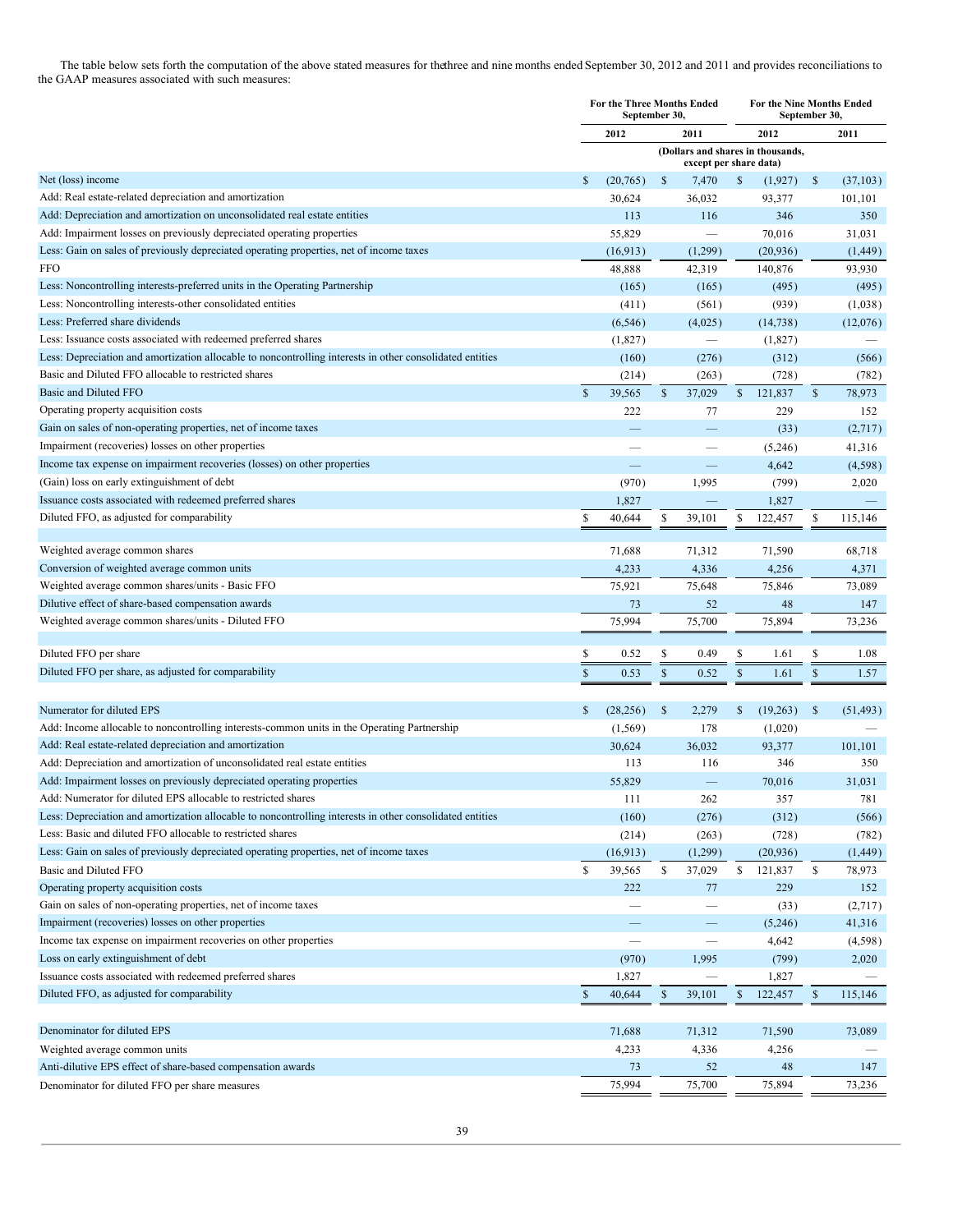# Property Additions

The table below sets forth the major components of our additions to properties for the nine months ended September 30, 2012 (in thousands):

| Construction, development and redevelopment  | S | 108.313 |       |
|----------------------------------------------|---|---------|-------|
| Acquisition of operating properties          |   | 33.684  | - (1) |
| Tenant improvements on operating properties  |   | 11.568  | (2)   |
| Capital improvements on operating properties |   | 8,285   |       |
|                                              |   | 161.850 |       |

(1) Excludes intangible assets and liabilities associated with such acquisition.

(2) Tenant improvement costs incurred on newly-constructed properties are classified in this table as construction, development and redevelopment.

# Cash Flows

Net cash flow provided by operating activities increased \$34.8 million when comparing the nine months ended September 30, 2012 and 2011 due primarily to: an increase in cash flow received from real estate operations, which was affected by the timing of cash receipts; an increase in cash flow associated with the timing of cash flow from thirdparty construction projects; \$19.0 million in proceeds in the current period from the sale of our KEYW common stock, including \$5.1 million received from sales completed in 2011; and \$17.3 million in previously accreted interest paid in the prior period in connection with our repurchase of exchangeable senior notes; offset in part by \$29.7 million paid to cash settle interest rate swaps in the current period.

Net cash flow provided by investing activities increased \$321.5 million when comparing the nine months ended September 30, 2012 and 2011 due mostly to a \$263.3 million increase from sales of properties primarily in connection with the Strategic Reallocation Plan and lower levels of development spending.

Net cash flow used in financing activities in 2012 was\$224.0 million and included the following:

- net repayments of debt of \$243.6
- million;
- proceeds from the issuance of the Series L Preferred Shares of\$165.7 million;
- payments to redeem the Series G Preferred Shares of \$55.0 million;
- and
- dividends and distributions of \$86.2 million.

Net cash flow provided by financing activities in 2011 was\$134.3 million and included the following:

- net borrowings of \$105.9 million;
- proceeds from the issuance of common shares of \$147.8 million;
- and • dividends and distributions of \$103.0 million.

### **Liquidity and Capital Resources**

Our primary cash requirements are for operating expenses, debt service, development of new properties, improvements to existing properties and acquisitions. We expect to continue to use cash flow provided by operations as the primary source to meeting our short-term capital needs, including property operating expenses, general and administrative expenses, interest expense, scheduled principal amortization of debt, dividends to our shareholders, distributions to our noncontrolling interest holders of preferred and common units in the Operating Partnership and improvements to existing properties. We believe that our liquidity and capital resources are adequate for our nearterm and longer-term requirements without necessitating property sales. However, we expect to generate cash by selling properties included in the Strategic Reallocation Plan through 2013.

We have historically relied on fixed-rate, non-recourse mortgage loans from banks and institutional lenders for long-term financing and to restore availability on our Revolving Credit Facility. In recent years, we have relied more on unsecured bank loans and publicly issued, convertible unsecured debt for long-term financing. We also periodically access the public equity markets to raise capital by issuing common and/or preferred shares.

We often use our Revolving Credit Facility to initially finance much of our investing activities. We then pay down the facility using proceeds from long-term borrowings, equity issuances and property sales. The lenders' aggregate commitment under the facility is \$800.0 million, with the ability for us to increase the lenders' aggregate commitment to \$1.3 billion,

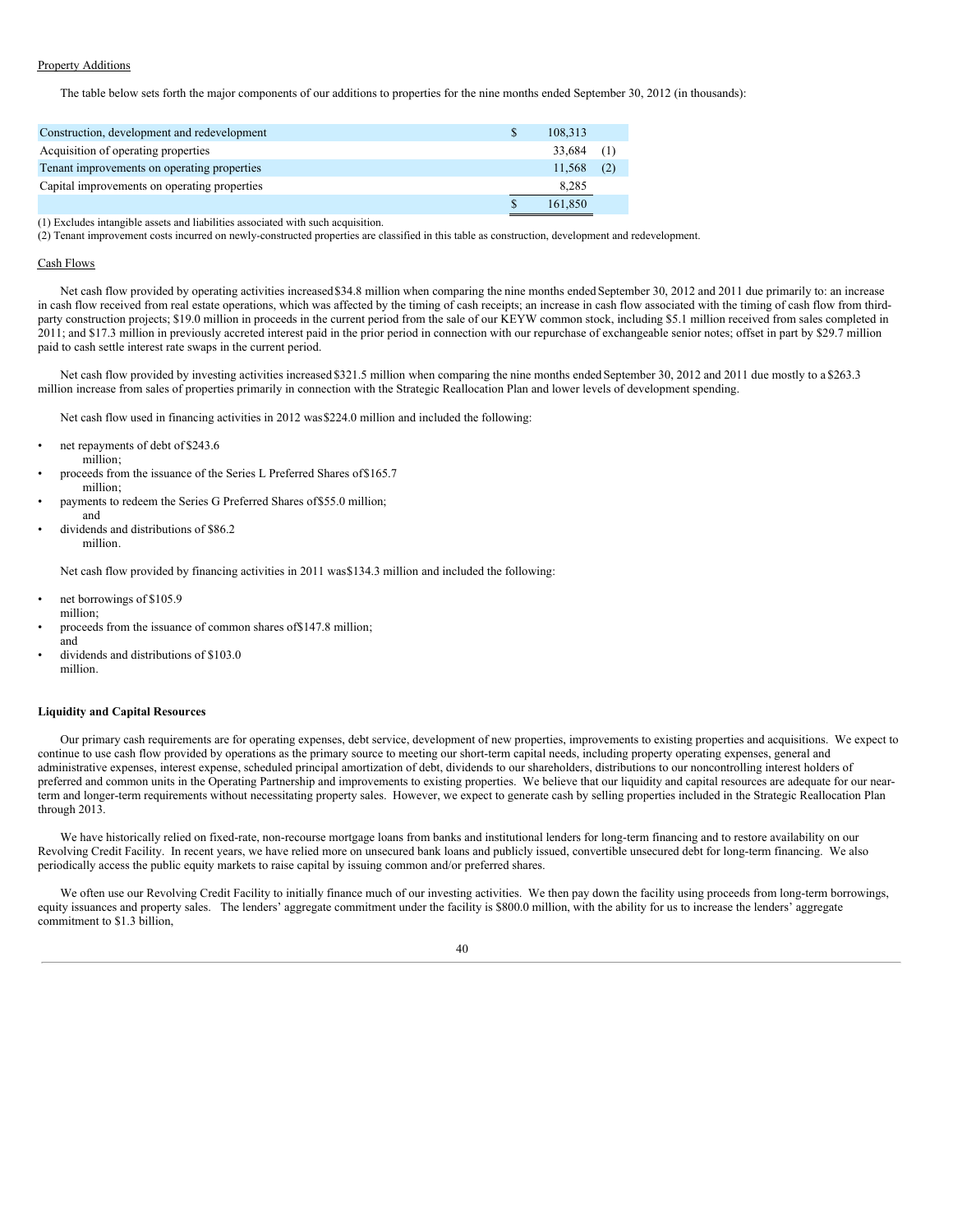provided that there is no default under the facility and subject to the approval of the lenders. Amounts available under the facility are computed based on 60% of our unencumbered asset value, as defined in the agreement. The Revolving Credit Facility matures on September 1, 2014, and may be extended by one year at our option, provided that there is no default under the facility and we pay an extension fee of 0.20% of the total availability of the facility. As of September 30, 2012, the maximum borrowing capacity under this facility totaled \$800.0 million, of which \$701.5 million was available.

We also have construction loan facilities that provide for aggregate borrowings of up to \$123.8 million, \$53.4 million of which was available at September 30, 2012 to fund future construction costs at specific projects.

The following table summarizes our contractual obligations as ofSeptember 30, 2012 (in thousands):

|                                                                 | For the Periods Ending December 31, |                   |             |         |    |         |              |         |      |         |            |         |       |           |
|-----------------------------------------------------------------|-------------------------------------|-------------------|-------------|---------|----|---------|--------------|---------|------|---------|------------|---------|-------|-----------|
|                                                                 |                                     | 2012              |             | 2013    |    | 2014    | 2015         |         | 2016 |         | Thereafter |         | Total |           |
| Contractual obligations (1)                                     |                                     |                   |             |         |    |         |              |         |      |         |            |         |       |           |
| Debt $(2)$                                                      |                                     |                   |             |         |    |         |              |         |      |         |            |         |       |           |
| Balloon payments due upon maturity                              | $\mathbf{\hat{s}}$                  | $\qquad \qquad -$ | $\mathbf S$ | 179,368 | \$ | 231,681 | $\mathbb{S}$ | 790,194 | \$   | 274,605 | \$.        | 670,621 | \$    | 2,146,469 |
| Scheduled principal payments                                    |                                     | 2,890             |             | 9,874   |    | 6,660   |              | 5,548   |      | 4,037   |            | 3,257   |       | 32,266    |
| Interest on debt $(3)$                                          |                                     | 22,853            |             | 86,261  |    | 75,422  |              | 57,989  |      | 33,834  |            | 12,229  |       | 288,588   |
| New construction and redevelopment obligations $(4)(5)$         |                                     | 19,863            |             | 52,228  |    |         |              |         |      |         |            |         |       | 72,091    |
| Third-party construction and development obligations (5)<br>(6) |                                     | 26,468            |             | 2,941   |    |         |              |         |      |         |            |         |       | 29,409    |
| Capital expenditures for operating properties $(5)(7)$          |                                     | 9,892             |             | 19,715  |    |         |              |         |      |         |            | __      |       | 29,607    |
| Operating leases (8)                                            |                                     | 272               |             | 1,065   |    | 996     |              | 873     |      | 814     |            | 70,479  |       | 74,499    |
| Other purchase obligations (9)                                  |                                     | 902               |             | 3,161   |    | 2,032   |              | 1,088   |      | 565     |            | 98      |       | 7,846     |
| Total contractual cash obligations                              |                                     | 83,140            |             | 354,613 |    | 316,791 |              | 855,692 |      | 313,855 |            | 756,684 |       | 2,680,775 |

(1) The contractual obligations set forth in this table generally exclude property operations contracts that had a value of less than \$20,000. Also excluded are contracts associated with the operations of our properties that may be terminated with notice of one month or less, which is the arrangement that applies to most of our property operations contracts.

(2) Represents scheduled principal amortization payments and maturities only and therefore excludes a net discount of \$9.4 million.

(3) Represents interest costs for debt at September 30, 2012 for the terms of such debt. For variable rate debt, the amounts reflected above used September 30, 2012 interest rates on variable rate debt in computing interest costs for the terms of such debt.

(4) Represents contractual obligations pertaining to new construction and redevelopment activities. Construction and redevelopment activities underway atSeptember 30, 2012 included the following:

| <b>Activity</b>                             | Number of<br><b>Properties</b> | <b>Square Feet</b><br>(in thousands) | Estimated<br><b>Remaining Costs(in millions)</b> | <b>Expected Year</b><br>For Costs to be<br><b>Incurred Through</b> |  |  |
|---------------------------------------------|--------------------------------|--------------------------------------|--------------------------------------------------|--------------------------------------------------------------------|--|--|
| Construction of new office properties       |                                | 913                                  | 77.0                                             | 2014                                                               |  |  |
| Redevelopment of existing office properties |                                | 297                                  | 25.2<br>ے ۔ ب                                    | 2014                                                               |  |  |

(5) Due to the long-term nature of certain construction and development contracts and leases included in these lines, the amounts reported in the table represent our estimate of the timing for the related obligations being payable.

(6) Represents contractual obligations pertaining to projects for which we are acting as construction manager on behalf of unrelated parties who are our clients. We expect to be reimbursed in full for these costs by our clients.

(7) Represents contractual obligations pertaining to recurring and nonrecurring capital expenditures for our operating properties. We expect to finance these costs primarily using cash flow from operations.

(8) We expect to pay these items using cash flow from operations.

(9) Primarily represents contractual obligations pertaining to managed-energy service contracts in place for certain of our operating properties. We expect to pay these items using cash flow from operations.

We expect to spend more than \$70.0 million on construction and development costs and approximately \$20.0 million on improvements to operating properties (including the commitments set forth in the table above) during the remainder of 2012. We expect to fund these costs and our debt maturities during the remainder of 2012 using primarily a combination of borrowings under our Revolving Credit Facility and existing construction loan facilities.

As discussed above, subsequent to September 30, 2012, we completed a public offering of8.6 million common shares at a price of \$24.75 per share for net proceeds of \$204.9 million after underwriter discounts but before offering expenses. The net proceeds were used to pay down our Revolving Credit Facility and for general corporate purposes.

Certain of our debt instruments require that we comply with a number of restrictive financial covenants, including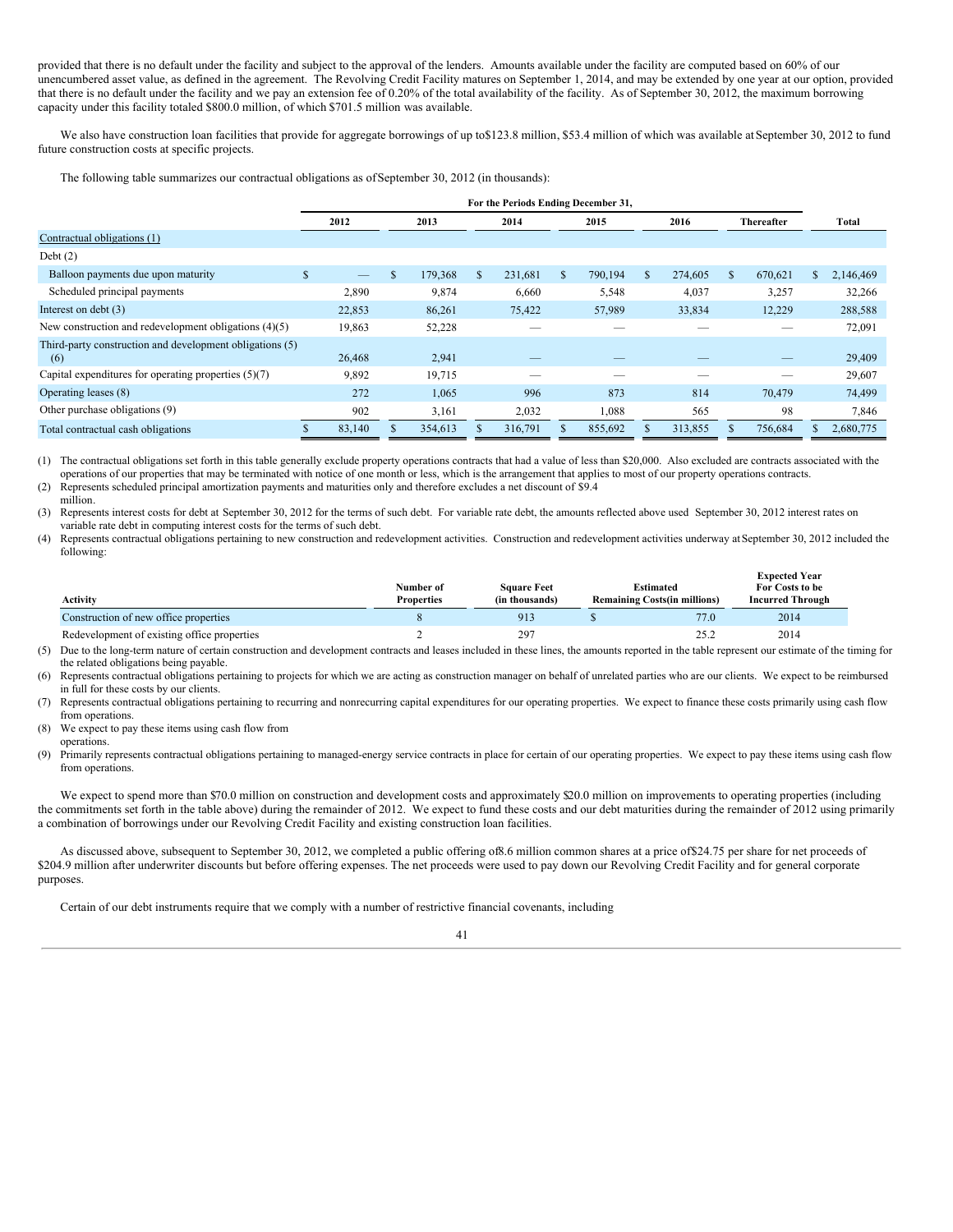maximum leverage ratio, unencumbered leverage ratio, minimum net worth, minimum fixed charge coverage, minimum unencumbered interest coverage ratio, minimum debt service and maximum secured indebtedness ratio. As of September 30, 2012, we were well within the compliance requirements of these financial covenants.

### Off-Balance Sheet Arrangements

We had no significant changes in our off-balance sheet arrangements from those described in the section entitled "Off-Balance Sheet Arrangements" in our 2011 Annual Report on Form 10-K.

#### **Inflation**

Most of our tenants are obligated to pay their share of a building's operating expenses to the extent such expenses exceed amounts established in their leases, based on historical expense levels. Some of our tenants are obligated to pay their full share of a building's operating expenses. These arrangements somewhat reduce our exposure to increases in such costs resulting from inflation.

#### <span id="page-41-0"></span>**Item 3. Quantitative and Qualitative Disclosures about Market Risk**

We are exposed to certain market risks, the most predominant of which is change in interest rates. Increases in interest rates can result in increased interest expense under our Revolving Credit Facility and other variable rate debt. Increases in interest rates can also result in increased interest expense when our fixed rate debt matures and needs to be refinanced.

The following table sets forth as ofSeptember 30, 2012 our debt obligations and weighted average interest rates for fixed rate debt by expected maturity date (dollars in thousands):

|                                | For the Periods Ending December 31, |  |          |  |          |  |         |  |         |                   |          |
|--------------------------------|-------------------------------------|--|----------|--|----------|--|---------|--|---------|-------------------|----------|
|                                | 2012                                |  | 2013     |  | 2014     |  | 2015    |  | 2016    | <b>Thereafter</b> | Total    |
| Long term debt: $(1)$          |                                     |  |          |  |          |  |         |  |         |                   |          |
| Fixed rate debt (2)            | 2.695                               |  | 129.102  |  | 157.526  |  | 347,847 |  | 278,642 | 303,878           | ,219,690 |
| Weighted average interest rate | $6.26\%$                            |  | $5.62\%$ |  | $6.41\%$ |  | 4.67%   |  | 6.57%   | 5.52%             | $5.64\%$ |
| Variable rate debt             | 195                                 |  | 60.140   |  | 80.815   |  | 447,895 |  |         | 370,000           | 959,045  |

(1) Maturities include \$59.4 million in 2013, \$80.0 million in 2014 and \$411.8 million in 2015 that may each be extended for one year, subject to certain conditions.

(2) Represents principal maturities only and therefore excludes net discounts of \$9.4 million.

The fair market value of our debt was\$2.2 billion at September 30, 2012. If interest rates had been 1% lower, the fair value of our fixed-rate debt would have increased by approximately \$70 million at September 30, 2012.

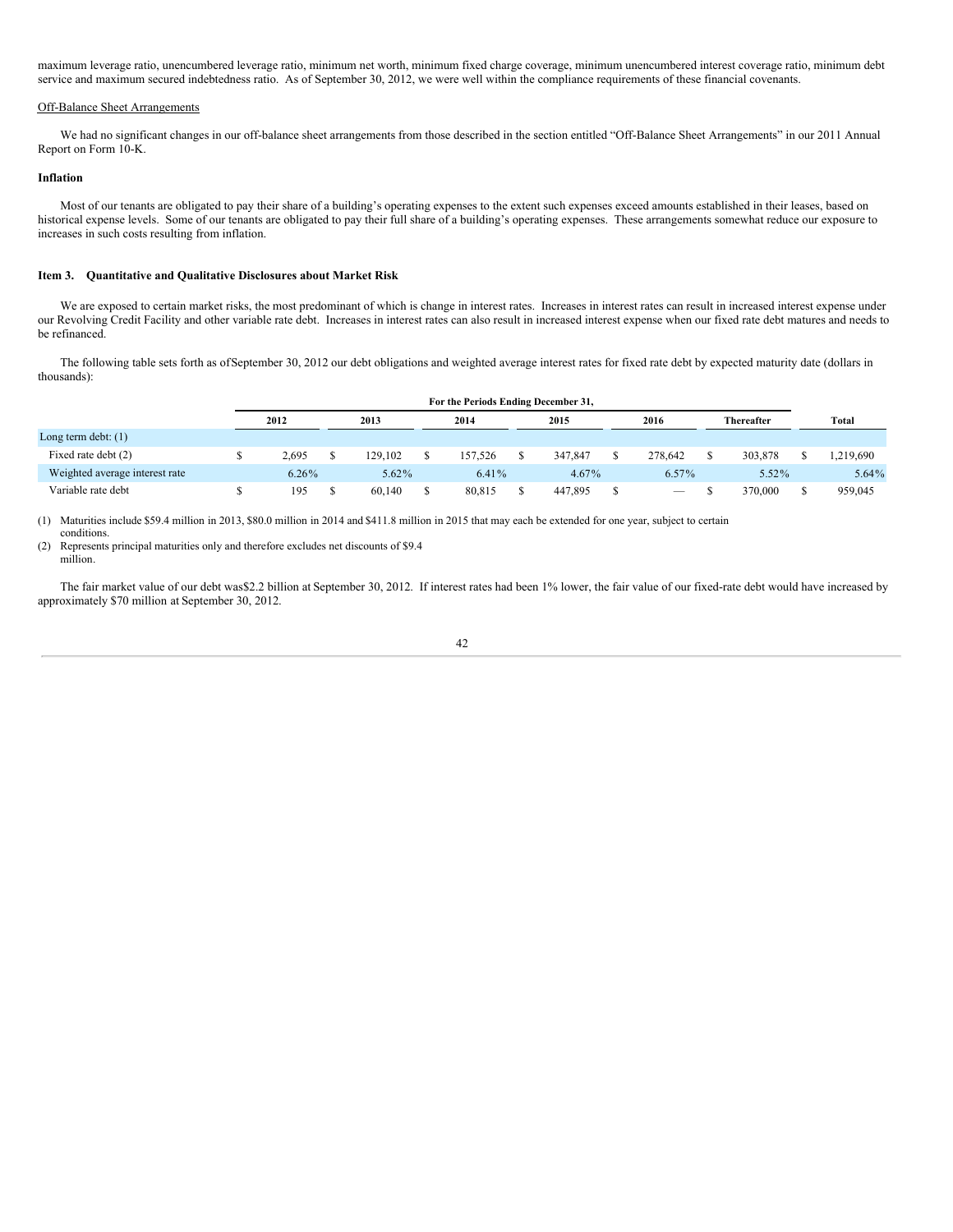The following table sets forth information pertaining to interest rate swap contracts in place as ofSeptember 30, 2012 and December 31, 2011 and their respective fair values (dollars in thousands):

| <b>Notional</b> |                | Fixed      | <b>Floating Rate</b>      | <b>Effective</b> | <b>Expiration</b> |    | Fair Value at      |   |                   |  |  |  |  |
|-----------------|----------------|------------|---------------------------|------------------|-------------------|----|--------------------|---|-------------------|--|--|--|--|
|                 | Amount         | Rate       | Index                     | Date             | Date              |    | September 30, 2012 |   | December 31, 2011 |  |  |  |  |
| $\mathbb{S}$    | 100,000        | $0.6123\%$ | One-Month LIBOR           | 1/3/2012         | 9/1/2014          | \$ | $(671)$ \$         |   | 55                |  |  |  |  |
|                 | 100,000        | $0.6100\%$ | One-Month LIBOR           | 1/3/2012         | 9/1/2014          |    | (667)              |   | 56                |  |  |  |  |
|                 | 100,000        | 0.8320%    | One-Month LIBOR           | 1/3/2012         | 9/1/2015          |    | (1, 447)           |   | (66)              |  |  |  |  |
|                 | 100,000        | 0.8320%    | One-Month LIBOR           | 1/3/2012         | 9/1/2015          |    | (1, 447)           |   | (49)              |  |  |  |  |
|                 | $38,671$ (1)   | 3.8300%    | One-Month LIBOR           | 11/2/2010        | 11/2/2015         |    | (1, 393)           |   | (1,054)           |  |  |  |  |
|                 | 100,000        | $0.8055\%$ | One-Month LIBOR           | 9/2/2014         | 9/1/2016          |    | (262)              |   |                   |  |  |  |  |
|                 | 100,000        | $0.8100\%$ | One-Month LIBOR           | 9/2/2014         | 9/1/2016          |    | (272)              |   |                   |  |  |  |  |
|                 | 100,000        | 1.6730%    | One-Month LIBOR           | 9/1/2015         | 8/1/2019          |    | (123)              |   |                   |  |  |  |  |
|                 | 100,000        | 1.7300%    | One-Month LIBOR           | 9/1/2015         | 8/1/2019          |    | (261)              |   |                   |  |  |  |  |
|                 | 50,000         | $0.5025\%$ | One-Month LIBOR           | 1/3/2011         | 1/3/2012          |    |                    |   | (1)               |  |  |  |  |
|                 | 50,000         | $0.5025\%$ | One-Month LIBOR           | 1/3/2011         | 1/3/2012          |    |                    |   | (1)               |  |  |  |  |
|                 | 120,000        | 1.7600%    | One-Month LIBOR           | 1/2/2009         | 5/1/2012          |    |                    |   | (552)             |  |  |  |  |
|                 | 100,000        | 1.9750%    | One-Month LIBOR           | 1/1/2010         | 5/1/2012          |    |                    |   | (532)             |  |  |  |  |
|                 | 100,000<br>(2) | 3.8415%    | Three-Month LIBOR         | 9/30/2011        | 9/30/2021         |    | --                 |   | (16, 333)         |  |  |  |  |
|                 | 75,000<br>(2)  | 3.8450%    | Three-Month LIBOR         | 9/30/2011        | 9/30/2021         |    |                    |   | (12, 275)         |  |  |  |  |
|                 | 100,000<br>(2) | 2.0525%    | Three-Month LIBOR-Reverse | 12/30/2011       | 9/30/2021         |    |                    |   | 345               |  |  |  |  |
|                 | 75,000<br>(2)  | 2.0525%    | Three-Month LIBOR-Reverse | 12/30/2011       | 9/30/2021         |    |                    |   | 260               |  |  |  |  |
|                 |                |            |                           |                  |                   | S  | (6, 543)           | S | (30, 147)         |  |  |  |  |

(1) The notional amount of this instrument is scheduled to amortize to\$36.2 million.

(2) As described further in our 2011 Annual Report on Form 10-K, on January 5, 2012, we cash settled these instruments, along with interest accrued thereon, for an aggregate of \$29.7 million.

Based on our variable-rate debt balances, including the effect of interest rate swap contracts, our interest expense would have increased by \$4.0 million in the nine months ended September 30, 2012 if short-term interest rates were 1% higher.

#### <span id="page-42-0"></span>**Item 4. Controls and Procedures**

#### (a) Evaluation of Disclosure Controls and Procedures

Our management, with the participation of our Chief Executive Officer and Chief Financial Officer, evaluated the effectiveness of our disclosure controls and procedures (as defined in Rule 13a-15(e) under the Exchange Act) as of September 30, 2012. Based on this evaluation, our Chief Executive Officer and Chief Financial Officer concluded that our disclosure controls and procedures as of September 30, 2012 were functioning effectively to provide reasonable assurance that the information required to be disclosed by us in reports filed or submitted under the Securities Exchange Act of 1934 is (i) recorded, processed, summarized and reported within the time periods specified in the SEC's rules and forms, and (ii) accumulated and communicated to our management, including our principal executive and principal financial officers, or persons performing similar functions, as appropriate to allow timely decisions regarding required disclosure.

### (b) Change in Internal Control over Financial Reporting

No change in our internal control over financial reporting occurred during the most recent fiscal quarter that has materially affected, or is reasonably likely to materially affect, our internal control over financial reporting.

# <span id="page-42-1"></span>**PART II**

#### <span id="page-42-2"></span>**Item 1. Legal Proceedings**

We are not currently involved in any material litigation nor, to our knowledge, is any material litigation currently threatened against the Company. This does not include routine litigation arising in the ordinary course of business, substantially all of which is expected to be covered by liability insurance.

#### <span id="page-42-3"></span>**Item 1A. Risk Factors**

There have been no material changes to the risk factors included in our 2011 Annual Report on Form 10-K.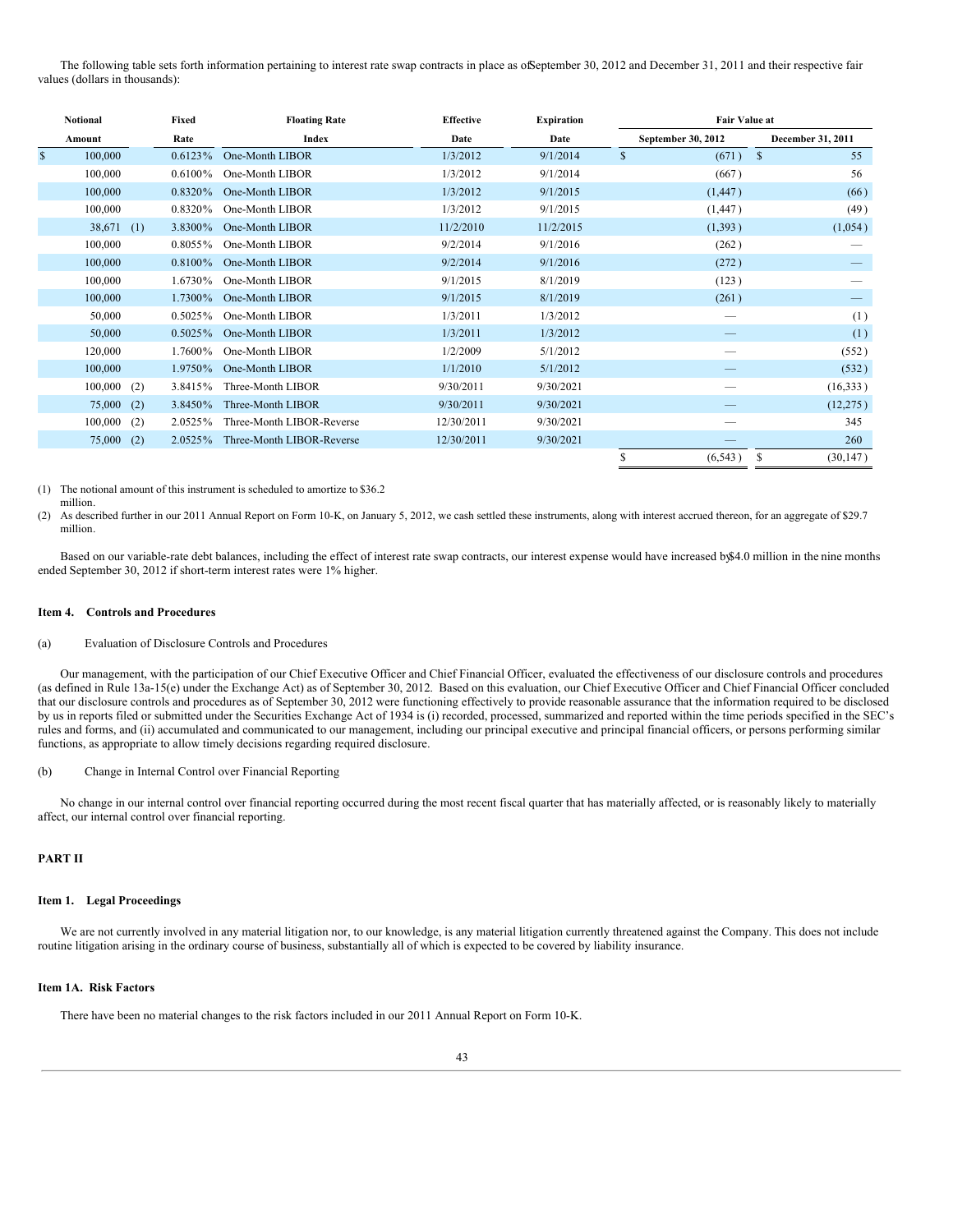# <span id="page-43-0"></span>**Item 2. Unregistered Sales of Equity Securities and Use of Proceeds**

- (a) During the three months ended September 30, 2012, 40,000 of the Operating Partnership's common units were exchanged for40,000 common shares in accordance with the Operating Partnership's Second Amended and Restated Limited Partnership Agreement, as amended. The issuance of these common shares was effected in reliance upon the exemption from registration under Section 4(2) of the Securities Act of 1933, as amended.
- (b) Not applicable
- (c) Not applicable

#### <span id="page-43-1"></span>**Item 3. Defaults Upon Senior Securities**

- (a) Not applicable
- (b) Not applicable

#### <span id="page-43-2"></span>**Item 4. Mine Safety Disclosures**

Not applicable

# <span id="page-43-3"></span>**Item 5. Other Information**

None

# <span id="page-43-4"></span>**Item 6. Exhibits**

# (a) Exhibits:

| <b>EXHIBIT</b><br>NO. | <b>DESCRIPTION</b>                                                                                                                                                                                                                                                                                                                                                                                                                                                                                                                                                                          |  |  |  |  |  |  |  |  |  |
|-----------------------|---------------------------------------------------------------------------------------------------------------------------------------------------------------------------------------------------------------------------------------------------------------------------------------------------------------------------------------------------------------------------------------------------------------------------------------------------------------------------------------------------------------------------------------------------------------------------------------------|--|--|--|--|--|--|--|--|--|
| 31.1                  | Certification of the Chief Executive Officer of Corporate Office Properties Trust required by Rule 13a-14(a) under the<br>Securities Exchange Act of 1934, as amended (filed herewith).                                                                                                                                                                                                                                                                                                                                                                                                     |  |  |  |  |  |  |  |  |  |
| 31.2                  | Certification of the Chief Financial Officer of Corporate Office Properties Trust required by Rule 13a-14(a) under the<br>Securities Exchange Act of 1934, as amended (filed herewith).                                                                                                                                                                                                                                                                                                                                                                                                     |  |  |  |  |  |  |  |  |  |
| 32.1                  | Certification of the Chief Executive Officer of Corporate Office Properties Trust required by Rule 13a-14(b) under the<br>Securities Exchange Act of 1934, as amended. (This exhibit shall not be deemed "filed" for purposes of Section 18 of the<br>Securities Exchange Act of 1934, as amended, or otherwise subject to the liability of that section. Further, this exhibit shall<br>not be deemed to be incorporated by reference into any filing under the Securities Exchange Act of 1933, as amended, or the<br>Securities Exchange Act of 1934, as amended.) (Furnished herewith). |  |  |  |  |  |  |  |  |  |
| 32.2                  | Certification of the Chief Financial Officer of Corporate Office Properties Trust required by Rule 13a-14(b) under the<br>Securities Exchange Act of 1934, as amended. (This exhibit shall not be deemed "filed" for purposes of Section 18 of the<br>Securities Exchange Act of 1934, as amended, or otherwise subject to the liability of that section. Further, this exhibit shall<br>not be deemed to be incorporated by reference into any filing under the Securities Exchange Act of 1933, as amended, or the<br>Securities Exchange Act of 1934, as amended). (Furnished herewith). |  |  |  |  |  |  |  |  |  |
| 101.INS               | XBRL Instance Document (furnished herewith).                                                                                                                                                                                                                                                                                                                                                                                                                                                                                                                                                |  |  |  |  |  |  |  |  |  |
| 101.SCH               | XBRL Taxonomy Extension Schema Document (furnished herewith).                                                                                                                                                                                                                                                                                                                                                                                                                                                                                                                               |  |  |  |  |  |  |  |  |  |
| 101.CAL               | XBRL Taxonomy Extension Calculation Linkbase Document (furnished herewith).                                                                                                                                                                                                                                                                                                                                                                                                                                                                                                                 |  |  |  |  |  |  |  |  |  |
| 101.LAB               | XBRL Extension Labels Linkbase (furnished herewith).                                                                                                                                                                                                                                                                                                                                                                                                                                                                                                                                        |  |  |  |  |  |  |  |  |  |
| 101.PRE               | XBRL Taxonomy Extension Presentation Linkbase Document (furnished herewith).                                                                                                                                                                                                                                                                                                                                                                                                                                                                                                                |  |  |  |  |  |  |  |  |  |
| 101.DEF               | XBRL Taxonomy Extension Definition Linkbase Document (furnished herewith).                                                                                                                                                                                                                                                                                                                                                                                                                                                                                                                  |  |  |  |  |  |  |  |  |  |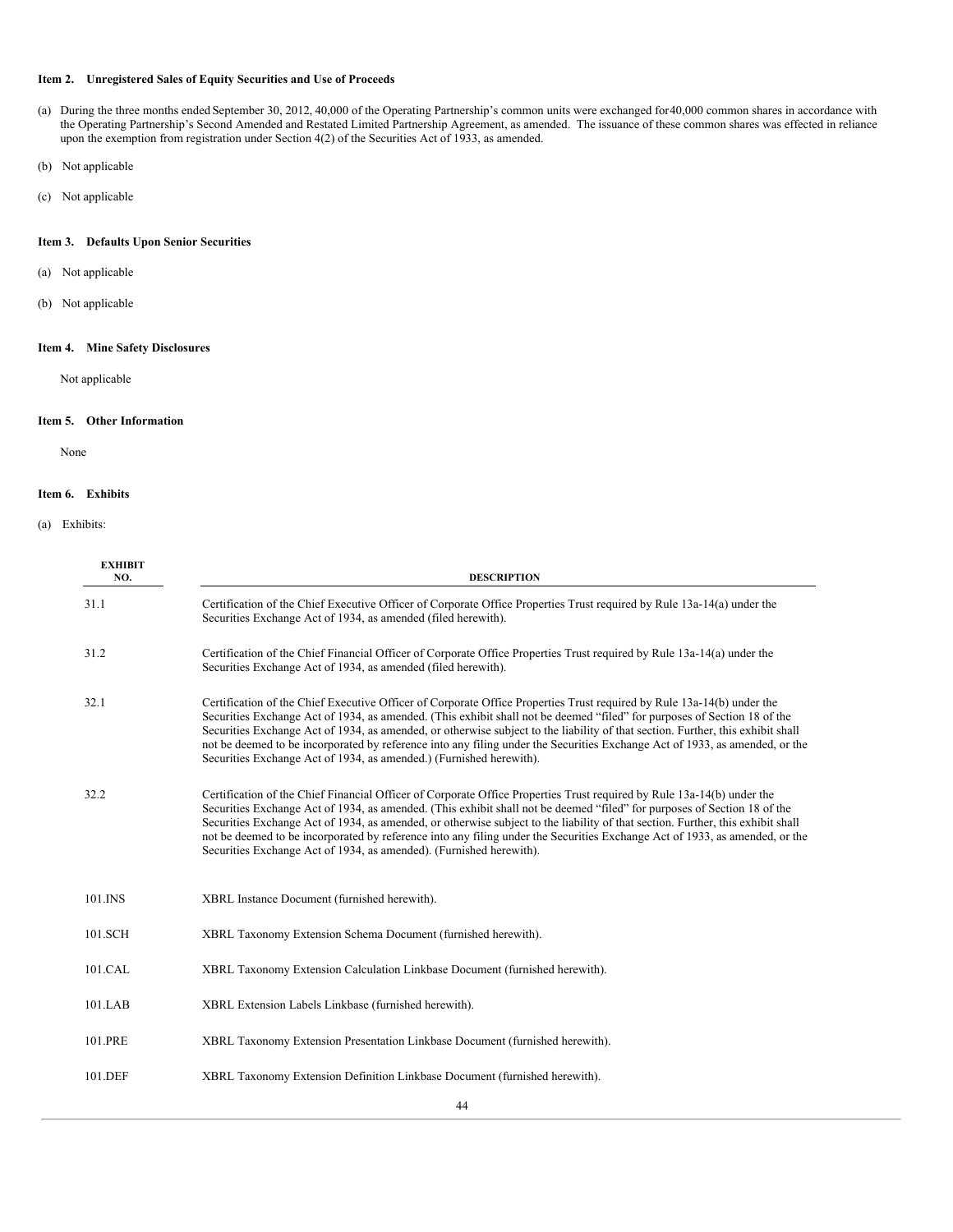# **SIGNATURES**

<span id="page-44-0"></span>Pursuant to the requirements of the Securities Exchange Act of 1934, the Registrant has duly caused this report to be signed on its behalf by the undersigned thereunto duly authorized.

CORPORATE OFFICE PROPERTIES TRUST

| Date: | October 26, 2012 | By: | /s/ Roger A. Waesche, Jr.                            |  |  |  |  |  |
|-------|------------------|-----|------------------------------------------------------|--|--|--|--|--|
|       |                  |     | Roger A. Waesche, Jr.                                |  |  |  |  |  |
|       |                  |     | President and Chief Executive Officer                |  |  |  |  |  |
|       |                  |     |                                                      |  |  |  |  |  |
| Date: | October 26, 2012 | By: | /s/ Stephen E. Riffee                                |  |  |  |  |  |
|       |                  |     | Stephen E. Riffee                                    |  |  |  |  |  |
|       |                  |     | Executive Vice President and Chief Financial Officer |  |  |  |  |  |
|       |                  | 45  |                                                      |  |  |  |  |  |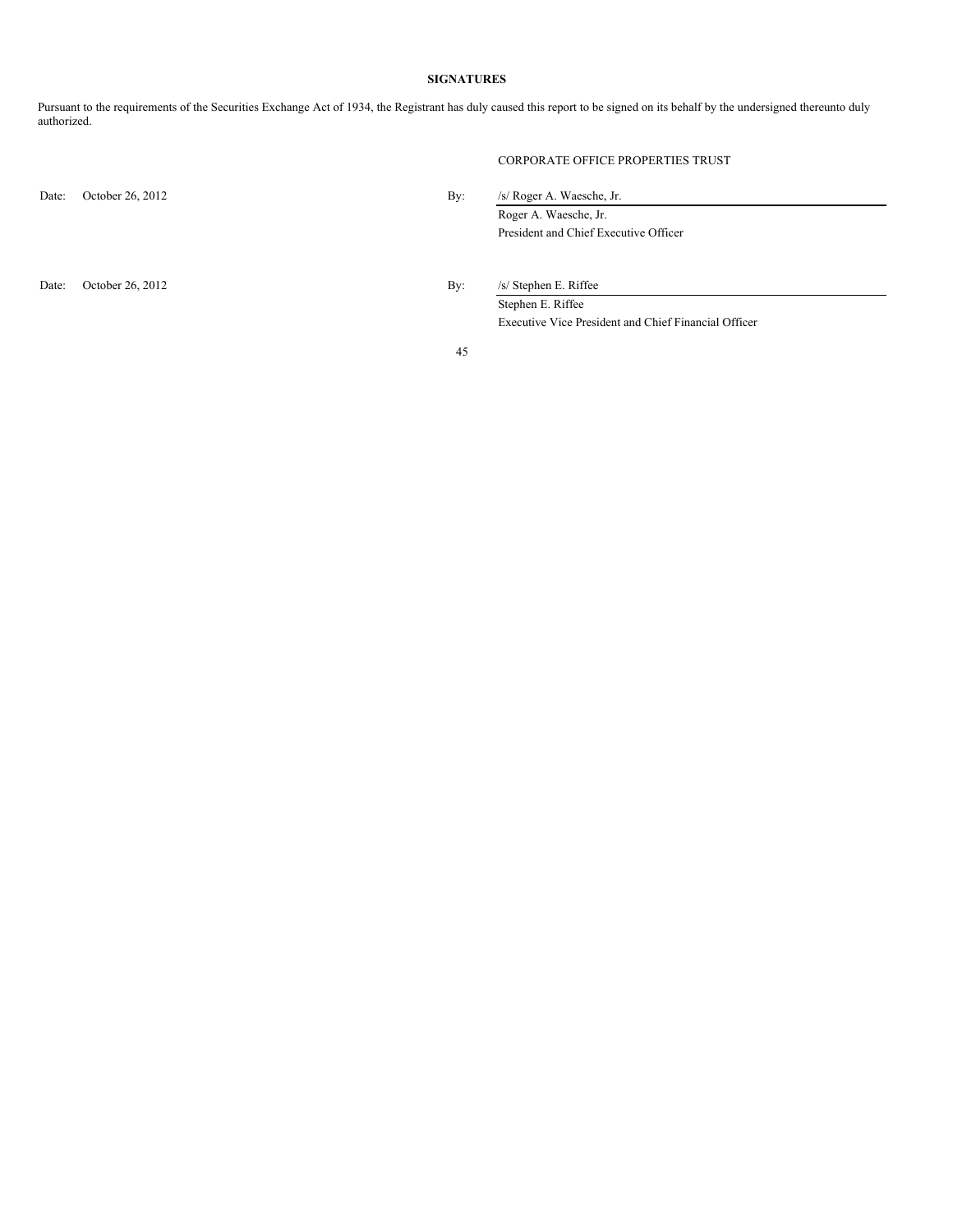# CERTIFICATIONS REQUIRED BY RULE 13a-14(a) UNDER THE SECURITIES EXCHANGE ACT OF 1934

### **CERTIFICATIONS**

I, Roger A. Waesche, Jr., certify that:

1. I have reviewed this quarterly report on Form 10-Q of Corporate Office Properties Trust;

2. Based on my knowledge, this report does not contain any untrue statement of a material fact or omit to state a material fact necessary to make the statements made, in light of the circumstances under which such statements were made, not misleading with respect to the period covered by this report;

3. Based on my knowledge, the financial statements, and other financial information included in this report, fairly present in all material respects the financial condition, results of operations and cash flows of the registrant as of, and for, the periods presented in this report;

4. The registrant's other certifying officer(s) and I are responsible for establishing and maintaining disclosure controls and procedures (as defined in Exchange Act Rules  $13a-15(e)$  and  $15d-15(e)$ ) and internal control over financial reporting (as defined in Exchange Act Rules  $13a-15(f)$  and  $15d-15(f)$ ) for the registrant and have:

- a) Designed such disclosure controls and procedures, or caused such disclosure controls and procedures to be designed under our supervision, to ensure that material information relating to the registrant, including its consolidated subsidiaries, is made known to us by others within those entities, particularly during the period in which this report is being prepared;
- b) Designed such internal control over financial reporting, or caused such internal control over financial reporting to be designed under our supervision, to provide reasonable assurance regarding the reliability of financial reporting and the preparation of financial statements for external purposes in accordance with generally accepted accounting principles;
- c) Evaluated the effectiveness of the registrant's disclosure controls and procedures and presented in this report our conclusions about the effectiveness of the disclosure controls and procedures, as of the end of the period covered by this report based on such evaluation; and
- d) Disclosed in this report any change in the registrant's internal control over financial reporting that occurred during the registrant's most recent fiscal quarter (the registrant's fourth fiscal quarter in the case of an annual report) that has materially affected, or is reasonably likely to materially affect, the registrant's internal control over financial reporting; and

5. The registrant's other certifying officer(s) and I have disclosed, based on our most recent evaluation of internal control over financial reporting, to the registrant's auditors and the audit committee of the registrant's board of directors (or persons performing the equivalent functions):

- a) All significant deficiencies and material weaknesses in the design or operation of internal control over financial reporting which are reasonably likely to adversely affect the registrant's ability to record, process, summarize and report financial information; and
- b) Any fraud, whether or not material, that involves management or other employees who have a significant role in the registrant's internal control over financial reporting.

Date: October 26, 2012 /s/ Roger A. Waesche, Jr.

Roger A. Waesche, Jr. President and Chief Executive Officer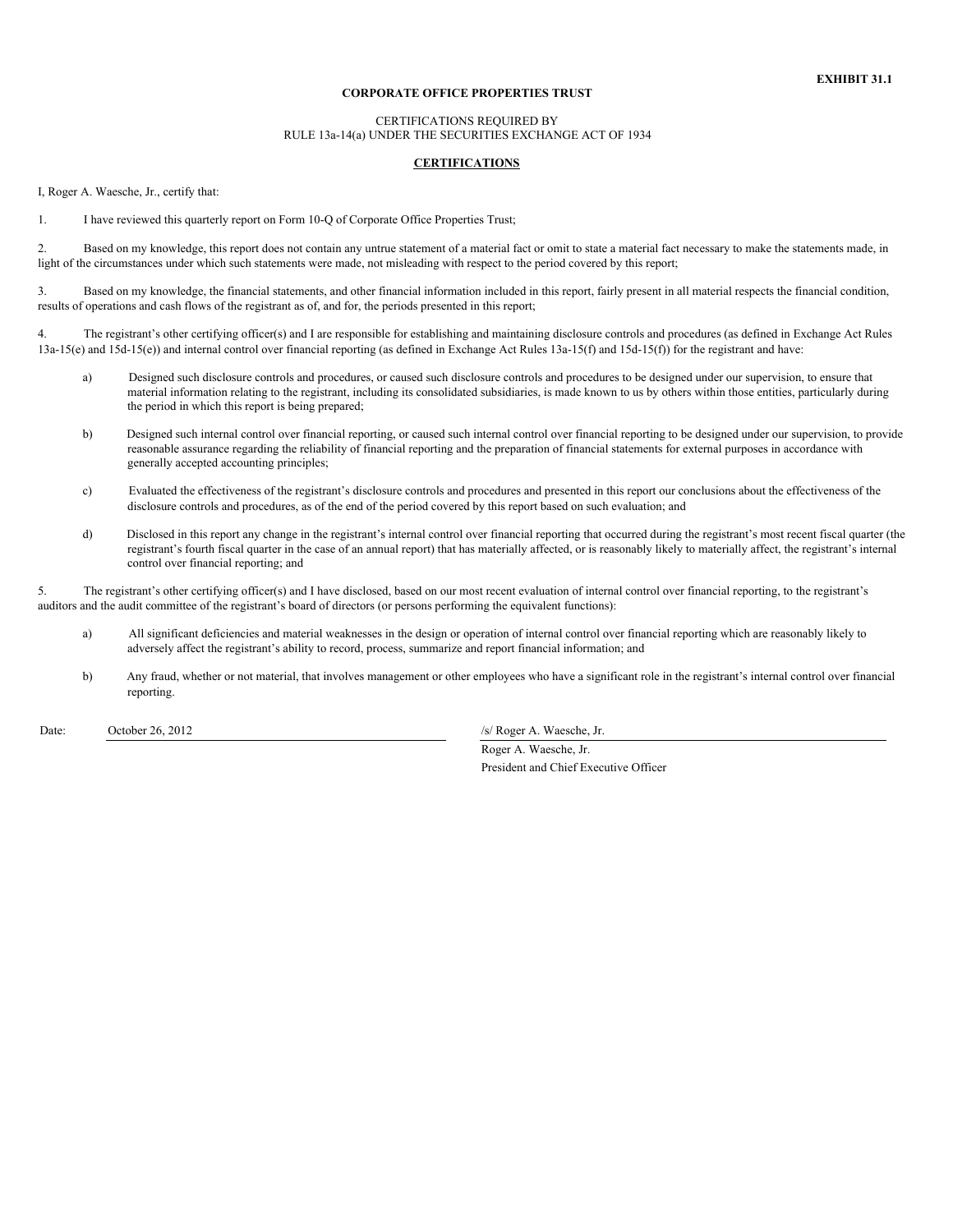# CERTIFICATIONS REQUIRED BY RULE 13a-14(a) UNDER THE SECURITIES EXCHANGE ACT OF 1934

# **CERTIFICATIONS**

I, Stephen E. Riffee, certify that:

1. I have reviewed this quarterly report on Form 10-Q of Corporate Office Properties Trust;

2. Based on my knowledge, this report does not contain any untrue statement of a material fact or omit to state a material fact necessary to make the statements made, in light of the circumstances under which such statements were made, not misleading with respect to the period covered by this report;

3. Based on my knowledge, the financial statements, and other financial information included in this report, fairly present in all material respects the financial condition, results of operations and cash flows of the registrant as of, and for, the periods presented in this report;

4. The registrant's other certifying officer(s) and I are responsible for establishing and maintaining disclosure controls and procedures (as defined in Exchange Act Rules  $13a-15(e)$  and  $15d-15(e)$ ) and internal control over financial reporting (as defined in Exchange Act Rules  $13a-15(f)$  and  $15d-15(f)$ ) for the registrant and have:

- a) Designed such disclosure controls and procedures, or caused such disclosure controls and procedures to be designed under our supervision, to ensure that material information relating to the registrant, including its consolidated subsidiaries, is made known to us by others within those entities, particularly during the period in which this report is being prepared;
- b) Designed such internal control over financial reporting, or caused such internal control over financial reporting to be designed under our supervision, to provide reasonable assurance regarding the reliability of financial reporting and the preparation of financial statements for external purposes in accordance with generally accepted accounting principles;
- c) Evaluated the effectiveness of the registrant's disclosure controls and procedures and presented in this report our conclusions about the effectiveness of the disclosure controls and procedures, as of the end of the period covered by this report based on such evaluation; and
- d) Disclosed in this report any change in the registrant's internal control over financial reporting that occurred during the registrant's most recent fiscal quarter (the registrant's fourth fiscal quarter in the case of an annual report) that has materially affected, or is reasonably likely to materially affect, the registrant's internal control over financial reporting; and

5. The registrant's other certifying officer(s) and I have disclosed, based on our most recent evaluation of internal control over financial reporting, to the registrant's auditors and the audit committee of the registrant's board of directors (or persons performing the equivalent functions):

- a) All significant deficiencies and material weaknesses in the design or operation of internal control over financial reporting which are reasonably likely to adversely affect the registrant's ability to record, process, summarize and report financial information; and
- b) Any fraud, whether or not material, that involves management or other employees who have a significant role in the registrant's internal control over financial reporting.

Date: October 26, 2012 /s/ Stephen E. Riffee

Stephen E. Riffee Chief Financial Officer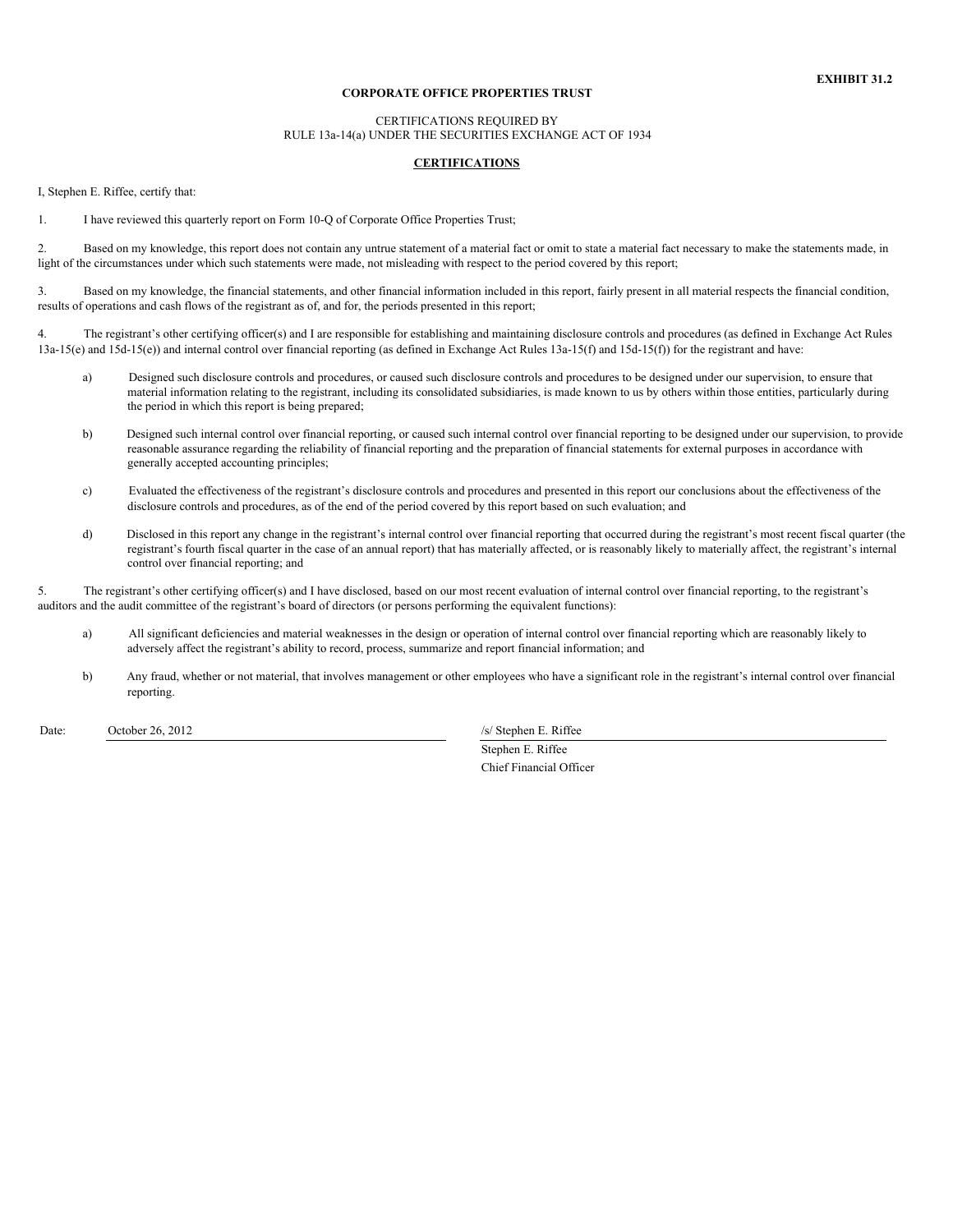# CERTIFICATIONS REQUIRED BY

# RULE 13a-14(b) UNDER THE SECURITIES EXCHANGE ACT OF 1934

In connection with the Quarterly Report on Form 10-Q of Corporate Office Properties Trust (the "Company") for the quarter endedSeptember 30, 2012, as filed with the Securities and Exchange Commission on the date hereof (the "Report"), I, Roger A. Waesche, Jr., President and Chief Executive Officer of the Company, certify that to my knowledge:

- (1) The Report fully complies with the requirements of section 13(a) or 15(d) of the Securities Exchange Act of 1934; and
- (2) The information contained in the Report fairly presents, in all material respects, the financial condition and result of operations of the Company.

/s/ Roger A. Waesche, Jr.

Roger A. Waesche, Jr. President and Chief Executive Officer

Date: October 26, 2012